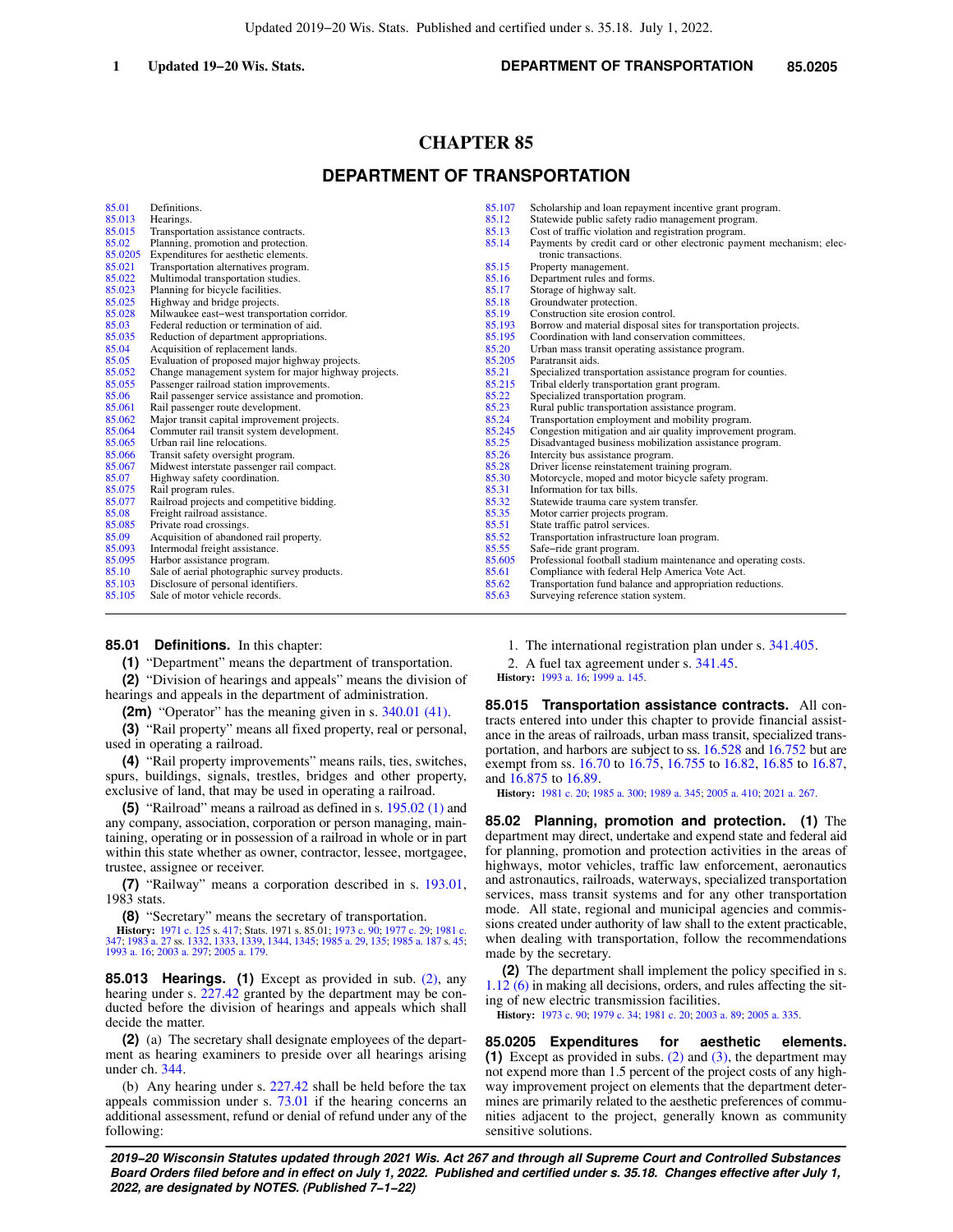### **85.0205 DEPARTMENT OF TRANSPORTATION Updated 19−20 Wis. Stats. 2**

**(1m)** The department may not expend state moneys on elements of a highway improvement project that the department determines are primarily related to the aesthetic preferences of communities adjacent to the project, generally known as community sensitive solutions.

**(2)** Subsection [\(1\)](https://docs.legis.wisconsin.gov/document/statutes/85.0205(1)) does not apply if any of the following apply:

(a) The elements are included in a federal record of decision or similar federal project approval issued prior to July 2, 2013.

(b) The inclusion of the elements is required to receive approval for the use of federal funds on the project.

**(3)** The department may expend more than the amount permitted under sub. [\(1\)](https://docs.legis.wisconsin.gov/document/statutes/85.0205(1)) if the expenditures in excess of the amount permitted are reimbursed by another party.

**History:** [2013 a. 20;](https://docs.legis.wisconsin.gov/document/acts/2013/20) [2015 a. 55.](https://docs.legis.wisconsin.gov/document/acts/2015/55)

**85.021 Transportation alternatives program. (1) DEFI-**NITIONS. In this section:

(a) "Eligible entity" has the meaning given in  $23 \text{ USC } 213$  (c) (4) (B).

(b) "Transportation alternatives" has the meaning given in [23](https://docs.legis.wisconsin.gov/document/usc/23%20USC%20101) [USC 101](https://docs.legis.wisconsin.gov/document/usc/23%20USC%20101) (a).

**(2)** PROGRAM. (a) The department may administer a program to award grants of assistance to any eligible entity for transportation alternatives activities consistent with federal regulations promulgated under [23 USC 213.](https://docs.legis.wisconsin.gov/document/usc/23%20USC%20213) The grants shall be awarded from the appropriations under s.  $20.395$  (2) (js), [\(jv\)](https://docs.legis.wisconsin.gov/document/statutes/20.395(2)(jv)), and [\(jx\)](https://docs.legis.wisconsin.gov/document/statutes/20.395(2)(jx)).

(b) Any project for which a grant is awarded under par. [\(a\)](https://docs.legis.wisconsin.gov/document/statutes/85.021(2)(a)) shall be commenced within 4 years from the date that the grant is awarded. For purposes of this paragraph, a planning project is commenced when a planning study is begun and an infrastructure project is commenced when construction is begun.

**History:** [2013 a. 20.](https://docs.legis.wisconsin.gov/document/acts/2013/20)

**85.022 Multimodal transportation studies. (1)** The department shall administer a program to study multimodal transportation. The department may make grants or pay contract costs from the appropriations under s.  $20.395$  (2) (hq) and [\(hx\)](https://docs.legis.wisconsin.gov/document/statutes/20.395(2)(hx)) for multimodal transportation studies and preliminary engineering of public transportation projects. The department may provide grants or contract with any person under this section to study interurban and intraurban area multimodal transportation, including an analysis of the potential impact of a transportation facility on local and statewide economic development. A study may consider any of the following:

(a) Present and future transit ridership.

(b) Existing railroad and other transportation right−of−way and potential right−of−way availability.

- (c) The capacity of alternative transit facilities.
- (d) Parking availability.
- (e) Plans for completing transit projects.

(f) The creation of a regional operating authority.

(g) Analysis of alternative means of financing, including public and private cost−sharing.

(h) Coordination of rail passenger services with existing publicly operated mass transit systems.

(i) Technologies, costs, benefits and projected ridership of conventional rail passenger service, or of high−speed rail service.

(j) Express bus service.

(k) Commuter rail service.

- (L) Travel data.
- (m) Urban rail transit systems.

**(2)** (a) The department shall study high−speed rail service in the southern transportation corridor between this state and the state of Minnesota.

(b) 1. Except as provided in subd. [2.](https://docs.legis.wisconsin.gov/document/statutes/85.022(2)(b)2.), funds may be expended under par. [\(a\)](https://docs.legis.wisconsin.gov/document/statutes/85.022(2)(a)) only to match funds, at the ratio of 1 to 1, from the state of Minnesota for the study.

2. No funds may be expended under par.  $(a)$  unless the federal government contributes funds for a study under par. [\(a\)](https://docs.legis.wisconsin.gov/document/statutes/85.022(2)(a)) in an amount equal to the total amount of funds from this state and the state of Minnesota for the study.

**(3)** A recipient of funding under this section shall make the results of its study available to any interested city, village, town or county.

**History:** [1989 a. 31;](https://docs.legis.wisconsin.gov/document/acts/1989/31) [1991 a. 39](https://docs.legis.wisconsin.gov/document/acts/1991/39); [1993 a. 16](https://docs.legis.wisconsin.gov/document/acts/1993/16), [246](https://docs.legis.wisconsin.gov/document/acts/1993/246); [1995 a. 113](https://docs.legis.wisconsin.gov/document/acts/1995/113); [2005 a. 25;](https://docs.legis.wisconsin.gov/document/acts/2005/25) [2009](https://docs.legis.wisconsin.gov/document/acts/2009/28) [a. 28.](https://docs.legis.wisconsin.gov/document/acts/2009/28)

**85.023 Planning for bicycle facilities.** The department shall assist any regional or municipal agency or commission in the planning, promotion and development of bikeways as defined in s. [84.60 \(1\) \(a\).](https://docs.legis.wisconsin.gov/document/statutes/84.60(1)(a)) The department shall draft model local zoning ordinances for the planning, promotion and development of bikeways and bicycle racks.

**History:** [1979 c. 221.](https://docs.legis.wisconsin.gov/document/acts/1979/221)

**85.025 Highway and bridge projects.** The department shall adopt by rule criteria for selecting and evaluating all highway and bridge projects which are constructed from the appropriations under s. [20.395 \(3\) \(bq\),](https://docs.legis.wisconsin.gov/document/statutes/20.395(3)(bq)) [\(bv\),](https://docs.legis.wisconsin.gov/document/statutes/20.395(3)(bv)) [\(bx\)](https://docs.legis.wisconsin.gov/document/statutes/20.395(3)(bx)), [\(cq\)](https://docs.legis.wisconsin.gov/document/statutes/20.395(3)(cq)), [\(cv\)](https://docs.legis.wisconsin.gov/document/statutes/20.395(3)(cv)) and [\(cx\).](https://docs.legis.wisconsin.gov/document/statutes/20.395(3)(cx))

**History:** [1979 c. 221,](https://docs.legis.wisconsin.gov/document/acts/1979/221) [355;](https://docs.legis.wisconsin.gov/document/acts/1979/355) [1991 a. 39.](https://docs.legis.wisconsin.gov/document/acts/1991/39) **Cross−reference:** See also ch. [Trans 209](https://docs.legis.wisconsin.gov/document/administrativecode/ch.%20Trans%20209), Wis. adm. code.

**85.028 Milwaukee east−west transportation corridor.** Upon implementation of a funding source to provide local funds for a Milwaukee east−west transportation corridor project, local units of government that will be affected by such a project shall reimburse the transportation fund for 50 percent of the nonfederal share of preliminary engineering costs relating to a Milwaukee east−west transportation corridor project.

**History:** [1993 a. 437](https://docs.legis.wisconsin.gov/document/acts/1993/437) ss. [180,](https://docs.legis.wisconsin.gov/document/acts/1993/437,%20s.%20180) [267,](https://docs.legis.wisconsin.gov/document/acts/1993/437,%20s.%20267) [268;](https://docs.legis.wisconsin.gov/document/acts/1993/437,%20s.%20268) [1999 a. 85](https://docs.legis.wisconsin.gov/document/acts/1999/85).

**85.03 Federal reduction or termination of aid.** All appropriations made to the department under s. [20.395](https://docs.legis.wisconsin.gov/document/statutes/20.395) are subject to the specific provision that if federal government funding of any portion of a program under s. [20.395](https://docs.legis.wisconsin.gov/document/statutes/20.395) is reduced or terminated, the secretary may terminate or reduce state participation in the program in such proportion as the secretary considers appropriate.

**History:** [1971 c. 125](https://docs.legis.wisconsin.gov/document/acts/1971/125) s. [417](https://docs.legis.wisconsin.gov/document/acts/1971/125,%20s.%20417); Stats. 1971 s. 85.02; [1973 c. 90](https://docs.legis.wisconsin.gov/document/acts/1973/90) ss. [397e,](https://docs.legis.wisconsin.gov/document/acts/1973/90,%20s.%20397e) [560 \(4\)](https://docs.legis.wisconsin.gov/document/acts/1973/90,%20s.%20560); Stats. 1973 s. 85.03; [1991 a. 316.](https://docs.legis.wisconsin.gov/document/acts/1991/316)

**85.035 Reduction of department appropriations.** Subject to s. [85.62](https://docs.legis.wisconsin.gov/document/statutes/85.62), where the secretary deems that economic conditions warrant, the secretary, in conjunction with submission of estimates under s. [16.50](https://docs.legis.wisconsin.gov/document/statutes/16.50), may recommend to the secretary of administration that authorized department appropriations be reduced to reflect revenue deficiencies.

**History:** [1977 c. 29](https://docs.legis.wisconsin.gov/document/acts/1977/29); [1981 c. 30](https://docs.legis.wisconsin.gov/document/acts/1981/30); [2007 a. 20](https://docs.legis.wisconsin.gov/document/acts/2007/20); [2009 a. 178](https://docs.legis.wisconsin.gov/document/acts/2009/178).

**85.04 Acquisition of replacement lands.** If federal law prohibits the acquisition of lands determined by the secretary to be necessary for transportation purposes unless replacement lands are provided, the department may acquire by gift, devise, purchase or condemnation any lands or interests in lands necessary to satisfy the replacement requirement.

**History:** [1977 c. 418.](https://docs.legis.wisconsin.gov/document/acts/1977/418)

This section applies only when federal law requires acquisition of replacement lands. When acquiring replacement lands is one option for gaining federal approval, this section does not apply. Mitton v. DOT, [179 Wis. 2d 321](https://docs.legis.wisconsin.gov/document/courts/179%20Wis.%202d%20321), [507 N.W.2d 126](https://docs.legis.wisconsin.gov/document/courts/507%20N.W.2d%20126) (Ct. App. 1993).

Affirmed on other grounds. [184 Wis. 2d 738,](https://docs.legis.wisconsin.gov/document/courts/184%20Wis.%202d%20738) [516 N.W.2d 709](https://docs.legis.wisconsin.gov/document/courts/516%20N.W.2d%20709) (1994).

**85.05 Evaluation of proposed major highway projects.** The department by rule shall establish a procedure for numerically evaluating projects considered for enumeration under s. [84.013](https://docs.legis.wisconsin.gov/document/statutes/84.013(3)) [\(3\)](https://docs.legis.wisconsin.gov/document/statutes/84.013(3)) as a major highway project. The evaluation procedure may include any criteria that the department considers relevant. The rules shall establish a minimum score that a project shall meet or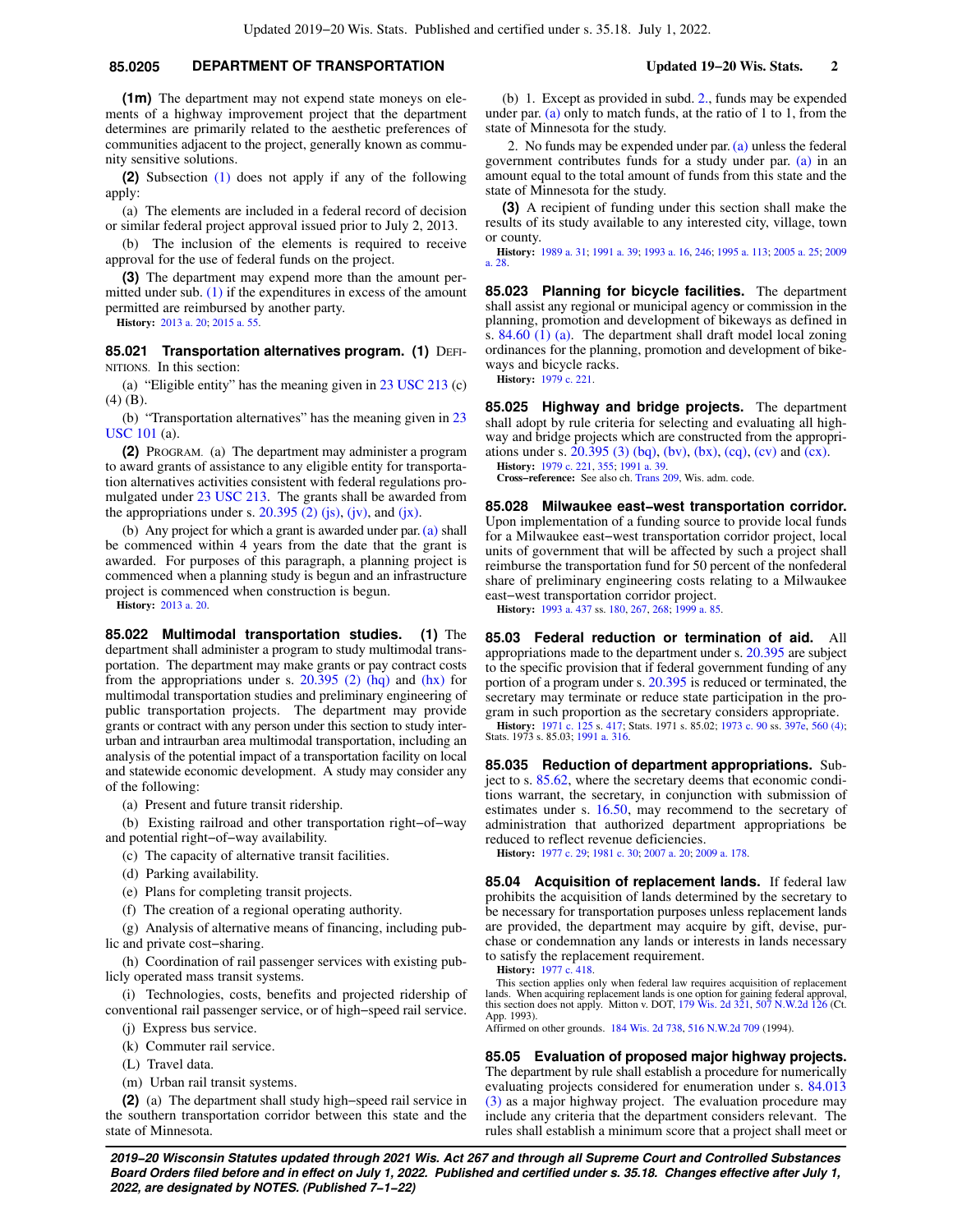exceed when evaluated under the procedure established under this section before the department may recommend the project to the transportation projects commission for consideration under s. [13.489 \(4\).](https://docs.legis.wisconsin.gov/document/statutes/13.489(4)) This section does not apply to major highway projects identified in s. [84.013 \(3\) \(ad\).](https://docs.legis.wisconsin.gov/document/statutes/84.013(3)(ad))

**History:** [1997 a. 86;](https://docs.legis.wisconsin.gov/document/acts/1997/86) [1999 a. 9](https://docs.legis.wisconsin.gov/document/acts/1999/9); [2011 a. 32](https://docs.legis.wisconsin.gov/document/acts/2011/32).

**Cross−reference:** See also ch. [Trans 210](https://docs.legis.wisconsin.gov/document/administrativecode/ch.%20Trans%20210), Wis. adm. code.

**85.052 Change management system for major highway projects.** The department shall develop and implement a change management system for providing fiscal and management oversight for all major highway projects funded from any appropriation specified in s. [84.013 \(2\) \(a\)](https://docs.legis.wisconsin.gov/document/statutes/84.013(2)(a)).

**History:** [2003 a. 217](https://docs.legis.wisconsin.gov/document/acts/2003/217).

**85.055 Passenger railroad station improvements. (1)** In this section, "local governmental unit" means a city, village, town or county or an agency or subdivision of a city, village, town or county.

**(2)** The department shall administer a passenger railroad station improvement grant program. From the appropriation under s. [20.395 \(2\) \(ct\),](https://docs.legis.wisconsin.gov/document/statutes/20.395(2)(ct)) the department shall award grants to local governmental units or private entities for the construction or rehabilitation of passenger railroad stations along existing or proposed rail passenger routes. The amount of a grant awarded under this section shall be limited to an amount equal to 33 percent of the cost of the project or \$60,000, whichever is less.

**(3)** The department may not award a grant under this section to a public entity unless the governing body of the city, town, village or county has adopted a resolution supporting the proposed project.

**History:** [1999 a. 9](https://docs.legis.wisconsin.gov/document/acts/1999/9); [2015 a. 197](https://docs.legis.wisconsin.gov/document/acts/2015/197) s. [51](https://docs.legis.wisconsin.gov/document/acts/2015/197,%20s.%2051).

**85.06 Rail passenger service assistance and promotion. (1)** DEFINITIONS. In this section:

(a) "Amtrak" means the national railroad passenger corporation.

(b) "Local governmental unit" has the meaning given in s. [59.72 \(1\) \(c\)](https://docs.legis.wisconsin.gov/document/statutes/59.72(1)(c)).

**(2)** PROGRAM. The department shall administer a rail passenger service assistance and promotion program and may do any of the following:

(a) Conduct financial and technical planning for rail passenger service in this state and evaluate existing rail passenger service.

(b) Contract with Amtrak, railroads or other persons to provide rail passenger service or support services, equipment, station improvements, passenger platforms, equipment maintenance shops, parking areas or other support facilities for rail passenger service. The contract may provide for the sale or lease of any equipment or facilities acquired by the department under par. [\(g\).](https://docs.legis.wisconsin.gov/document/statutes/85.06(2)(g)) Notwithstanding s.  $16.75$  (1) and [\(2m\),](https://docs.legis.wisconsin.gov/document/statutes/16.75(2m)) the department may contract under this paragraph without competitive bidding or competitive sealed proposals.

(c) Consult with other states and with local governmental units regarding service levels for additional rail passenger service in this state.

(d) Monitor the quality of rail passenger service in this state.

(e) Conduct or contract for marketing studies and promotional activities to increase rail passenger service ridership in this state, to identify potential riders and to educate the public about the availability and advantages of rail passenger service.

(f) Apply for and accept federal funds for rail passenger service.

(g) Acquire equipment or facilities for the purpose of providing rail passenger service or support services for rail passenger service.

(h) Enter into agreements with other states to assist or promote rail passenger service.

**History:** [1991 a. 39;](https://docs.legis.wisconsin.gov/document/acts/1991/39) [1995 a. 113](https://docs.legis.wisconsin.gov/document/acts/1995/113), [201](https://docs.legis.wisconsin.gov/document/acts/1995/201); [1997 a. 27](https://docs.legis.wisconsin.gov/document/acts/1997/27).

### **3 Updated 19−20 Wis. Stats. DEPARTMENT OF TRANSPORTATION 85.064**

85.061 Rail passenger route development. (1) DEFINI-TION. In this section, "Amtrak" means the national railroad passenger corporation.

**(2)** LEGISLATIVE FINDINGS. The legislature finds that private capital and local governmental financial and technical resources are unable to fully meet the transportation needs of all citizens. It is determined that the program authorized under this section, including the improvement of the property or facilities of a railroad, whether publicly or privately owned, is a legitimate governmental function serving proper public purposes.

**(3)** PROGRAM. (a) The department shall administer a rail passenger route development program. From the appropriations under ss. [20.395 \(2\) \(br\)](https://docs.legis.wisconsin.gov/document/statutes/20.395(2)(br)) and [20.866 \(2\) \(up\)](https://docs.legis.wisconsin.gov/document/statutes/20.866(2)(up)), the department may fund any of the following:

1. Capital costs related to Amtrak service extension routes or other rail service routes between the cities of Milwaukee and Madison, between the cities of Milwaukee and Green Bay, between the cities of Milwaukee and Chicago, between the cities of Madison and Eau Claire, and between the cities of Madison and La Crosse. Any route between the cities of Milwaukee and Green Bay funded under the program shall provide service to population centers along the route in a manner that makes the route most economically feasible.

2. Railroad track or rail passenger station improvements related to an Amtrak service extension route between the city of Milwaukee and Waukesha County, or the establishment of commuter rail service between these jurisdictions.

3. Rail passenger station improvements related to an existing rail passenger service.

(b) The department may not use any proceeds from the bond issue authorized under s. [20.866 \(2\) \(up\)](https://docs.legis.wisconsin.gov/document/statutes/20.866(2)(up)) unless the joint committee on finance approves the use of the proceeds and, with respect to a route under par. [\(a\) 1.](https://docs.legis.wisconsin.gov/document/statutes/85.061(3)(a)1.) or [2.](https://docs.legis.wisconsin.gov/document/statutes/85.061(3)(a)2.), the department submits evidence to the joint committee on finance that Amtrak or the applicable railroad has agreed to provide rail passenger service on that route. The department may contract with Amtrak, railroads or other persons to perform the activities under the program.

**History:** [1993 a. 16](https://docs.legis.wisconsin.gov/document/acts/1993/16); [1995 a. 113](https://docs.legis.wisconsin.gov/document/acts/1995/113); [1997 a. 27;](https://docs.legis.wisconsin.gov/document/acts/1997/27) [2007 a. 20;](https://docs.legis.wisconsin.gov/document/acts/2007/20) [2019 a. 9](https://docs.legis.wisconsin.gov/document/acts/2019/9).

**85.062 Major transit capital improvement projects. (1)** In this section, "major transit capital improvement project" means a project that has a total cost of more than \$5,000,000 and which involves any of the following:

(a) Construction of a separate roadway designated for use by buses or other high−occupancy modes of travel.

(b) Initial construction or expansion of a light rail transit system.

(c) Initial construction or expansion of a commuter rail transit system. In this paragraph, "commuter rail" has the meaning given in s. [85.064 \(1\) \(a\)](https://docs.legis.wisconsin.gov/document/statutes/85.064(1)(a)).

**(2)** No major transit capital improvement project may be constructed using any state transportation revenues unless the major transit capital improvement project is specifically enumerated in a list under sub. [\(3\).](https://docs.legis.wisconsin.gov/document/statutes/85.062(3)) Notwithstanding s. [84.013 \(4\),](https://docs.legis.wisconsin.gov/document/statutes/84.013(4)) a major transit capital improvement project that is enumerated under sub. [\(3\)](https://docs.legis.wisconsin.gov/document/statutes/85.062(3)) may be constructed without being included in the list of major highway projects under s. [84.013 \(3\)](https://docs.legis.wisconsin.gov/document/statutes/84.013(3)).

**(3)** The department may proceed with construction of the following major transit capital improvement projects:

(a) The Dane County commuter rail project.

**History:** [1993 a. 437;](https://docs.legis.wisconsin.gov/document/acts/1993/437) [2003 a. 33;](https://docs.legis.wisconsin.gov/document/acts/2003/33) [2009 a. 28;](https://docs.legis.wisconsin.gov/document/acts/2009/28) [2011 a. 32;](https://docs.legis.wisconsin.gov/document/acts/2011/32) [2017 a. 59.](https://docs.legis.wisconsin.gov/document/acts/2017/59)

#### **85.064 Commuter rail transit system development. (1)** In this section:

(a) "Commuter rail" means rail passenger service, operating primarily on a dedicated right−of−way on existing railroad tracks used for rail freight service or intercity rail passenger service between and within metropolitan and suburban areas, connecting these areas with large business or urban centers in this state or another. Commuter rail usually operates during peak travel times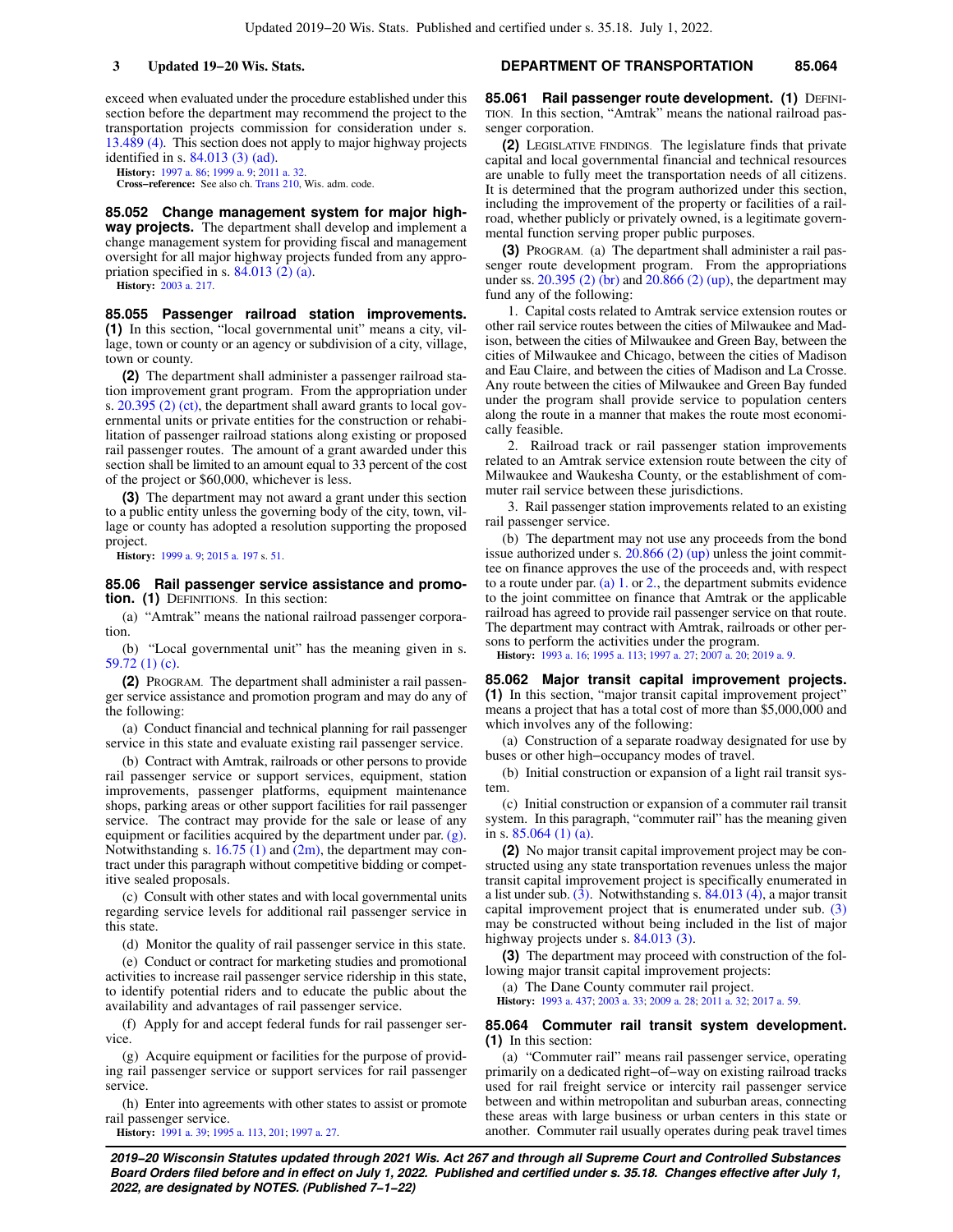### **85.064 DEPARTMENT OF TRANSPORTATION Updated 19−20 Wis. Stats. 4**

with limited stops and in conjunction with other transit modes as part of a regional transit system.

(b) "Political subdivision" means any city, village, town, county, or transit commission organized under s. [59.58 \(2\)](https://docs.legis.wisconsin.gov/document/statutes/59.58(2)) or [66.1021](https://docs.legis.wisconsin.gov/document/statutes/66.1021) or recognized under s. [66.0301](https://docs.legis.wisconsin.gov/document/statutes/66.0301) within this state.

**(2)** (a) The department shall administer a commuter rail transit system development grant program. From the appropriations under s.  $20.395$  (2) (ct) and [\(cu\),](https://docs.legis.wisconsin.gov/document/statutes/20.395(2)(cu)) the department may award grants to political subdivisions for the development or extension of commuter rail transit systems in this state.

(b) Upon completion of a planning study to the satisfaction of the department, any political subdivision may apply to the department for a grant for the purpose specified in par. [\(a\).](https://docs.legis.wisconsin.gov/document/statutes/85.064(2)(a)) No grant may be awarded under this section for a project unless the project meets the eligibility criteria established by the department under sub. [\(3\)](https://docs.legis.wisconsin.gov/document/statutes/85.064(3)).

(c) The amount of a grant awarded under this section shall be limited to an amount equal to 50 percent of the portion of the project cost in excess of the federal aid funding for the project or 25 percent of the total project cost, whichever is less.

**(3)** The department shall prescribe the form, nature, and extent of information that shall be contained in applications for grants under this section and shall establish criteria for evaluating applications and determining eligibility for the award of grants under this section.

**History:** [2003 a. 33;](https://docs.legis.wisconsin.gov/document/acts/2003/33) [2005 a. 25;](https://docs.legis.wisconsin.gov/document/acts/2005/25) [2009 a. 28](https://docs.legis.wisconsin.gov/document/acts/2009/28); [2011 a. 32](https://docs.legis.wisconsin.gov/document/acts/2011/32); [2015 a. 197](https://docs.legis.wisconsin.gov/document/acts/2015/197) s. [51.](https://docs.legis.wisconsin.gov/document/acts/2015/197,%20s.%2051)

**85.065 Urban rail line relocations. (1)** (a) Any county, city, village, town or combination thereof may apply to the department for a study of the cost and benefits of the location and form of railroad lines, associated facilities, and railroad operations within an urban area. Upon receiving such application, the department may undertake or contract for a study to determine the extent to which the existing location of such lines, facilities and operations serves the public interests in:

1. Reliable, economical and expeditious commercial transportation;

2. Safe and orderly movement of pedestrian and vehicular traffic;

3. Coordinated and environmentally sound planning for development or preservation of the area; and

4. Conservation of scarce land or energy resources.

(b) The study shall be performed in consultation with the applicant and other interested parties and shall result in a report describing alternatives to the existing location and form of such railroad lines, facilities and operations which assesses each alternative in light of those criteria.

**History:** [1977 c. 29.](https://docs.legis.wisconsin.gov/document/acts/1977/29)

85.066 Transit safety oversight program. (1) DEFINI-TION. In this section, "rail fixed guideway transportation system" means a public transportation system being designed, engineered, constructed, or operated that is intended to operate upon a fixed guideway, including a railway, and that is not subject to regulation by the federal railroad administration.

**(2)** PROGRAM AND FUNDING. The department shall develop and administer a transit safety oversight program. Under the program, the department may oversee, enforce, investigate, and audit all safety aspects of rail fixed guideway transportation systems.

**(3)** EXPENDITURES RELATED TO CERTAIN TRANSPORTATION SYS-TEMS IN A FIRST CLASS CITY. The following may not incur any direct or indirect expenses, including the forfeiture of any revenue, relating to the operation or construction of a rail fixed guideway transportation system in a 1st class city unless the expense incurred or revenue forfeited will be fully reimbursed by the 1st class city:

(a) Except as required to comply with the requirements under [49 USC 5329](https://docs.legis.wisconsin.gov/document/usc/49%20USC%205329), the state.

(b) An agency, as defined in s. [16.52 \(7\)](https://docs.legis.wisconsin.gov/document/statutes/16.52(7)).

(c) A county in which the 1st class city is located.

**(4)** REIMBURSEMENT. If a person restricted from incurring expenses under sub.  $(3)$ , with the approval of the 1st class city, incurs a direct or indirect expense, including the forfeiture of any revenue, relating to the operation or construction of a rail fixed guideway transportation system in a 1st class city, the 1st class city shall fully reimburse the person for the expense. **History:** [2015 a. 55](https://docs.legis.wisconsin.gov/document/acts/2015/55); [2017 a. 59](https://docs.legis.wisconsin.gov/document/acts/2017/59).

**85.067 Midwest interstate passenger rail compact.** The midwest interstate passenger rail compact is enacted into law and entered into by this state with all other states legally joining therein substantially in the following form:

# MIDWEST INTERSTATE

PASSENGER RAIL COMPACT

The contracting states solemnly agree:

**(1)** ARTICLE I — STATEMENT OF PURPOSE. Through joint or cooperative action, the purposes of this compact are to do all of the following:

(a) Promote development and implementation of improvements to intercity passenger rail service in the midwest.

(b) Coordinate interaction among elected state officials in the midwest and their designees on passenger rail issues.

(c) Promote development and implementation of long−range plans for high−speed passenger rail service in the midwest and among other regions of the United States.

(d) Work with the public and private sectors at the federal, state, and local levels to ensure coordination among the various entities having an interest in passenger rail service and to promote interests of the midwestern region regarding passenger rail.

(e) Support efforts of transportation agencies that are involved in developing and implementing passenger rail service in the midwest.

**(2)** ARTICLE II — ESTABLISHMENT OF THE COMMISSION. To further the purposes of this compact, a midwest interstate passenger rail commission, hereinafter called "the commission," is created to carry out the duties specified in this compact.

**(3)** ARTICLE III — COMMISSION MEMBERSHIP. (a) The commission shall consist of 4 resident members of each state as follows:

1. The governor or the governor's designee who shall serve during the term of office of the governor, or until a successor is named;

2. Two legislators, one from each house (or 2 legislators from any unicameral legislature), who shall serve 2−year terms, or until successors are appointed, and who shall be appointed by the appropriate appointing authority in each house of the legislature; and

3. One member of the private sector who shall be appointed by the governor and shall serve during the tenure of office of the governor, or until a successor is named.

(am) All vacancies shall be filled in accordance with the laws of the appointing states. Any commissioner appointed to fill a vacancy shall serve until the end of the incomplete term. Each member state shall have equal voting privileges, as determined by the bylaws of the commission.

(b) The manner of appointment of commission members, terms of office consistent with the terms of this compact, provisions for removal and suspension, and manner of appointment to fill vacancies shall be determined by each party state under its laws, but each commissioner shall be a resident of the state of appointment.

(c) All members of the commission shall serve without compensation from the commission.

**(4)** ARTICLE IV — POWERS AND DUTIES OF THE COMMISSION. (a) The duties of the commission are to:

1. Advocate for the funding and authorization necessary to make passenger rail improvements a reality for the region.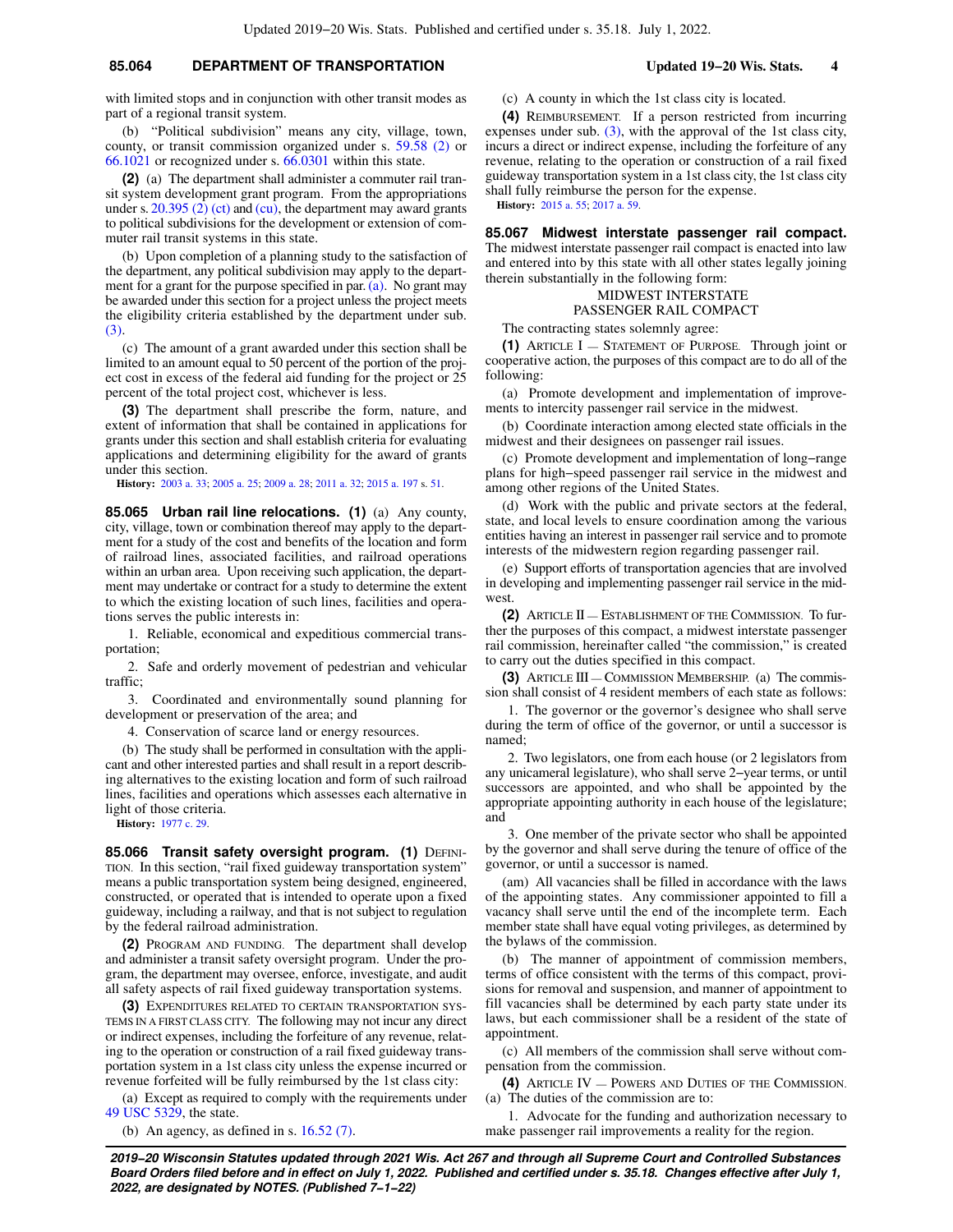2. Identify and seek to develop ways that states can form partnerships, including with rail industry and labor, to implement improved passenger rail service in the region.

3. Seek development of a long−term, interstate plan for high− speed passenger rail service implementation.

4. Cooperate with other agencies, regions, and entities to ensure that the midwest is adequately represented and integrated into national plans for passenger rail development.

5. Adopt bylaws governing the activities and procedures of the commission, and addressing, among other subjects, the powers and duties of officers, the voting rights of members of the commission, voting procedures, commission business, and any other purposes necessary to fulfill the duties of the commission.

6. Expend such funds as required to carry out the powers and duties of the commission.

7. Report on the activities of the commission to the legislatures and governors of the member compacting states on an annual basis.

(b) In addition to its exercise of the duties specified in par. [\(a\),](https://docs.legis.wisconsin.gov/document/statutes/85.067(4)(a)) the commission is empowered to:

1. Provide multistate advocacy necessary to implement passenger rail systems or plans, as approved by the commission.

2. Work with local elected officials, economic development planning organizations, and similar entities to raise the visibility of passenger rail service benefits and needs.

3. Educate other state officials, federal agencies, other elected officials, and the public on the advantages of passenger rail as an integral part of an intermodal transportation system in the region.

4. Work with federal agency officials and members of congress to ensure the funding and authorization necessary to develop a long−term, interstate plan for high−speed passenger rail service implementation.

5. Make recommendations to member states.

6. If requested by each state participating in a particular project and under the terms of a formal agreement approved by the participating states and the commission, implement or provide oversight for specific rail projects.

7. Establish an office and hire staff as necessary.

8. Contract for or provide services.

9. Assess dues, in accordance with the terms of this compact.

10. Conduct research.

11. Establish committees.

**(5)** ARTICLE V — OFFICERS. The commission shall elect annually, from among its members, a chairperson, a vice chairperson who shall not be a resident of the state represented by the chairperson, and other officers as approved by the commission in its bylaws. The officers shall perform the functions and exercise the powers that are specified in the bylaws of the commission.

**(6)** ARTICLE VI — MEETINGS AND COMMISSION ADMINISTRA-TION. (a) The commission shall meet at least once in each calendar year, and at such other times as may be determined by the commission.

(b) Commission business shall be conducted in accordance with the procedures and voting rights specified in the bylaws of the commission.

**(7)** ARTICLE VII — FINANCE. (a) Except as otherwise provided for, the moneys necessary to finance the general operations of the commission in carrying forth its duties, responsibilities, and powers as stated herein shall be appropriated to the commission by the compacting states, when authorized by the respective legislatures, by equal apportionment among the compacting states. Nothing in this compact shall be construed to commit a member state to participate in financing a rail project except as provided by law of a member state.

(b) The commission may accept, for any of its purposes and functions, donations, gifts, grants, and appropriations of money, equipment, supplies, materials, and services from the federal gov-

**5 Updated 19−20 Wis. Stats. DEPARTMENT OF TRANSPORTATION 85.07**

ernment, from any party state or from any department, agency, or municipality thereof, or from any institution, person, firm, or corporation.

(c) All expenses incurred by the commission in executing the duties imposed upon it by this compact shall be paid by the commission out of the funds available to it. The commission shall not issue any debt instrument. The commission shall submit to the officer designated by the laws of each party state, periodically as required by the laws of each party state, a budget of its actual past and estimated future expenditures.

**(8)** ARTICLE VIII — ENACTMENT, EFFECTIVE DATE, AND AMENDMENTS. (a) The states of Illinois, Indiana, Iowa, Kansas, Michigan, Minnesota, Missouri, Nebraska, North Dakota, Ohio, South Dakota, and Wisconsin are eligible to join this compact. Upon approval of the commission, according to its bylaws, other states may also be declared eligible to join the compact.

(b) As to any eligible party state, this compact shall become effective when its legislature shall have enacted the same into law, provided that the compact shall not become initially effective until enacted into law by any 3 party states incorporating the provisions of this compact into the laws of such states.

(c) Amendments to the compact shall become effective upon their enactment by the legislatures of all compacting states.

**(9)** ARTICLE IX — WITHDRAWAL, DEFAULT, AND TERMINATION. (a) Withdrawal from this compact shall be by enactment of a statute repealing the same and shall take effect one year after the effective date of such statute. A withdrawing state shall be liable for any obligations that it may have incurred prior to the effective date of withdrawal.

(b) If any compacting state shall at any time default in the performance of any of its obligations, assumed or imposed, in accordance with the provisions of this compact, all rights, privileges, and benefits conferred by this compact or agreements hereunder shall be suspended from the effective date of such default as fixed by the commission, and the commission shall stipulate the conditions and maximum time for compliance under which the defaulting state may resume its regular status. Unless such default shall be remedied under the stipulations and within the time period set forth by the commission, this compact may be terminated with respect to such defaulting state by affirmative vote of a majority of the other commission members. Any such defaulting state may be reinstated, upon vote of the commission, by performing all acts and obligations as stipulated by the commission.

**(10)** ARTICLE X — CONSTRUCTION AND SEVERABILITY. The provisions of this compact entered into hereunder shall be severable and, if any phrase, clause, sentence, or provision of this compact is declared to be contrary to the constitution of any compacting state or of the United States or the applicability thereof to any government, agency, person, or circumstance is held invalid, the validity of the remainder of this compact and the applicability thereof to any government, agency, person, or circumstance shall not be affected thereby. If this compact entered into hereunder shall be held contrary to the constitution of any compacting state, the compact shall remain in full force and effect as to the remaining states and in full force and effect as to the state affected as to all severable matters. The provisions of this compact entered into pursuant hereto shall be liberally construed to effectuate the purposes thereof.

**History:** [2007 a. 117](https://docs.legis.wisconsin.gov/document/acts/2007/117).

**85.07 Highway safety coordination. (1)** DUTIES. The secretary, under the direction of the governor, shall coordinate the highway safety activities of the various agencies of state government; evaluate and make recommendations to the governor with respect to program proposals submitted by state agencies and political subdivisions for federal and state funds in conjunction with the federal highway safety program; advise the governor on matters relating to highway safety and the implementation of the federal highway safety program in this state; and assist govern-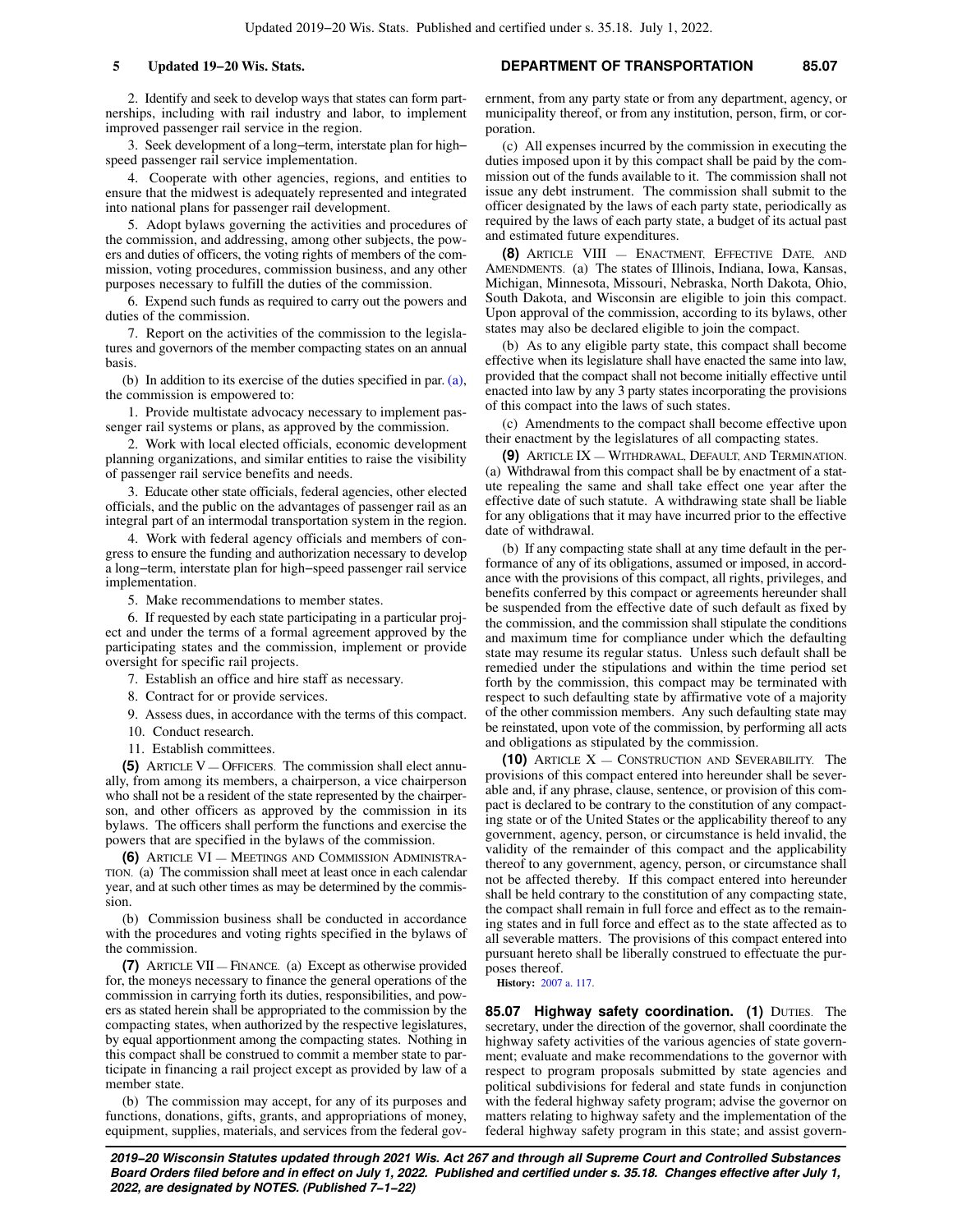### **85.07 DEPARTMENT OF TRANSPORTATION Updated 19−20 Wis. Stats. 6**

mental units and private organizations in the planning and execution of programs relating to highway safety.

**(2)** COUNCIL ON HIGHWAY SAFETY. The council on highway safety shall confer with the secretary or the secretary's designee on matters of highway safety and with respect to the functions of the secretary, under the direction of the governor, and shall advise the secretary on such matters. The council shall meet with the secretary or the secretary's designee at least once each quarter.

**(3)** INFORMATION; REPORTS; RECOMMENDATION. The secretary shall furnish all information requested by the governor or by any member of the legislature, and shall report biennially in accordance with s.  $15.04$  (1) (d), including therein a report relating to the implementation of the comprehensive highway safety program in this state. This report shall include but not be limited to:

(a) Current statistical information on motor vehicle accidents, injuries and deaths and their related causation factors.

(am) An assessment of the impact of mental and physical impairments upon the ability of a driver to exercise reasonable control over a motor vehicle.

(b) The implementation of highway safety performance standards promulgated by the state or federal government.

(c) A general accounting of all state or federal funds expended in implementing the comprehensive highway safety program.

(d) Recommendations for additional legislation, programs and funds necessary for the effective implementation of a comprehensive highway safety program.

(e) Current statistical information compiled from the information submitted under sub. [\(8\) \(b\)](https://docs.legis.wisconsin.gov/document/statutes/85.07(8)(b)).

**(4)** BICYCLE RULES. The department shall publish literature setting forth the state rules governing bicycles and their operation and shall distribute and make such literature available without charge to local enforcement agencies, safety organizations, and schools and to any other person upon request.

**(7)** FEDERAL FUNDS. (a) In any year that the department expects that federal funds will be transferred under [23 USC 153](https://docs.legis.wisconsin.gov/document/usc/23%20USC%20153) (h), the department shall prepare a plan to use, for purposes of state and local emergency medical services, at least 25 percent of the funds transferred under [23 USC 153](https://docs.legis.wisconsin.gov/document/usc/23%20USC%20153) (h). The department shall prepare the plan after consulting with the department of health services and the emergency medical services board. Funds expended under the plan may not be used to supplant other federal and state funds used for emergency medical services purposes. Funds may not be expended under the plan unless any necessary federal approval of the plan has been obtained.

(b) When evaluating and selecting proposed hazard elimination projects to be funded using federal funds available under [23](https://docs.legis.wisconsin.gov/document/usc/23%20USC%20152) [USC 152,](https://docs.legis.wisconsin.gov/document/usc/23%20USC%20152) the department shall consider the reduction in motor vehicle accidents that will result from the proposed projects, except that, if a proposed project will reduce the response time of emergency vehicles, the department shall consider both the reduction in motor vehicle accidents that will result from the proposed project and the public safety benefits that will result from a reduction in the response time of emergency vehicles.

**(8)** POLICE PURSUIT INFORMATION. (a) In this subsection, "police pursuit" means an active attempt by a traffic officer in a police vehicle to apprehend one or more occupants of a moving motor vehicle, the operator of which is resisting apprehension by disregarding the officer's visual or audible signal to stop his or her vehicle, increasing the speed of the vehicle or extinguishing the lights of the vehicle.

(b) Not later than August 15 of each year, each law enforce-ment agency, as defined in s. [165.83 \(1\) \(b\),](https://docs.legis.wisconsin.gov/document/statutes/165.83(1)(b)) that uses police vehicles shall report to the department, on a form prescribed by the department, information on police pursuit engaged in during the preceding 12 months by law enforcement officers employed by that agency. The information shall include the circumstances of the police pursuit, including the distance, location and maximum speed of the pursuit; the reasons for commencing the police pursuit; and the outcome of the police pursuit, including the number if any of resulting deaths or great bodily injuries and an estimate of the value of any resulting property damage, if any. The department shall collect and maintain information submitted under this paragraph for not less than 10 years.

**History:** [1973 c. 182;](https://docs.legis.wisconsin.gov/document/acts/1973/182) [1975 c. 200](https://docs.legis.wisconsin.gov/document/acts/1975/200); [1977 c. 196](https://docs.legis.wisconsin.gov/document/acts/1977/196) s. [131](https://docs.legis.wisconsin.gov/document/acts/1977/196,%20s.%20131); [1979 c. 34](https://docs.legis.wisconsin.gov/document/acts/1979/34) ss. [19](https://docs.legis.wisconsin.gov/document/acts/1979/34,%20s.%2019) to [24;](https://docs.legis.wisconsin.gov/document/acts/1979/34,%20s.%2024) Stats.<br>1979 s. 85.07; [1983 a. 74](https://docs.legis.wisconsin.gov/document/acts/1983/74); [1985 a. 337](https://docs.legis.wisconsin.gov/document/acts/1985/337); [1987 a. 40](https://docs.legis.wisconsin.gov/document/acts/1987/40), [403;](https://docs.legis.wisconsin.gov/document/acts/1987/403) [1993 a. 251;](https://docs.legis.wisconsin.gov/document/acts/1993/251) [1995 a. 27](https://docs.legis.wisconsin.gov/document/acts/1995/27) s.<br>[9126 \(19\)](https://docs.legis.wisconsin.gov/document/acts/1995/27,%20s.%209126); [1997 a. 88;](https://docs.legis.wisconsin.gov/document/acts/1997/88) [1999 a. 9,](https://docs.legis.wisconsin.gov/document/acts/1999/9) [85](https://docs.legis.wisconsin.gov/document/acts/1999/85); [2007 a. 20](https://docs.legis.wisconsin.gov/document/acts/2007/20)  [363.](https://docs.legis.wisconsin.gov/document/acts/2017/363)

**85.075 Rail program rules.** The department shall adopt rules to carry out the railroad programs under ss. [85.08](https://docs.legis.wisconsin.gov/document/statutes/85.08) and [85.09.](https://docs.legis.wisconsin.gov/document/statutes/85.09) **History:** [1983 a. 27](https://docs.legis.wisconsin.gov/document/acts/1983/27); [1985 a. 135](https://docs.legis.wisconsin.gov/document/acts/1985/135) s. [85.](https://docs.legis.wisconsin.gov/document/acts/1985/135,%20s.%2085)

**85.077 Railroad projects and competitive bidding. (1)** Except as provided in subs. [\(2\)](https://docs.legis.wisconsin.gov/document/statutes/85.077(2)) and [\(4\)](https://docs.legis.wisconsin.gov/document/statutes/85.077(4)), if a project involving the construction, rehabilitation, improvement, demolition, or repair of rail property or rail property improvements is funded in any part with public funds, the department or the recipient of the public funds shall let the project by contract on the basis of competitive bids and shall award the contract to the lowest responsible bidder.

**(2)** The provisions of sub. [\(1\)](https://docs.legis.wisconsin.gov/document/statutes/85.077(1)) do not apply if any of the following applies:

(a) The project is in response to a public emergency.

(am) The project is for the installation or maintenance of warning devices at railroad highway crossings.

(b) The estimated cost of the project is less than \$25,000.

(c) The project involves only rail property or rail property improvements owned or leased by a railroad and the project is to be performed by the railroad using its own employees.

**(3)** The department or the recipient of public funds may not subdivide a project into more than one contract, allocate work or workers in any manner, or transfer the jurisdiction of a project to avoid the requirements of sub. [\(1\).](https://docs.legis.wisconsin.gov/document/statutes/85.077(1))

**(4)** If no responsible bid is received, the contract may be awarded without complying with sub. [\(1\).](https://docs.legis.wisconsin.gov/document/statutes/85.077(1)) **History:** [2009 a. 28](https://docs.legis.wisconsin.gov/document/acts/2009/28).

85.08 Freight railroad assistance. (1) LEGISLATIVE FIND-INGS. The legislature finds that private capital and local governmental financial and technical resources are unable to fully meet the transportation needs of all citizens. It is determined that the programs authorized under this section are legitimate governmental functions serving proper public purposes.

**(2)** GENERAL POWERS. The department shall administer the programs of financial and technical assistance under this section for the purpose of assistance to or restoration of freight railroad service and shall maximize the use of available federal aid in conjunction with the allocation of state aid. The department may exercise those powers necessary to establish freight railroad assistance programs, including authority:

(b) To plan, promote and engage in financial and technical assistance programs for continuing, restoring and operating rail branch line transportation services.

(c) To maintain adequate programs of investigation, research, promotion and development in connection with transportation programs authorized under this section and to provide for public participation in these programs.

(d) To comply with federal regulations affecting federal transportation service continuation or restoration, or operating assistance programs.

(e) To enter into joint service agreements or other agreements providing for mutual cooperation related to transportation services and projects, including joint applications for federal aids with any county or other body public and corporate.

(f) To receive, use or reallocate federal funds, grants, gifts and aids.

(g) To adopt rules necessary to effectuate and enforce this section and to prescribe conditions and procedures, including audit-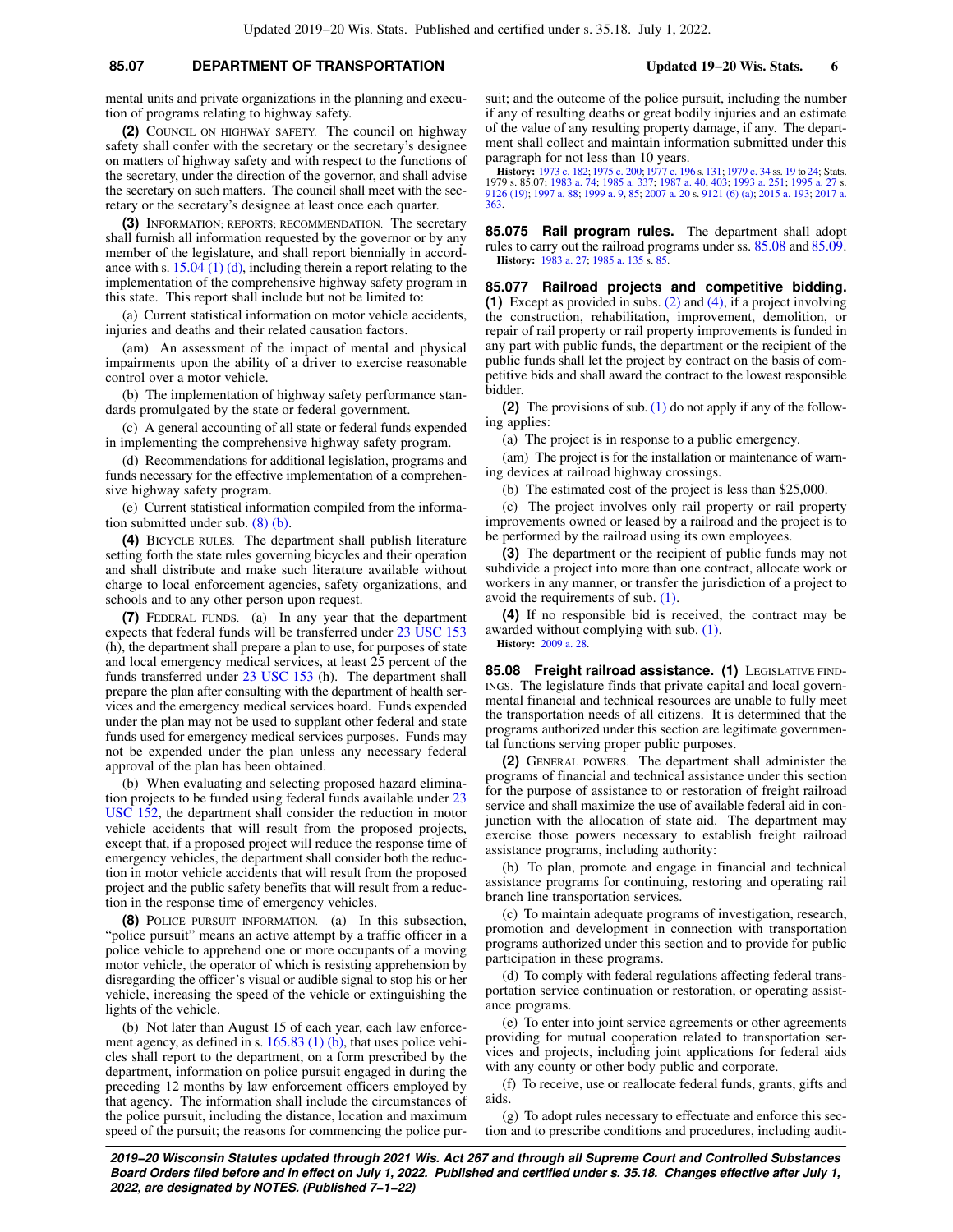ing and accounting methods and practices, to assure compliance in carrying out the purposes for which state financial and technical assistance is made.

(i) To make and execute contracts with the federal government, any other state or any county, city, village, town, railroad, or any transit commission organized under s. [59.58 \(3\)](https://docs.legis.wisconsin.gov/document/statutes/59.58(3)), [66.0301](https://docs.legis.wisconsin.gov/document/statutes/66.0301) or [66.1021](https://docs.legis.wisconsin.gov/document/statutes/66.1021), to ensure the continuance and improvement of quality transportation service at reasonable rates or to provide for rail service on rail property owned by the state.

(j) To audit the operating revenues and expenditures of all transportation systems participating in the aids program under this section in accordance with accounting methods and practices prescribed by the department.

(k) To allow other uses of rail corridors owned by the state that are being used for freight rail service when such uses serve the purpose of providing assistance to or restoration of freight rail service, and to regulate the safety and compatibility of such uses with the provision of freight rail service by issuing a permit for any such use.

**Cross−reference:** See also ch. [Trans 31,](https://docs.legis.wisconsin.gov/document/administrativecode/ch.%20Trans%2031) Wis. adm. code.

(L) To acquire rail property for the purpose of preserving freight rail service or improving the efficiency of freight rail service if, in the department's judgment, the public interest requires acquisition of the rail property.

**(3)** COORDINATION AND COOPERATION. (a) The department shall coordinate the transportation activities of the state to effectuate the purposes of this section and is responsible for negotiating with the federal government for transportation service programs authorized under this section.

(b) The department may cooperate with other states in connection with the acquisition, rehabilitation, construction or operation of any transportation properties within this state or in other states in order to carry out the purposes of this section. The department may enter into contractual arrangements for such purposes, including joint acquisition of transportation properties with other states and entering into leases jointly with other states affected thereby.

**(4)** RAIL PLANNING AND TECHNICAL ASSISTANCE GRANTS. Upon its own initiative or upon application by a government agency, the department may make grants of financial assistance and provide technical assistance for rail system, service and technical studies.

**(4m)** FREIGHT RAILROAD LOANS AND GRANTS. (a) *Purpose; findings.* The purpose of this subsection is to assist in the preservation and improvement of freight rail service in this state. The legislature finds that private capital and local government contributions are insufficient for adequate freight rail service. The legislature finds that freight rail service preservation and improvement bear a significant relationship to the conservation of energy, the preservation of existing economic and tax bases and the maintenance of a balanced transportation system. The legislature further finds that these are proper governmental functions and that the programs authorized under this subsection are therefore valid governmental functions serving proper public purposes. It is the intent of this subsection to promote the public good by preserving and improving freight rail service in this state.

(b) *Definitions.* In this subsection:

1. "Eligible applicant" means a county, municipality or town or agency thereof, a railroad, a current or potential user of freight rail service or a transit commission organized under s. [59.58 \(3\),](https://docs.legis.wisconsin.gov/document/statutes/59.58(3)) [66.0301](https://docs.legis.wisconsin.gov/document/statutes/66.0301) or [66.1021.](https://docs.legis.wisconsin.gov/document/statutes/66.1021)

3. "Rail service" means a level of rail service which the department determines to be an acceptable level of service.

(c) *Railroad facilities acquisition grants and loans.* The department may make grants to eligible applicants for the purpose of preserving freight rail service through the acquisition of rail property. The grant may be composed of state funds, federal funds, state property, the use of state property, or any combination of state funds, federal funds, state property, and the use of state property. No grant for the acquisition of rail property improve-

#### **7 Updated 19−20 Wis. Stats. DEPARTMENT OF TRANSPORTATION 85.08**

ments may exceed 80 percent of the acquisition cost. No grant for the acquisition of rail property exclusive of rail property improvements may exceed 100 percent of the acquisition cost. The department shall give priority in awarding grants to those projects for which the applicant agrees to pay greater than 20 percent of the cost of the acquisition of rail property improvements. A grant may be made to an eligible applicant before or after abandonment of a railroad line as defined in s. [85.09 \(3\)](https://docs.legis.wisconsin.gov/document/statutes/85.09(3)). The department may permit an eligible applicant's share of an increase in the acquisition cost of rail property or rail property improvements to be paid in installments if the increase in acquisition cost is caused by negotiation or litigation. No grant may be made under this paragraph for the acquisition of rail property if the acquisition price exceeds an amount deemed reasonable by the department. If a grant is made to an eligible applicant under this paragraph, the department may award a loan to the eligible applicant for not more than 15 percent of the acquisition cost. A grant of money or a loan made under this paragraph shall be paid from the appropriation under s. [20.395 \(2\)](https://docs.legis.wisconsin.gov/document/statutes/20.395(2)(bq))  $(bq)$ ,  $(bu)$ , or  $(bx)$  or  $20.866$   $(2)$   $(uw)$ . The department shall administer this program and shall have all powers necessary and convenient to implement this paragraph and par.  $(d)$ , including the following powers:

1. To develop the specifications and provisions of the grants and loans which are made to eligible applicants.

2. To receive and review applications for grants and loans and to prescribe the form, nature and extent of the information which shall be contained in applications.

3. To determine whether the proposed rail service to be provided on the rail property acquired, rehabilitated or constructed with financial assistance under this paragraph or par.  $(d)$  has a likelihood of attaining and sustaining economic self−sufficiency and to employ such findings in the awarding of grants and loans.

4. To determine whether the rail property to be acquired with financial assistance under this paragraph offers satisfactory opportunity for alternate public use or recovery of public funds and to employ such findings in the awarding of grants and loans.

5. To make and execute agreements with eligible applicants for grants and loans. These agreements shall ensure that any public purpose served by the financial assistance is appropriately maintained by the eligible applicant, that rail service on the line is adequately continued and that the required corridor preservation, maintenance, rehabilitation and improvement activities are performed.

6. To determine whether rail service is being adequately continued and the grantee or, if applicable, the railroad providing service on the affected rail line is performing any corridor preservation, maintenance or improvement activities that are required by the department on a rail line for which a grant is made under this paragraph or par.  $(d)$ . If, without the approval of the department, rail service is discontinued or the grantee disposes of any portion of the rail property for which financial assistance was obtained under this paragraph or par. [\(d\),](https://docs.legis.wisconsin.gov/document/statutes/85.08(4m)(d)) or if corridor preservation, maintenance or improvement activities are inadequate, including failing to meet any federal or state safety or performance standards specified in the agreement with the department or established by departmental rule, the rail property for which financial assistance was obtained shall revert to the ownership and control of the department unless the department elects to accept repayment from the grantee of the full amount of all grants and loans received from the department for the line, including any interest accrued on loans.

7. To provide technical assistance to the eligible applicant and any railroad using the rail property in a manner deemed necessary by the department.

(d) *Railroad rehabilitation and construction grants and loans.* The department may make grants to eligible applicants for the purpose of rehabilitating or constructing rail property improvements. Construction shall be limited to that which is required to continue rail service on a particular line or to provide alternative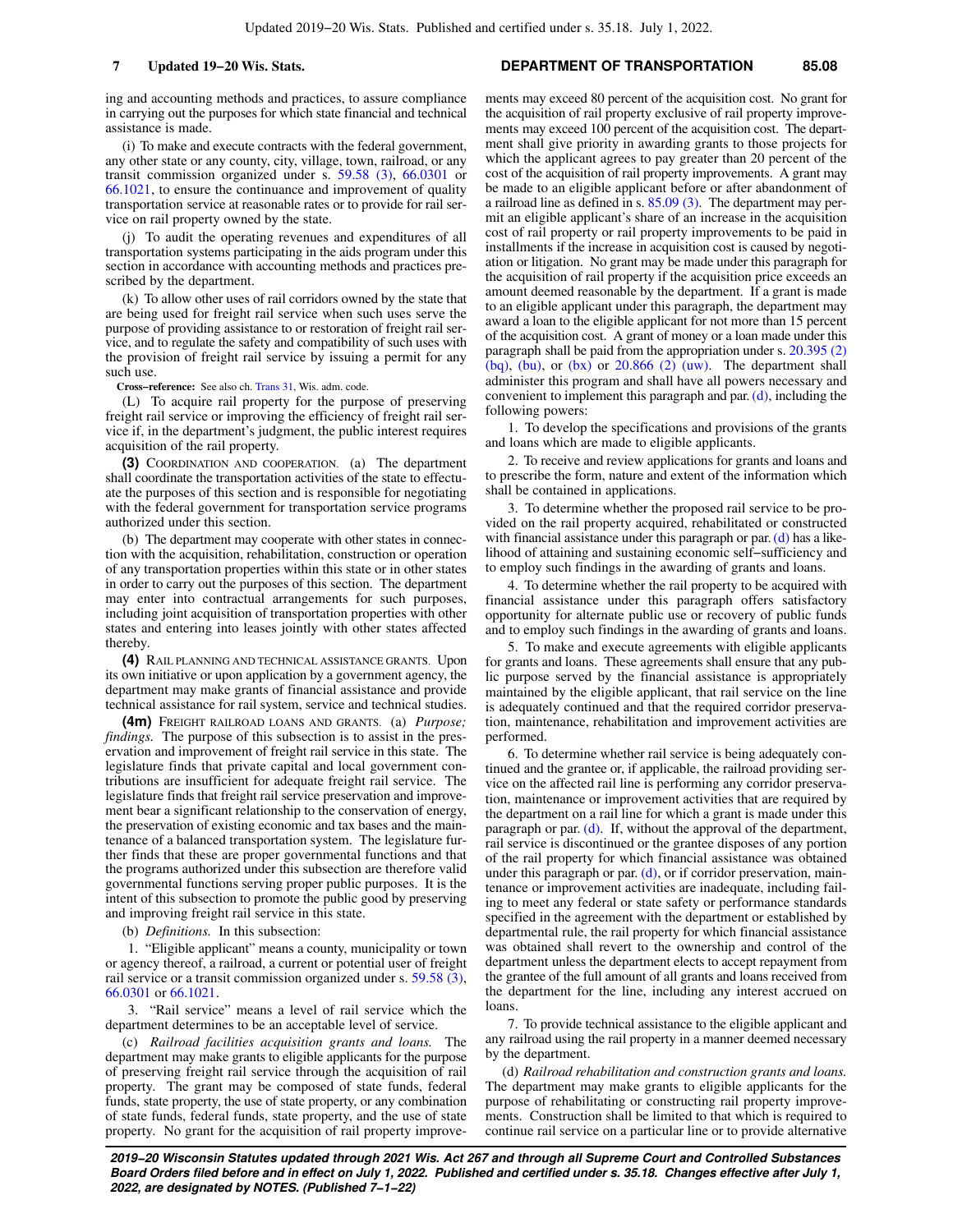# **85.08 DEPARTMENT OF TRANSPORTATION Updated 19−20 Wis. Stats. 8**

rail service when a line has been abandoned. A grant under this paragraph may be composed of state funds, federal funds, state property, the use of state property, technical assistance, or any combination of state funds, federal funds, state property, the use of state property, and technical assistance. The value of a grant may not exceed 80 percent of the costs of rehabilitation or construction. The department shall give priority in awarding grants to those projects for which the applicant agrees to pay greater than 20 percent of the costs of rehabilitation or construction. If a grant is made to an eligible applicant under this paragraph, the department may award a loan to the eligible applicant for not more than 15 percent of the rehabilitation or construction costs. A grant may be made before or after abandonment of a railroad line as defined in s. [85.09 \(3\).](https://docs.legis.wisconsin.gov/document/statutes/85.09(3)) A grant or loan made under this paragraph shall be paid from the appropriation under s. [20.395 \(2\) \(bq\)](https://docs.legis.wisconsin.gov/document/statutes/20.395(2)(bq)), [\(bu\),](https://docs.legis.wisconsin.gov/document/statutes/20.395(2)(bu)) or [\(bx\)](https://docs.legis.wisconsin.gov/document/statutes/20.395(2)(bx)) or  $20.866$  (2) (uw).

(e) *Freight rail infrastructure improvement loans.* 1. Upon the request of an eligible applicant, the department may negotiate and enter into a loan agreement with the eligible applicant for purposes of rehabilitating a rail line or to finance an economic development and transportation efficiency project, including a project designed to promote safety or the viability of a statewide system of freight rail service, to assist intermodal freight movement or to provide industry access to a rail line. A loan made under this paragraph shall finance a project that confers a public benefit or enhances economic development in this state. Loans made under this paragraph shall be paid from the appropriation under s. [20.395](https://docs.legis.wisconsin.gov/document/statutes/20.395(2)(bu)) [\(2\) \(bu\),](https://docs.legis.wisconsin.gov/document/statutes/20.395(2)(bu)) [\(bw\)](https://docs.legis.wisconsin.gov/document/statutes/20.395(2)(bw)) or [\(bx\)](https://docs.legis.wisconsin.gov/document/statutes/20.395(2)(bx)).

2. Projects for which a loan made under this paragraph may be used include all of the following:

a. Line upgrades that will expand the use of a rail line for the public benefit, including increased passenger service and increased use of double−stack technology and piggyback service.

b. Rail branch line stabilization or upgrading.

c. Projects associated with rail intermodal facilities, such as terminals, team tracks, docks, conveyers and other loading and unloading facilities.

d. Relocation of a freight rail off−loading facility that has been agreed to by the owner of the facility; the city, village or town in which the facility is located; and the city, village or town in which the facility will be relocated.

e. Rail line relocation or consolidation.

3. Loans made under this paragraph shall be allocated by the department on bases that protect the public interest, including a cost−benefit analysis. A loan made under this paragraph may cover up to 100 percent of a project's cost.

4. The department shall administer this program and shall have all powers necessary and convenient to implement this paragraph, including the following powers:

a. To establish standards and schedules for railroad infrastructure improvement projects and to establish the specifications and provisions of a loan that is made to an eligible applicant.

b. To establish the level and period of rail service to be provided by the railroad in any loan agreement.

c. To negotiate and establish the financial participation required of an eligible applicant in any loan agreement.

d. To provide technical assistance to an eligible applicant.

5. An application for a loan under this paragraph may not be made if an abandonment or discontinuance application is pending on the line or portion of line, or the line or portion of line on which the rail property improvements are located has been designated by the railroad to the federal surface transportation board on its system diagram map as anticipated to be the subject of an abandonment or discontinuance application within a 3−year period following the date of the application or the date on which the loan is scheduled, unless the secretary determines that this restriction may be waived for a particular application.

(g) *Exemption from bond requirements.* The secretary may exempt contracts involving the performance of labor or furnishing of materials for any public improvement or public work under the railroad rehabilitation and construction program of par. [\(d\)](https://docs.legis.wisconsin.gov/document/statutes/85.08(4m)(d)) or the loan program for freight rail infrastructure improvements under par. [\(e\)](https://docs.legis.wisconsin.gov/document/statutes/85.08(4m)(e)) from the performance and payment bond requirements of s. [779.14](https://docs.legis.wisconsin.gov/document/statutes/779.14) if the secretary determines that:

1. Adequate guarantees or warranties are provided for by contract;

2. Adequate safeguards are provided by accounting and payment controls;

3. Adequate security is available;

4. Public benefits of proceeding with the project substantially outweigh the risk of waiving the performance and payment bond requirements of s. [779.14](https://docs.legis.wisconsin.gov/document/statutes/779.14); and

5. The project cannot proceed in a timely and efficient manner unless the performance and payment bond requirements of s. [779.14](https://docs.legis.wisconsin.gov/document/statutes/779.14) are waived in whole or in part.

**(5)** ASSISTANCE TO RURAL AREAS. (a) In this subsection, "rural municipality" means any of the following:

1. A city, town or village with a population of 4,000 or less.

2. A city, town or village that is located in a county with a population density of less than 150 persons per square mile.

(b) In awarding assistance under this section, the department shall make a good faith effort to select eligible applicants that represent or will benefit various geographical regions and populations of this state, including rural municipalities.

**History:** [1977 c. 29](https://docs.legis.wisconsin.gov/document/acts/1977/29), [418](https://docs.legis.wisconsin.gov/document/acts/1977/418); [1979 c. 34](https://docs.legis.wisconsin.gov/document/acts/1979/34) ss. [912](https://docs.legis.wisconsin.gov/document/acts/1979/34,%20s.%20912) to [932,](https://docs.legis.wisconsin.gov/document/acts/1979/34,%20s.%20932) [2102 \(52\) \(b\);](https://docs.legis.wisconsin.gov/document/acts/1979/34,%20s.%202102) [1979 c. 221](https://docs.legis.wisconsin.gov/document/acts/1979/221); [1981 c. 20](https://docs.legis.wisconsin.gov/document/acts/1981/20); [1983 a. 27](https://docs.legis.wisconsin.gov/document/acts/1983/27); [1985 a. 29](https://docs.legis.wisconsin.gov/document/acts/1985/29); [1987 a. 27](https://docs.legis.wisconsin.gov/document/acts/1987/27); [1989 a. 31](https://docs.legis.wisconsin.gov/document/acts/1989/31); [1991 a. 269;](https://docs.legis.wisconsin.gov/document/acts/1991/269) [1993 a. 16](https://docs.legis.wisconsin.gov/document/acts/1993/16), [437,](https://docs.legis.wisconsin.gov/document/acts/1993/437) [491;](https://docs.legis.wisconsin.gov/document/acts/1993/491) [1995 a. 113,](https://docs.legis.wisconsin.gov/document/acts/1995/113) [201](https://docs.legis.wisconsin.gov/document/acts/1995/201); [1999 a. 150](https://docs.legis.wisconsin.gov/document/acts/1999/150) s. [672](https://docs.legis.wisconsin.gov/document/acts/1999/150,%20s.%20672); [2005 a. 179;](https://docs.legis.wisconsin.gov/document/acts/2005/179) [2011 a. 32.](https://docs.legis.wisconsin.gov/document/acts/2011/32) **Cross−reference:** See also ch. [Trans 29,](https://docs.legis.wisconsin.gov/document/administrativecode/ch.%20Trans%2029) Wis. adm. code.

**85.085 Private road crossings. (1b)** In this section, "rehabilitated" means a significant rebuilding of railroad track that restores severely deteriorated track to a minimum service standard or, for track that is at or above a minimum service standard, that increases the service standard of the track.

**(1m)** The department shall make payments from the appropriation under s. [20.395 \(2\) \(bu\)](https://docs.legis.wisconsin.gov/document/statutes/20.395(2)(bu)) to fund the rebuilding of any private road crossing across the tracks of a rail transit commission within this state if the applicable tracks of the rail transit commission were rehabilitated during the 1992−93 fiscal year or thereafter, the private road crossing has not been rebuilt since the tracks were rehabilitated and the private road crossing user obtains a private road crossing permit from the applicable rail transit commission.

**(2)** The department shall make payments from the appropriation under s. [20.395 \(2\) \(bu\)](https://docs.legis.wisconsin.gov/document/statutes/20.395(2)(bu)) to reimburse any private road crossing user for costs incurred by the user in financing the rebuilding of a private road crossing across the tracks of a rail transit commission within this state if the applicable tracks of the rail transit commission were rehabilitated during the 1992−93 fiscal year or thereafter and the private road crossing user has obtained a private road crossing permit from the applicable rail transit commission.

**(3)** The department shall not make any payment under this section unless the applicable private road crossing permit provides that the rail transit commission shall, at the user's sole cost and expense, maintain, repair and renew the private road crossing. "Maintain, repair and renew" does not include any rebuilding of a private road crossing that is required because the applicable tracks have been rehabilitated.

**History:** [1993 a. 354;](https://docs.legis.wisconsin.gov/document/acts/1993/354) [1995 a. 113.](https://docs.legis.wisconsin.gov/document/acts/1995/113)

**85.09 Acquisition of abandoned rail property. (1)** DEF-INITIONS. As used in this section:

(b) "Municipality" means any city, village or town.

(c) "State agency" means state departments and independent agencies.

(d) "System diagram map" means the map required under federal law to be filed with the department by the railroad operating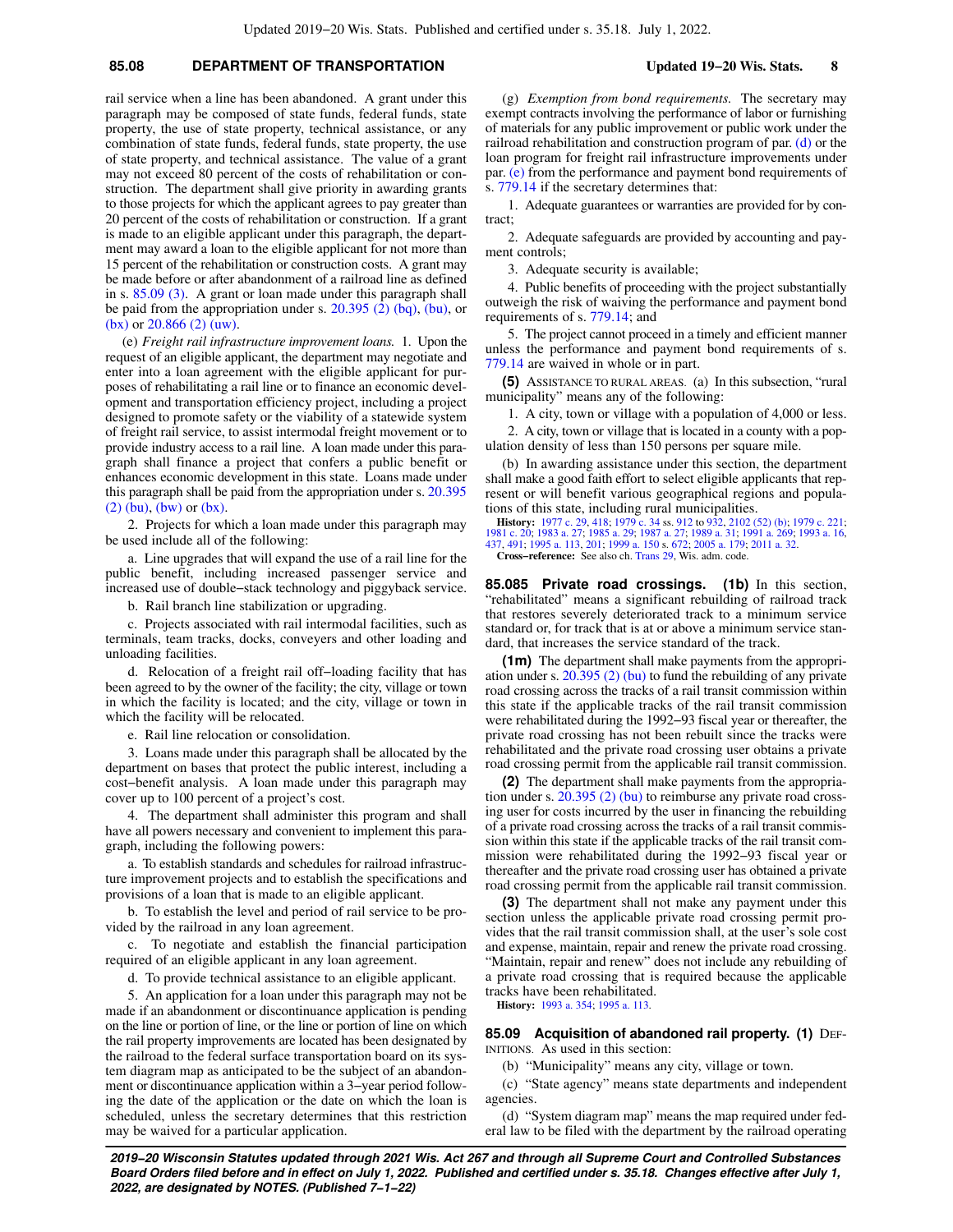in this state that indicates rail lines in the process of abandonment, rail lines the railroad expects to abandon and the rail lines that are under study by the railroad for possible abandonment in the future.

**(2)** FIRST RIGHT OF ACQUISITION. (a) The department of transportation shall have the first right to acquire, for present or future transportational or recreational purposes, any property used in operating a railroad or railway, including land and rails, ties, switches, trestles, bridges, and the like located on that property, that has been abandoned. The department of transportation may, in connection with abandoned rail property, assign this right to a state agency, the board of regents of the University of Wisconsin System, any county or municipality, or any transit commission. Acquisition by the department of transportation may be by gift, purchase, or condemnation in accordance with the procedure under s. [32.05,](https://docs.legis.wisconsin.gov/document/statutes/32.05) except that the power of condemnation may not be used to acquire property for the purpose of establishing or extending a recreational trail; a bicycle way, as defined in s. [340.01 \(5s\);](https://docs.legis.wisconsin.gov/document/statutes/340.01(5s)) a bicycle lane, as defined in s. [340.01 \(5e\);](https://docs.legis.wisconsin.gov/document/statutes/340.01(5e)) or a pedestrian way, as defined in s. [346.02 \(8\) \(a\).](https://docs.legis.wisconsin.gov/document/statutes/346.02(8)(a)) In addition to its property management authority under s. [85.15,](https://docs.legis.wisconsin.gov/document/statutes/85.15) the department of transportation may, subject to any prior action under s. [13.48 \(14\) \(am\)](https://docs.legis.wisconsin.gov/document/statutes/13.48(14)(am)) or [16.848](https://docs.legis.wisconsin.gov/document/statutes/16.848(1)) [\(1\)](https://docs.legis.wisconsin.gov/document/statutes/16.848(1)), lease and collect rents and fees for any use of rail property pending discharge of the department's duty to convey property that is not necessary for a public purpose. No person owning abandoned rail property, including any person to whom ownership reverts upon abandonment, may convey or dispose of any abandoned rail property without first obtaining a written release from the department of transportation indicating that the first right of acquisition under this subsection will not be exercised or assigned. No railroad or railway may convey any rail property prior to abandonment if the rail property is part of a rail line shown on the railroad's system map as in the process of abandonment, expected to be abandoned, or under study for possible abandonment unless the conveyance or disposal is for the purpose of providing continued rail service under another company or agency. Any conveyance made without obtaining such release is void. The first right of acquisition of the department of transportation under this subsection does not apply to any rail property declared by the department to be abandoned before January 1, 1977. The department of transportation may acquire any abandoned rail property under this section regardless of the date of its abandonment.

(b) The first right of acquisition under this subsection applies only to the following property:

1. In unincorporated areas, any land measured 50 feet from the center line of each outermost track bed and any land between such tracks.

2. In incorporated areas, any land measured 33 feet from the center line of each outermost track bed and any land between such tracks.

3. Any property not included in subds. [1.](https://docs.legis.wisconsin.gov/document/statutes/85.09(2)(b)1.) and [2.](https://docs.legis.wisconsin.gov/document/statutes/85.09(2)(b)2.) that consists of a loading or unloading facility, a vehicular access facility, or a building that is, in the department's judgment, suitable for a freight or rail passenger station.

**(3)** DETERMINATION OF ABANDONMENT. For purposes of this section, rail property shall be deemed abandoned if par. [\(a\)](https://docs.legis.wisconsin.gov/document/statutes/85.09(3)(a)) or [\(b\)](https://docs.legis.wisconsin.gov/document/statutes/85.09(3)(b)) applies:

(a) A certificate or approval of abandonment has been issued by the federal surface transportation board or federal court or any other federal or state agency having jurisdiction over the rail property.

(b) A certificate or approval of abandonment is not required and the use of the rail property for railroad or railway purposes has been discontinued with the intent not to resume. Intent not to resume may be inferred from circumstances including, but not limited to, the following:

1. If the rail property is not used for railroad purposes for 2 consecutive years.

#### **9 Updated 19−20 Wis. Stats. DEPARTMENT OF TRANSPORTATION 85.09**

2. If the facilities on the rail property are removed or rendered unfit for service.

3. If the rail property is used for other than railroad purposes. **(4)** ACQUISITION AND CONVEYANCE. Upon its own initiative, the department may determine at any time whether the rail property is abandoned, and whether it is in the best interest of the state to acquire the rail property. Within 90 days after being requested by any state agency, any railroad or any county or municipality in which the rail property is located, the department shall, subject to sub.  $(5)$  (b), make a determination of the abandonment status and, if found to be abandoned, shall determine whether it is in the best interest of the public to acquire the rail property. If it is determined to acquire the rail property or any part or interest therein, the department shall, within 180 days of the determination of its abandoned status, or the interstate commerce commission's final order permitting the abandonment, or the termination of any efforts to negotiate an agreement for continual operation of rail service on the line, whichever occurs last, determine the fair market value of the rail property and acquire the rail property at a price deemed reasonable by the department or make a relocation order under s. [32.05](https://docs.legis.wisconsin.gov/document/statutes/32.05). In making its determination, the department shall consider long−range potential for use of the rail property for restoration of railroad service and for other transportation related purposes. The department shall solicit the opinions of appropriate state agencies, affected counties and municipalities and other interested persons. The department shall give due consideration to an expressed desire by a state agency or an affected county or municipality to acquire, in whole or in part, the rail property under consideration. Subject to any prior action under s. [13.48 \(14\) \(am\)](https://docs.legis.wisconsin.gov/document/statutes/13.48(14)(am)) or [16.848 \(1\)](https://docs.legis.wisconsin.gov/document/statutes/16.848(1)) and subject to sub.  $(6)$ , all or part of any interest in abandoned rail property acquired by the department under this section or under s. [66.941 \(7\)](https://docs.legis.wisconsin.gov/document/statutes/1975/66.941(7)), 1975 stats., may be subsequently conveyed to another state agency or a county or municipality for transportational purposes, recreational purposes, scenic purposes or for the purpose of constructing a correctional institution, or to a railroad for continued railroad transportation operations when the railroad has operated on the rail property for 5 years and the department may make such conveyances for such purposes. Any determination of the department under this section that rail property is not abandoned shall not preclude the undertaking of a subsequent investigation and determination concerning the same rail property or any portion thereof. If at any time subsequent to the acquisition of rail property under this section the department determines that the rail property is not suitable for transportational purposes, recreational purposes, scenic purposes or for the purpose of constructing a correctional institution, or that the rail property or any interest therein may be conveyed to any other person on terms which are not inconsistent with the potential use of the rail property for transportational purposes, recreational purposes, scenic purposes or for the purpose of constructing a correctional institution or which yield a benefit, including financial benefits, to the state which outweighs the benefit derived from the rail property if used for transportational purposes, recreational purposes, scenic purposes or for the purpose of constructing a correctional institution, the department may convey the rail property or such interest therein, subject to any prior action under s. [13.48 \(14\) \(am\)](https://docs.legis.wisconsin.gov/document/statutes/13.48(14)(am)) or [16.848 \(1\)](https://docs.legis.wisconsin.gov/document/statutes/16.848(1)) and subject to sub. [\(6\)](https://docs.legis.wisconsin.gov/document/statutes/85.09(6)). The department shall give notice of its intention to make the conveyance, and state and local units of government shall have the first 6 months in which to exercise their opportunity to acquire the rail property or interest therein. The railroad from which the rail property was acquired shall have the next 6 months in which to exercise its opportunity to reacquire the rail property or interest therein.

**(4i)** DISPOSAL OF RAIL PROPERTY. The department, subject to any prior action under s. [13.48 \(14\) \(am\)](https://docs.legis.wisconsin.gov/document/statutes/13.48(14)(am)) or [16.848 \(1\)](https://docs.legis.wisconsin.gov/document/statutes/16.848(1)), shall sell at public or private sale rail property acquired under sub. [\(4\)](https://docs.legis.wisconsin.gov/document/statutes/85.09(4)) when the department determines that the rail property is not necessary for a public purpose and, if real property, the real property is not the subject of a petition under s. [16.310 \(2\)](https://docs.legis.wisconsin.gov/document/statutes/16.310(2)). Upon receipt of the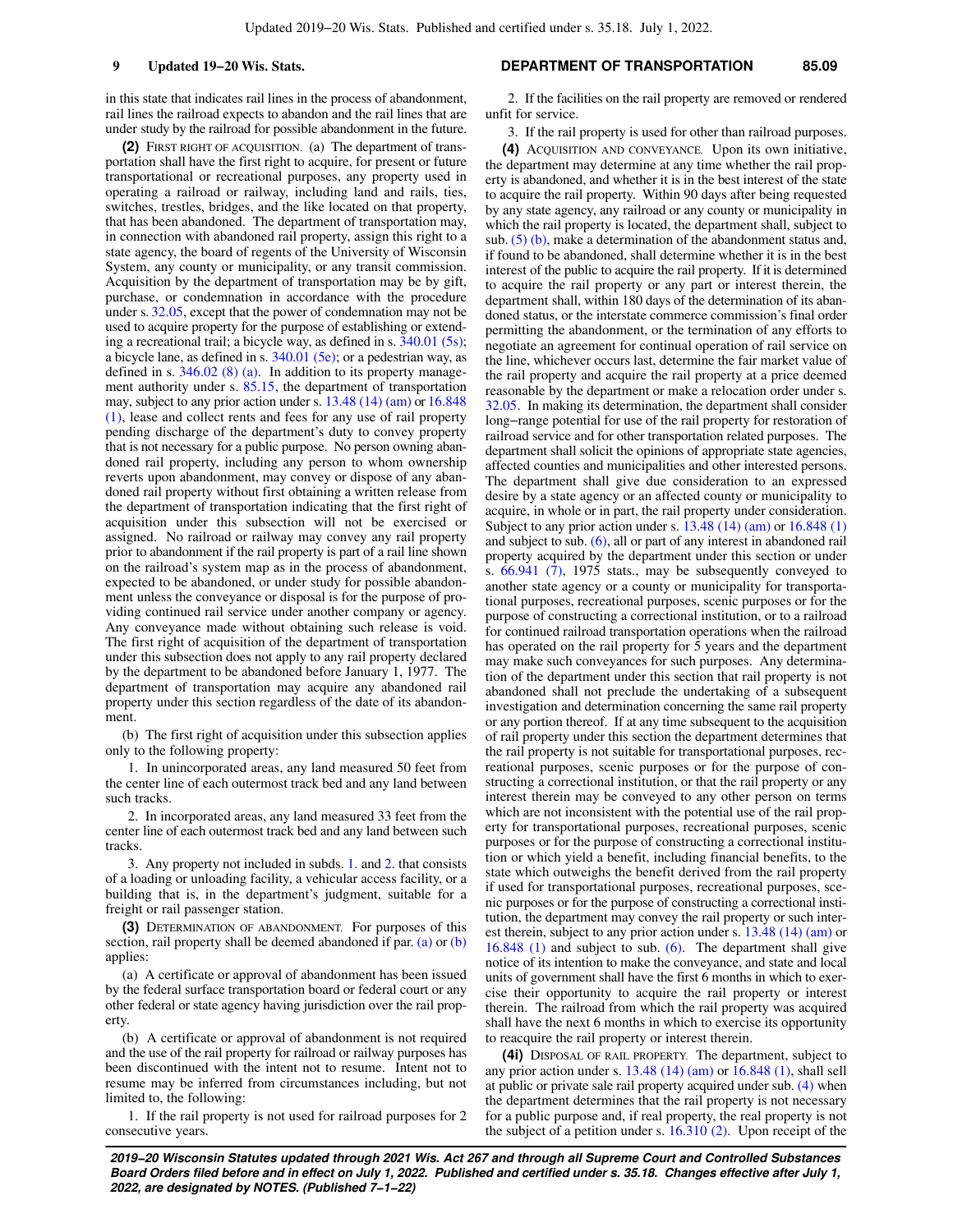# **85.09 DEPARTMENT OF TRANSPORTATION Updated 19−20 Wis. Stats. 10**

full purchase price, the department shall, by appropriate instrument, transfer the rail property to the purchaser. The funds derived from sales under this subsection shall be deposited in the transportation fund, and the expense incurred by the department in connection with the sale shall be paid from the appropriation under s. [20.395 \(2\) \(bq\).](https://docs.legis.wisconsin.gov/document/statutes/20.395(2)(bq))

**(4m)** RELOCATION PLAN. The department is exempt from s. [32.25 \(1\)](https://docs.legis.wisconsin.gov/document/statutes/32.25(1)) if the department determines that acquiring rail property under this section will not result in any displaced persons as defined in s.  $32.19$  (2) (e). The department shall file a statement of its determinations with the department of administration.

**(5)** DUTIES OF RAILROADS AND OTHERS. (a) Any railroad which places a rail line or portion of a line on a system diagram map shall within 60 days of such action provide to the department one legible copy of each map in the railroad's possession which shows rail property boundaries or engineering stations for the line involved. At the same time the railroad shall provide to the department all other pertinent information in its possession requested by the department relating to the title to the rail property covered by the line involved. The department shall determine the reasonable cost to the railroad of providing documents and information under this paragraph and shall reimburse the railroad in this amount. Any conveyance by the railroad made without providing the information required by this paragraph is void.

(b) Any state agency, railroad, county or municipality which requests the department to make a determination of abandonment status and public interest in acquisition of rail property under sub. [\(4\)](https://docs.legis.wisconsin.gov/document/statutes/85.09(4)) shall provide a formal legal description of the rail property which is the subject of the request. The department may decline to take action on requests which do not contain an adequate description of the rail property involved. When the department provides a release of its first right to acquire rail property, the state agency, railroad, county or municipality which receives the release shall within 90 days have the release recorded by the register of deeds for each county in which the rail property is located.

**(6)** STATE RIGHTS SUBORDINATE TO FEDERAL LAW. To the extent that the first or subsequent rights of acquisition under this section conflict with rights conferred by [49 USC 10905](https://docs.legis.wisconsin.gov/document/usc/49%20USC%2010905) (f) (4) or [10910](https://docs.legis.wisconsin.gov/document/usc/49%20USC%2010910) (h), the rights conferred by this section are subordinate to such federal rights and shall take effect only when consistent with [49](https://docs.legis.wisconsin.gov/document/usc/49%20USC%2010905) [USC 10905](https://docs.legis.wisconsin.gov/document/usc/49%20USC%2010905) (f) (4) and [10910](https://docs.legis.wisconsin.gov/document/usc/49%20USC%2010910) (h).

**(7)** RULES. The department may adopt such rules as it deems necessary to accomplish the purposes of this section.

**History:** [1977 c. 29](https://docs.legis.wisconsin.gov/document/acts/1977/29), [418;](https://docs.legis.wisconsin.gov/document/acts/1977/418) [1979 c. 34](https://docs.legis.wisconsin.gov/document/acts/1979/34) s. [1018;](https://docs.legis.wisconsin.gov/document/acts/1979/34,%20s.%201018) Stats. 1979 s. 85.09; [1981 c. 20;](https://docs.legis.wisconsin.gov/document/acts/1981/20) [1983](https://docs.legis.wisconsin.gov/document/acts/1983/27) [a. 27,](https://docs.legis.wisconsin.gov/document/acts/1983/27) [192](https://docs.legis.wisconsin.gov/document/acts/1983/192); [1985 a. 29](https://docs.legis.wisconsin.gov/document/acts/1985/29) ss. [1583](https://docs.legis.wisconsin.gov/document/acts/1985/29,%20s.%201583) to [1586,](https://docs.legis.wisconsin.gov/document/acts/1985/29,%20s.%201586) [3200 \(51\);](https://docs.legis.wisconsin.gov/document/acts/1985/29,%20s.%203200) [1985 a. 332](https://docs.legis.wisconsin.gov/document/acts/1985/332) s. [253;](https://docs.legis.wisconsin.gov/document/acts/1985/332,%20s.%20253) [1987 a. 5;](https://docs.legis.wisconsin.gov/document/acts/1987/5) [1989](https://docs.legis.wisconsin.gov/document/acts/1989/31) [a. 31](https://docs.legis.wisconsin.gov/document/acts/1989/31); [1991 a. 39;](https://docs.legis.wisconsin.gov/document/acts/1991/39) [1993 a. 16](https://docs.legis.wisconsin.gov/document/acts/1993/16); [1995 a. 27](https://docs.legis.wisconsin.gov/document/acts/1995/27) ss. [3525,](https://docs.legis.wisconsin.gov/document/acts/1995/27,%20s.%203525) [9116 \(5\);](https://docs.legis.wisconsin.gov/document/acts/1995/27,%20s.%209116) [2003 a. 33](https://docs.legis.wisconsin.gov/document/acts/2003/33); [2005 a. 179](https://docs.legis.wisconsin.gov/document/acts/2005/179); [2007 a. 20](https://docs.legis.wisconsin.gov/document/acts/2007/20); [2011 a. 32](https://docs.legis.wisconsin.gov/document/acts/2011/32); [2013 a. 20](https://docs.legis.wisconsin.gov/document/acts/2013/20); [2017 a. 59](https://docs.legis.wisconsin.gov/document/acts/2017/59)

**Cross−reference:** See also ch. [Trans 29,](https://docs.legis.wisconsin.gov/document/administrativecode/ch.%20Trans%2029) Wis. adm. code.

**85.093 Intermodal freight assistance.** The department may make grants to public or private applicants for intermodal freight facilities that the department determines have a public purpose. In the 2019−21 fiscal biennium, a grant made under this section shall be paid from the appropriation under s. [20.395 \(2\) \(bu\).](https://docs.legis.wisconsin.gov/document/statutes/20.395(2)(bu)) After July 1, 2021, a grant made under this section shall be paid from the appropriation under s. [20.866 \(2\) \(uw\).](https://docs.legis.wisconsin.gov/document/statutes/20.866(2)(uw)) For the 2019−21 fiscal biennium, grants under this section cannot exceed \$1,500,000.

**History:** [2019 a. 9](https://docs.legis.wisconsin.gov/document/acts/2019/9).

**85.095 Harbor assistance program. (1)** DEFINITIONS. In this section:

(a) "Eligible applicant" means a county, municipality, town or agency thereof, a board of harbor commissioners organized under s. [30.37](https://docs.legis.wisconsin.gov/document/statutes/30.37), or a person who owns a harbor facility.

(am) "Harbor facility" has the meaning given in s. [30.01 \(3\).](https://docs.legis.wisconsin.gov/document/statutes/30.01(3))

(b) "Harbor improvements" means any dock wall repair and maintenance, construction of new dock walls, dredging of materials from a harbor or the placement of dredged materials in containment facilities.

**(2)** ADMINISTRATION. The department, in consultation with the Wisconsin coastal management council created under s. [14.019,](https://docs.legis.wisconsin.gov/document/statutes/14.019) shall administer the harbor assistance program and shall have the following powers:

(a) To make grants for the purpose of reimbursing eligible applicants for moneys expended to make harbor improvements and to fund other harbor assistance and improvement projects. The amount of a grant may not exceed 80 percent of the moneys expended by the eligible applicant for harbor improvements.

(b) To establish criteria for evaluating applications for harbor assistance grants in order to provide for the disbursement of grants. In establishing these criteria, the department shall give priority to applicants based on the amount of tonnage and waterborne transportation handled in the harbor.

(c) To receive and review applications for grants under this section and to prescribe the form, nature and extent of the information which shall be contained in the applications.

(d) To direct, with the approval of the governor, that state debt subject to the limitations in s.  $20.866$  (2) (uv) be contracted in accordance with ch. [18](https://docs.legis.wisconsin.gov/document/statutes/ch.%2018) to fund harbor improvements and other harbor assistance and improvement projects.

**(3)** PLANNING REQUIREMENTS. (a) Except as provided in par. [\(c\)](https://docs.legis.wisconsin.gov/document/statutes/85.095(3)(c)), no grant may be made under this section unless the eligible applicant submits information to the department regarding harbor projects for which the eligible applicant may request state aid under this section or federal aid, or both, during the next 3−year period. The information shall be submitted prior to the April 1 which precedes the fiscal year in which the eligible applicant seeks aid under this section.

(b) The department shall, by rule, establish the starting date of each 3−year period and the form, nature and extent of the notice required under par. [\(a\).](https://docs.legis.wisconsin.gov/document/statutes/85.095(3)(a))

(c) The department may waive the requirements under this subsection.

**(4)** HARBOR IMPROVEMENTS ON MISSISSIPPI RIVER. An eligible applicant may receive a grant under this section for harbor improvements located on an island in the Mississippi River regardless of the state in which the island is located if the island is owned by a city, village, town or county in this state.

**(5)** PRIVATE HARBOR FACILITY ELIGIBILITY. (a) Notwithstanding subs.  $(2)$  and  $(3)$ , the department may award a grant under this section to fund harbor improvements and other harbor assistance and improvement projects to a privately owned harbor facility only if the harbor facility is to be held open for public use for at least 10 years following completion of the improvement or project for which reimbursement is provided under sub.  $(2)$  (a) or for any period specified by the department in any grant agreement, whichever is longer.

(b) If the recipient of a grant described under par. [\(a\)](https://docs.legis.wisconsin.gov/document/statutes/85.095(5)(a)) fails to hold the harbor facility open for public use for the period specified in par. [\(a\),](https://docs.legis.wisconsin.gov/document/statutes/85.095(5)(a)) the grant recipient shall repay the grant funds to the department to the extent and in the manner directed by the department, and the department shall include this requirement in any grant agreement with the grant recipient.

**History:** [1979 c. 34,](https://docs.legis.wisconsin.gov/document/acts/1979/34) [221,](https://docs.legis.wisconsin.gov/document/acts/1979/221) [355;](https://docs.legis.wisconsin.gov/document/acts/1979/355) [1981 c. 314;](https://docs.legis.wisconsin.gov/document/acts/1981/314) [1983 a. 27](https://docs.legis.wisconsin.gov/document/acts/1983/27); [1987 a. 27](https://docs.legis.wisconsin.gov/document/acts/1987/27), [399](https://docs.legis.wisconsin.gov/document/acts/1987/399); [1989 a.](https://docs.legis.wisconsin.gov/document/acts/1989/31) [31](https://docs.legis.wisconsin.gov/document/acts/1989/31), [359](https://docs.legis.wisconsin.gov/document/acts/1989/359); [1995 a. 27](https://docs.legis.wisconsin.gov/document/acts/1995/27) s. [9116 \(5\);](https://docs.legis.wisconsin.gov/document/acts/1995/27,%20s.%209116) [1995 a. 130;](https://docs.legis.wisconsin.gov/document/acts/1995/130) [2003 a. 208](https://docs.legis.wisconsin.gov/document/acts/2003/208); [2011 a. 32](https://docs.legis.wisconsin.gov/document/acts/2011/32). **Cross−reference:** See also ch. [Trans 28,](https://docs.legis.wisconsin.gov/document/administrativecode/ch.%20Trans%2028) Wis. adm. code.

**85.10 Sale of aerial photographic survey products.** The department may sell to any person the selection of photographic products from the aerial photographic survey conducted under s. [23.325.](https://docs.legis.wisconsin.gov/document/statutes/23.325) The department may retain an amount equal to the costs that it incurs in selling and reproducing the photographic products.

**History:** [1977 c. 418;](https://docs.legis.wisconsin.gov/document/acts/1977/418) [1979 c. 175](https://docs.legis.wisconsin.gov/document/acts/1979/175) s. [53](https://docs.legis.wisconsin.gov/document/acts/1979/175,%20s.%2053); [1987 a. 27](https://docs.legis.wisconsin.gov/document/acts/1987/27); [1991 a. 39.](https://docs.legis.wisconsin.gov/document/acts/1991/39)

**85.103 Disclosure of personal identifiers. (1)** In this section, "personal identifier" means a name, social security number, telephone number, street address, post−office box number or 9−digit extended zip code.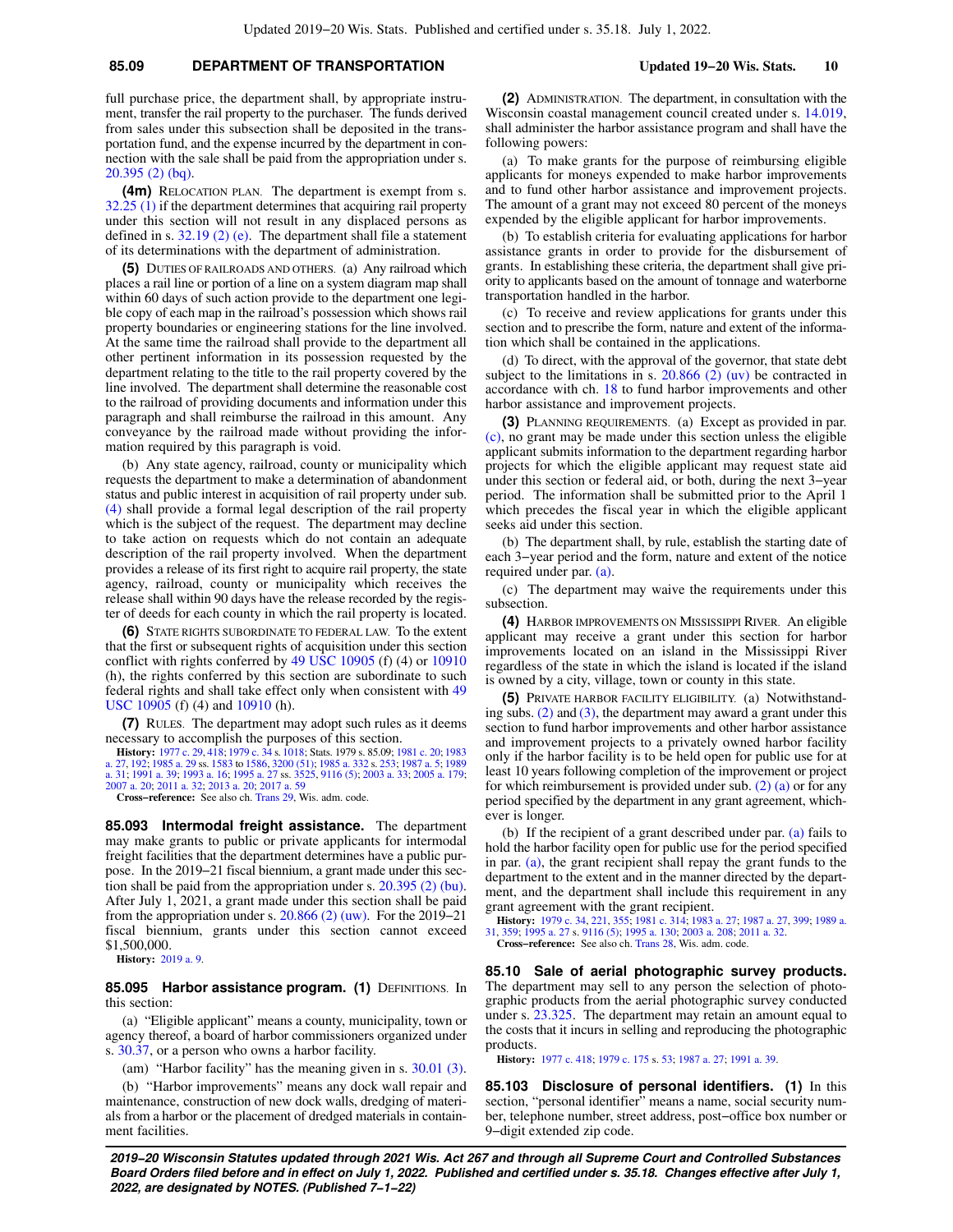**(2)** The department shall include on any form for application for original registration under s. [341.08](https://docs.legis.wisconsin.gov/document/statutes/341.08), for application for renewal of registration under s. [341.08](https://docs.legis.wisconsin.gov/document/statutes/341.08), for application for a certificate of title under s. [342.06](https://docs.legis.wisconsin.gov/document/statutes/342.06), for application for a license or identification card or renewal of a license or identification card under s. [343.14](https://docs.legis.wisconsin.gov/document/statutes/343.14) and for application for a special identification card under s. [343.51](https://docs.legis.wisconsin.gov/document/statutes/343.51), a place for the individual to designate that the individual's personal identifiers may not be disclosed in information compiled or maintained by the department that contains the personal identifiers of 10 or more individuals, a statement indicating the effect of making such a designation and a place for an applicant or registrant who has made a designation under this subsection or sub.  $(3)$  to reverse the designation.

**(3)** The department shall provide to an individual upon request a form that includes a place for the individual to designate that the individual's personal identifiers may not be disclosed in information compiled or maintained by the department that contains the personal identifiers of 10 or more individuals, a statement indicating the effect of making such a designation and a place for an applicant or registrant who has made a designation under this subsection or sub.  $(2)$  to reverse the designation.

**(4)** The department shall treat a designation made under s. [341.08 \(1m\),](https://docs.legis.wisconsin.gov/document/statutes/1997/341.08(1m)) 1997 stats., s. [342.06 \(1\) \(i\)](https://docs.legis.wisconsin.gov/document/statutes/1997/342.06(1)(i)), 1997 stats., s. [343.14](https://docs.legis.wisconsin.gov/document/statutes/1997/343.14(2m))  $(2m)$ , 1997 stats., or s. [343.51 \(1m\)](https://docs.legis.wisconsin.gov/document/statutes/1997/343.51(1m)), 1997 stats., as if the designation were made under sub. [\(2\)](https://docs.legis.wisconsin.gov/document/statutes/85.103(2)) or [\(3\).](https://docs.legis.wisconsin.gov/document/statutes/85.103(3))

**(5)** In providing a person with any information that is collected or prepared by the department and that consists in whole or in part of the personal identifiers of 10 or more persons, the department may not disclose the personal identifier of any person who has made a designation under sub.  $(2)$  or  $(3)$ , except as provided in sub.  $(6)$ .

**(6)** The department may disclose the personal identifier of any person who has made a designation under sub. [\(2\)](https://docs.legis.wisconsin.gov/document/statutes/85.103(2)) or [\(3\)](https://docs.legis.wisconsin.gov/document/statutes/85.103(3)) if the department discloses the personal identifier under s. [341.17 \(9\),](https://docs.legis.wisconsin.gov/document/statutes/341.17(9)) [342.06,](https://docs.legis.wisconsin.gov/document/statutes/342.06) [343.027,](https://docs.legis.wisconsin.gov/document/statutes/343.027) [343.14,](https://docs.legis.wisconsin.gov/document/statutes/343.14) [343.234,](https://docs.legis.wisconsin.gov/document/statutes/343.234) [343.235](https://docs.legis.wisconsin.gov/document/statutes/343.235), [343.24 \(3\)](https://docs.legis.wisconsin.gov/document/statutes/343.24(3)) and [\(4\),](https://docs.legis.wisconsin.gov/document/statutes/343.24(4)) or [343.247](https://docs.legis.wisconsin.gov/document/statutes/343.247).

**(7)** (a) The department shall establish by rule a reasonable period for complying with designations made under subs. [\(2\)](https://docs.legis.wisconsin.gov/document/statutes/85.103(2)) and [\(3\)](https://docs.legis.wisconsin.gov/document/statutes/85.103(3)).

(b) If an unanticipated number of designations result in the department not being able to comply with a reasonable effort with designations made under subs.  $(2)$  and  $(3)$  within the period established by the department under par. [\(a\)](https://docs.legis.wisconsin.gov/document/statutes/85.103(7)(a)), the department may establish the temporary extension by rule, using the procedure under s. [227.24.](https://docs.legis.wisconsin.gov/document/statutes/227.24)

**History:** [1999 a. 88;](https://docs.legis.wisconsin.gov/document/acts/1999/88) [2001 a. 93;](https://docs.legis.wisconsin.gov/document/acts/2001/93) [2005 a. 25](https://docs.legis.wisconsin.gov/document/acts/2005/25), [59;](https://docs.legis.wisconsin.gov/document/acts/2005/59) [2009 a. 326](https://docs.legis.wisconsin.gov/document/acts/2009/326).

**85.105 Sale of motor vehicle records. (1)** Notwithstanding s. [343.24 \(2m\),](https://docs.legis.wisconsin.gov/document/statutes/343.24(2m)) the department may contract with a person to periodically furnish that person with any records on computer tape or other electronic media that contain information from files of motor vehicle accidents or uniform traffic citations and that were produced for or developed by the department for purposes related to maintenance of the operating record file database. The department and the person desiring to contract with the department shall make a good faith effort to negotiate the purchase price for the records to be provided under this section.

**(2)** Beginning with contracts entered into, extended, modified or renewed on November 1, 2000, in providing information under this section that contains the personal identifiers, as defined in s. [85.103 \(1\)](https://docs.legis.wisconsin.gov/document/statutes/85.103(1)), of 10 or more individuals, the department may not include a personal identifier of any person who has made a designation under s. [85.103 \(2\)](https://docs.legis.wisconsin.gov/document/statutes/85.103(2)) or [\(3\).](https://docs.legis.wisconsin.gov/document/statutes/85.103(3))

**History:** [1997 a. 27](https://docs.legis.wisconsin.gov/document/acts/1997/27) s. [5504,](https://docs.legis.wisconsin.gov/document/acts/1997/27,%20s.%205504) [5505](https://docs.legis.wisconsin.gov/document/acts/1997/27,%20s.%205505); Stats. 1997 s. 85.105; [1999 a. 88,](https://docs.legis.wisconsin.gov/document/acts/1999/88) [185.](https://docs.legis.wisconsin.gov/document/acts/1999/185)

**85.107 Scholarship and loan repayment incentive grant program. (1)** PURPOSE. The scholarship and loan repayment incentive grant program is created to assist in improving the representation of targeted group members within job classifica-

### **11 Updated 19−20 Wis. Stats. DEPARTMENT OF TRANSPORTATION 85.13**

tions in which targeted group members are underutilized in the department.

**(2m)** DEFINITIONS. In this section:

(am) "Person with a disability" means any person who has a physical or mental disability that constitutes or results in a substantial barrier to employment.

(b) "Targeted group member" means a person with disabilities, or a person who belongs to a class of race, color, or sex, whose percent of the workforce within any job classification in the department is less than that class's percent of the statewide labor market for such job activities.

**(3)** ADMINISTRATION. From the appropriation under s. [20.395](https://docs.legis.wisconsin.gov/document/statutes/20.395(4)(aq)) [\(4\) \(aq\)](https://docs.legis.wisconsin.gov/document/statutes/20.395(4)(aq)), the department may:

(a) Award scholarships to targeted group members who are enrolled full time and registered as sophomores, juniors or seniors in a bachelor degree program offered by an accredited institution of higher education in this state. Scholarships under this paragraph shall not exceed the following amounts:

- 1. For a sophomore, \$1,500.
- 2. For a junior, \$2,000.

3. For a senior, \$2,500.

(am) Award scholarships of not more than \$2,000 each to any targeted group member who is registered in his or her 2nd year of full−time enrollment in an associate degree program, as defined in s. [38.01 \(1\)](https://docs.legis.wisconsin.gov/document/statutes/38.01(1)), or vocational diploma program, as defined in s. [38.01 \(11\)](https://docs.legis.wisconsin.gov/document/statutes/38.01(11)), at a technical college in this state.

(b) 1. Make loan repayment grants to targeted group members who are employed by the department and have education loans outstanding. Subject to subd. [2.,](https://docs.legis.wisconsin.gov/document/statutes/85.107(3)(b)2.) loan repayment grants under this subdivision shall not exceed the following amounts:

a. After one year of employment by the department, \$1,000.

b. After 2 years of employment by the department, an additional \$1,200.

c. After 3 years of employment by the department, an additional \$1,700.

d. After 4 years of employment by the department, an additional \$2,100.

2. The total amount of loan repayment grants under this paragraph made to an employee shall not exceed the amount of the employee's education loans outstanding.

**(4)** RULE MAKING. The department shall promulgate rules to implement and administer this section.

**History:** [1987 a. 27](https://docs.legis.wisconsin.gov/document/acts/1987/27); [2001 a. 16](https://docs.legis.wisconsin.gov/document/acts/2001/16). **Cross−reference:** See also ch. [Trans 403](https://docs.legis.wisconsin.gov/document/administrativecode/ch.%20Trans%20403), Wis. adm. code.

**85.12 Statewide public safety radio management program. (1)** The department shall administer a statewide public safety radio management program. From the appropriations under s. [20.395 \(5\) \(dk\)](https://docs.legis.wisconsin.gov/document/statutes/20.395(5)(dk)) and [\(dq\)](https://docs.legis.wisconsin.gov/document/statutes/20.395(5)(dq)), the department may provide statewide tower site management, public safety frequency management, public safety database administration and planning services related to statewide public safety radio management.

**(2)** The department shall maintain any existing communications equipment at state patrol towers and stations that is used by emergency medical services programs under s. [256.12](https://docs.legis.wisconsin.gov/document/statutes/256.12) unless the cost of maintaining the equipment exceeds the benefits that will result from such maintenance.

**(3)** The department may contract with any local governmental unit, as defined in s. [16.97 \(7\)](https://docs.legis.wisconsin.gov/document/statutes/16.97(7)), to provide that local governmental unit with services under this section.

**History:** [1993 a. 16](https://docs.legis.wisconsin.gov/document/acts/1993/16); [1999 a. 9,](https://docs.legis.wisconsin.gov/document/acts/1999/9) [185;](https://docs.legis.wisconsin.gov/document/acts/1999/185) [2001 a. 16;](https://docs.legis.wisconsin.gov/document/acts/2001/16) [2003 a. 33](https://docs.legis.wisconsin.gov/document/acts/2003/33); [2007 a. 130.](https://docs.legis.wisconsin.gov/document/acts/2007/130)

**85.13 Cost of traffic violation and registration program.** The department shall develop a system for charging local units of government or other authority as defined in s. [345.28 \(1\)](https://docs.legis.wisconsin.gov/document/statutes/345.28(1)(a)) [\(a\)](https://docs.legis.wisconsin.gov/document/statutes/345.28(1)(a)) for the cost of the development and operation of the traffic violation and registration program under ss. [341.08 \(4m\),](https://docs.legis.wisconsin.gov/document/statutes/341.08(4m)) [341.10 \(7\)](https://docs.legis.wisconsin.gov/document/statutes/341.10(7)) and [\(7m\),](https://docs.legis.wisconsin.gov/document/statutes/341.10(7m)) [341.63 \(1\) \(c\),](https://docs.legis.wisconsin.gov/document/statutes/341.63(1)(c)) [345.28 \(4\)](https://docs.legis.wisconsin.gov/document/statutes/345.28(4)) and [345.47 \(1\) \(d\)](https://docs.legis.wisconsin.gov/document/statutes/345.47(1)(d)) based on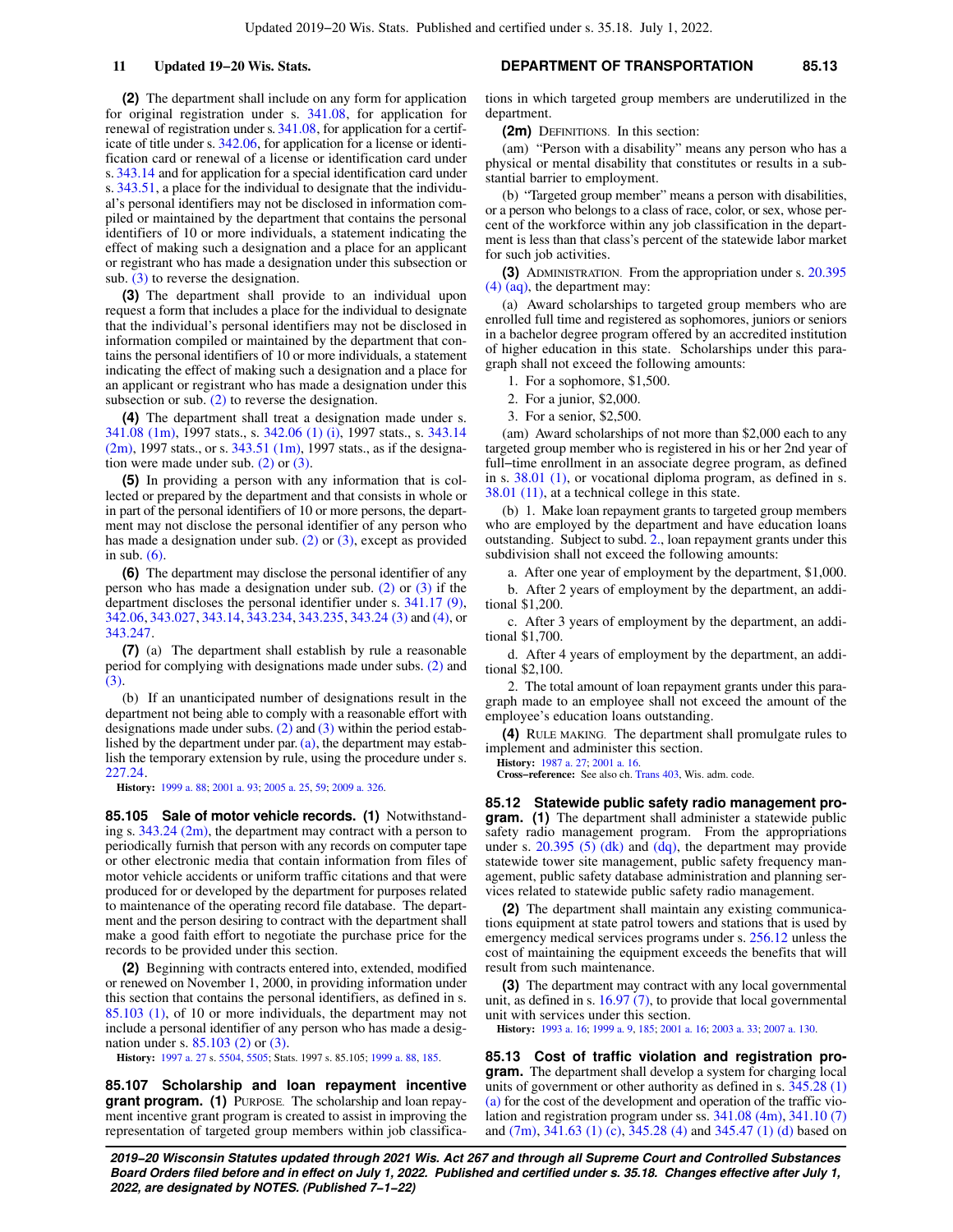### **85.13 DEPARTMENT OF TRANSPORTATION Updated 19−20 Wis. Stats. 12**

the number of transactions processed by the local unit of government or other authority. A notice under s. [345.28 \(4\)](https://docs.legis.wisconsin.gov/document/statutes/345.28(4)) submitted by an authority with respect to unpaid towing and storage charges shall be considered a separate transaction for purposes of this section. No notices under s. [345.28 \(4\)](https://docs.legis.wisconsin.gov/document/statutes/345.28(4)) submitted by an authority or under s. [345.47 \(1\) \(d\)](https://docs.legis.wisconsin.gov/document/statutes/345.47(1)(d)) submitted by the court may be processed by the department unless the local unit of government or other authority involved has paid the department the appropriate amount determined by the department under this section.

**History:** [1979 c. 221](https://docs.legis.wisconsin.gov/document/acts/1979/221) s. [903x](https://docs.legis.wisconsin.gov/document/acts/1979/221,%20s.%20903x); [1981 c. 165](https://docs.legis.wisconsin.gov/document/acts/1981/165); [1983 a. 330;](https://docs.legis.wisconsin.gov/document/acts/1983/330) [2003 a. 201](https://docs.legis.wisconsin.gov/document/acts/2003/201). **Cross−reference:** See also ch. [Trans 128](https://docs.legis.wisconsin.gov/document/administrativecode/ch.%20Trans%20128), Wis. adm. code.

**85.14 Payments by credit card or other electronic payment mechanism; electronic transactions. (1)** (a) The department may accept payment by credit card, debit card, or any other electronic payment mechanism of any fee that is required to be paid to the department. The department shall determine which fees may be paid by credit card, debit card, or any other electronic payment mechanism and the manner in which the payments may be made. If the department permits the payment of a fee by credit card, debit card, or any other electronic payment mechanism, the department may charge a convenience fee for each transaction in an amount to be established by rule. The convenience fee shall approximate the cost to the department for providing this service to persons who request it. If the department permits the payment of a fee by credit card, debit card, or any other electronic payment mechanism, the department may charge a service fee of \$2.50 for each transaction until a rule is promulgated under this paragraph.

(b) If the secretary of administration assesses any charges against the department relating to the payment of fees by credit cards, debit cards, or other electronic payment mechanisms, the department shall pay, from the appropriation under s. [20.395 \(5\)](https://docs.legis.wisconsin.gov/document/statutes/20.395(5)(cg)) [\(cg\)](https://docs.legis.wisconsin.gov/document/statutes/20.395(5)(cg)), to the secretary of administration or to any person designated by the secretary of administration the amount of these assessed charges.

(c) The department may contract for services relating to the payment of fees by credit cards, debit cards, or other electronic payment mechanisms under this subsection. Any charges associated with a contract under this paragraph shall be paid from the appropriations under s.  $20.395(5)(cg)$  and [\(cq\)](https://docs.legis.wisconsin.gov/document/statutes/20.395(5)(cq)).

**(2)** The department shall certify to the secretary of administration the amount of charges associated with the use of credit cards that is assessed to the department on deposits accepted under s. [345.26 \(3\) \(a\)](https://docs.legis.wisconsin.gov/document/statutes/345.26(3)(a)) by state traffic patrol officers and state motor vehicle inspectors, and the secretary of administration shall pay the charges from moneys under s.  $59.25$  (3) (j) and [\(k\)](https://docs.legis.wisconsin.gov/document/statutes/59.25(3)(k)) that are reserved for payment of the charges under s. [20.907 \(5\) \(e\) 12e.](https://docs.legis.wisconsin.gov/document/statutes/20.907(5)(e)12e.)

**(3)** The department may establish procedures for conducting any transaction in an electronic format or using an electronic process. Any form prescribed by the department may be prescribed in an automated format to facilitate the department's authority under this subsection.

**(4)** The department may promulgate rules requiring a person to pay an additional fee for conducting an in−person, telephone, or paper transaction in lieu of using an electronic filing or submission option when the department has made an electronic filing or submission option available. These rules providing for an additional fee shall not apply to individuals unless the department offered an electronic filing or submission option in connection with a service on July 1, 2011, and the department charged an additional fee to individuals for electing this option as of that date. These rules may provide for exemptions from the additional fee for designated categories of persons or transactions. The fee authorized under this subsection is in addition to any other fee that may be imposed by the department.

**History:** [1985 a. 29;](https://docs.legis.wisconsin.gov/document/acts/1985/29) [1989 a. 31](https://docs.legis.wisconsin.gov/document/acts/1989/31); [1991 a. 39;](https://docs.legis.wisconsin.gov/document/acts/1991/39) [1995 a. 201;](https://docs.legis.wisconsin.gov/document/acts/1995/201) [2003 a. 33;](https://docs.legis.wisconsin.gov/document/acts/2003/33) [2009 a. 28](https://docs.legis.wisconsin.gov/document/acts/2009/28); [2011 a. 32.](https://docs.legis.wisconsin.gov/document/acts/2011/32)

**Cross−reference:** See also chs. [Trans 196](https://docs.legis.wisconsin.gov/document/administrativecode/ch.%20Trans%20196) and [198](https://docs.legis.wisconsin.gov/document/administrativecode/ch.%20Trans%20198), Wis. adm. code.

**85.15 Property management. (1)** Subject to any prior action under s. [13.48 \(14\) \(am\)](https://docs.legis.wisconsin.gov/document/statutes/13.48(14)(am)) or [16.848 \(1\)](https://docs.legis.wisconsin.gov/document/statutes/16.848(1)), the department may

improve, use, maintain or lease any property acquired for highway, airport or any other transportation purpose until the property is actually needed for any such purpose and may permit use of the property for purposes and upon such terms and conditions as the department deems in the public interest.

**(2)** The department shall credit to the appropriation account under s. [20.395 \(4\) \(ew\)](https://docs.legis.wisconsin.gov/document/statutes/20.395(4)(ew)) the amount, if any, by which moneys received in any year from the sale or lease of property acquired by the department exceeds \$2,750,000. The department shall use 50 percent of any proceeds credited to this appropriation account from the sale or lease of any property to supplement the costs of management and operations of the district office of the department that initiated the sale or lease of that property.

**History:** [1977 c. 29](https://docs.legis.wisconsin.gov/document/acts/1977/29); [1991 a. 269;](https://docs.legis.wisconsin.gov/document/acts/1991/269) [1997 a. 27;](https://docs.legis.wisconsin.gov/document/acts/1997/27) [2013 a. 20](https://docs.legis.wisconsin.gov/document/acts/2013/20).

**Cross−reference:** See also chs. [Trans 29](https://docs.legis.wisconsin.gov/document/administrativecode/ch.%20Trans%2029) and [31](https://docs.legis.wisconsin.gov/document/administrativecode/ch.%20Trans%2031), Wis. adm. code.

**85.16 Department rules and forms. (1)** The secretary may make reasonable and uniform orders and rules deemed necessary to the discharge of the powers, duties and functions vested in the department. The secretary may also prescribe forms for applications, notices and reports required by law to be made to the department or which are deemed necessary to the efficient discharge of all powers, duties and functions and prescribe the form and manner in which those applications, notices and reports may be filed or submitted.

**(2)** Any person violating an order, determination or rule adopted under chs. [84](https://docs.legis.wisconsin.gov/document/statutes/ch.%2084) to [86,](https://docs.legis.wisconsin.gov/document/statutes/ch.%2086) [110,](https://docs.legis.wisconsin.gov/document/statutes/ch.%20110) [114](https://docs.legis.wisconsin.gov/document/statutes/ch.%20114), [218](https://docs.legis.wisconsin.gov/document/statutes/ch.%20218) and [341](https://docs.legis.wisconsin.gov/document/statutes/ch.%20341) to [349](https://docs.legis.wisconsin.gov/document/statutes/ch.%20349) and not subject to another statutory penalty shall be required to forfeit not less than \$20 nor more than \$400.

**History:** [1983 a. 175](https://docs.legis.wisconsin.gov/document/acts/1983/175) ss. [1,](https://docs.legis.wisconsin.gov/document/acts/1983/175,%20s.%201) [3;](https://docs.legis.wisconsin.gov/document/acts/1983/175,%20s.%203) [1983 a. 538;](https://docs.legis.wisconsin.gov/document/acts/1983/538) [1989 a. 31.](https://docs.legis.wisconsin.gov/document/acts/1989/31)

85.17 Storage of highway salt. (1) DEFINITIONS. In this section:

(a) "Highway salt" means bulk quantities of a chloride intended for application to highways during winter months, and includes mixtures in any proportion of sand and chlorides.

(b) "Waters of the state" has the meaning specified under s. [281.01 \(18\)](https://docs.legis.wisconsin.gov/document/statutes/281.01(18)).

**(2)** STORAGE OF HIGHWAY SALT. Every person who stores highway salt shall comply with the standards adopted under sub. [\(3\).](https://docs.legis.wisconsin.gov/document/statutes/85.17(3))

**(3)** STANDARDS. The department shall adopt by rule standards for the storage of highway salt for the purpose of protecting the waters of the state from harm due to contamination by dissolved chlorides. The rule shall comply with ch. [160.](https://docs.legis.wisconsin.gov/document/statutes/ch.%20160) The rule may include different standards for various types of chlorides, or for mixtures of sand and chlorides. The rule may not require the storage of mixtures of sand and chlorides in a building or structure. The rule may include different standards for various storage facilities and conditions, quantities of highway salt and times during the year when salt is stored. All standards under this section shall provide substantially similar protection for the waters of the state.

**(4)** INFORMATION. The department may collect and publish information relating to this section and distribute it to municipalities and persons subject to this section.

**(5)** ENFORCEMENT. (a) The department shall enforce this section.

(b) The department may enter and inspect, during regular business hours, places where highway salt is stored on private or public property.

(c) The department shall conduct periodic inspections, at least once annually, of each location where highway salt is stored, to ascertain compliance with this section.

(d) The department shall issue special orders directing and requiring compliance with the rules and standards of the department adopted under this section whenever, in the judgment of the department, the rules or standards are threatened with violation, are being violated or have been violated.

(e) The circuit court for any county where violation of such an order occurs has jurisdiction to enforce the order by injunctive and other appropriate relief.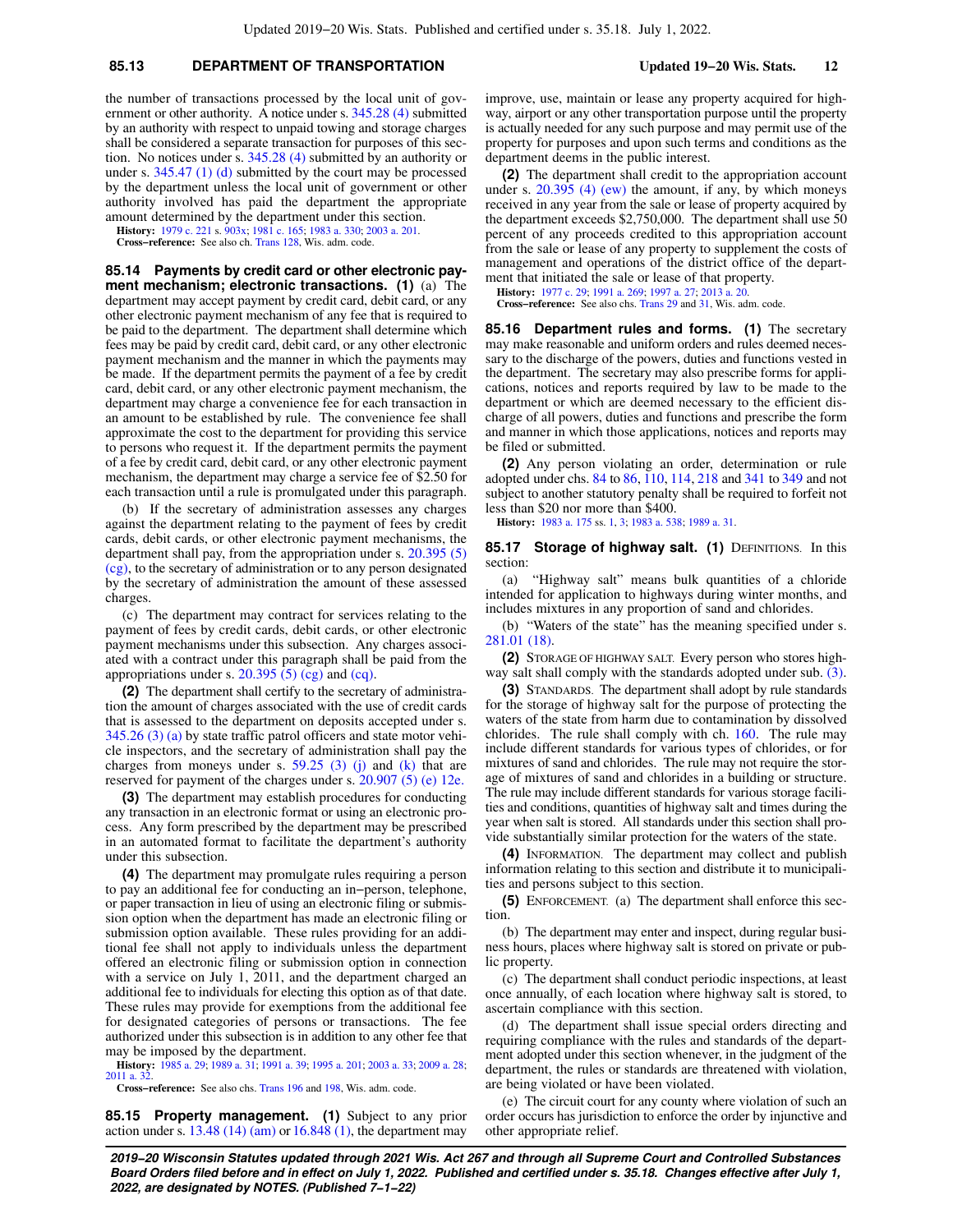**(6)** PENALTY. Any person who violates this section or any rule or order adopted under this section shall forfeit not less than \$10 nor more than \$1,000 for each violation. Each violation of this section or any rule or order under this section constitutes a separate offense and each day that a violation continues is a separate offense.

**History:** [1983 a. 410;](https://docs.legis.wisconsin.gov/document/acts/1983/410) Stats. 1983 s. 85.16; [1983 a. 538](https://docs.legis.wisconsin.gov/document/acts/1983/538) s. [118;](https://docs.legis.wisconsin.gov/document/acts/1983/538,%20s.%20118) Stats. 1983 s. 85.17;  $1995$  a. 2

**Cross−reference:** See also ch. [Trans 277](https://docs.legis.wisconsin.gov/document/administrativecode/ch.%20Trans%20277), Wis. adm. code.

**85.18 Groundwater protection.** The department shall comply with the requirements of ch. [160](https://docs.legis.wisconsin.gov/document/statutes/ch.%20160) in the administration of any program, responsibility or activity assigned or delegated to it by law.

**History:** [1983 a. 410](https://docs.legis.wisconsin.gov/document/acts/1983/410).

**85.19 Construction site erosion control. (1)** STAN-DARDS. The department, in consultation with the department of natural resources under s. [281.33 \(3\) \(a\) 2.,](https://docs.legis.wisconsin.gov/document/statutes/281.33(3)(a)2.) shall, by rule, establish standards for the control of soil erosion related to highway and bridge construction that is funded in whole or in part with state or federal funds. The standards shall require the use of best management practices.

**(2)** TRAINING. (a) The department shall establish a program of training for persons who prepare plans for, review plans for, conduct inspections of or engage in construction activities subject to the standards under sub.  $(1)$ . The department shall do all of the following:

1. Identify those persons involved in plan preparation, plan review, construction supervision or inspections who are required to be trained.

4. Identify other persons who may benefit from the training program, and encourage those persons to enroll in the training program.

(b) The department may impose fees for the training program.

(c) The department shall establish the training program in consultation with the department of natural resources.

(d) Any training required under this subsection may be conducted by the department or by another person with the approval of the department.

**History:** [1991 a. 309](https://docs.legis.wisconsin.gov/document/acts/1991/309); [2013 a. 20.](https://docs.legis.wisconsin.gov/document/acts/2013/20)

**Cross−reference:** See also ch. [Trans 401](https://docs.legis.wisconsin.gov/document/administrativecode/ch.%20Trans%20401), Wis. adm. code.

#### **85.193 Borrow and material disposal sites for transportation projects. (1)** DEFINITIONS. In this section:

(a) "Borrow" means soil or a mixture of soil and stone, gravel, or other material suitable for use in the construction of embankments or other similar earthworks constructed as part of a transportation project.

(b) "Borrow site" means a site off of the transportation project property from which borrow is excavated for use in a transportation project.

(c) "Material disposal site" means a site off of the transportation project property used for the lawful disposal of surplus materials from a transportation project and that is under the direct control of the transportation project contractor or a transportation project subcontractor. "Material disposal site" does not include a private landfill that is not managed by the transportation project contractor or a transportation project subcontractor or a landfill that is owned or directly controlled by a political subdivision.

(d) "Political subdivision" means a city, village, town, or county.

(e) "Transportation project" means a construction or maintenance project directed and supervised by the department that relates to an airport, railroad, highway, bridge, or other transportation facility and that is subject to an agreement under s. [30.2022.](https://docs.legis.wisconsin.gov/document/statutes/30.2022)

**(2)** EXEMPTION FROM LOCAL ZONING. No zoning ordinance enacted under s. [59.69](https://docs.legis.wisconsin.gov/document/statutes/59.69), [60.61](https://docs.legis.wisconsin.gov/document/statutes/60.61), [60.62,](https://docs.legis.wisconsin.gov/document/statutes/60.62) [61.35,](https://docs.legis.wisconsin.gov/document/statutes/61.35) or [62.23](https://docs.legis.wisconsin.gov/document/statutes/62.23) may apply to a borrow site or material disposal site if all of the following apply:

### **13 Updated 19−20 Wis. Stats. DEPARTMENT OF TRANSPORTATION 85.20**

(a) The owner of the property consents to the establishment of a site on his or her property.

(b) The department determines that the site is not a commercial establishment that has a fixed place of business from which the establishment regularly supplies processed or manufactured materials or products.

(c) The transportation project contractor assumes sole responsibility for the operation of the site.

(d) The site is used solely for the specified transportation project and solely during the period of construction of the specified transportation project.

(e) The transportation project contractor or a transportation project subcontractor does not crush, screen, wash, blast, or apply another manufacturing process to mineral aggregate from the borrow site, on or off the borrow site, to produce finished aggregate products.

(g) The transportation project contractor complies with all of the following:

1. Any applicable noise limit standards for mine and quarry operations established under s. [101.15 \(2\) \(e\)](https://docs.legis.wisconsin.gov/document/statutes/101.15(2)(e)).

2. Any applicable restoration requirements for construction site erosion control established under s. [85.19 \(1\)](https://docs.legis.wisconsin.gov/document/statutes/85.19(1)) and any applicable restoration requirements established under an agreement under s. [30.2022](https://docs.legis.wisconsin.gov/document/statutes/30.2022).

**History:** [2011 a. 32.](https://docs.legis.wisconsin.gov/document/acts/2011/32)

**85.195 Coordination with land conservation committees.** (1) In this section, "land conservation committee" means a committee established under s. [92.06](https://docs.legis.wisconsin.gov/document/statutes/92.06) or its designated representative.

**(2)** Before commencing construction on a highway construction project, the department shall consult with the local land conservation committee to determine the presence and extent of local practices to conserve soil and water resources within the county, including surface and subsurface drainage systems.

**History:** [1997 a. 27](https://docs.legis.wisconsin.gov/document/acts/1997/27).

#### **85.20 Urban mass transit operating assistance program. (1)** DEFINITIONS. In this section:

(ag) "Disabled persons" means individuals who, by reason of illness, injury, age, congenital malfunction, or other temporary or permanent incapacity or disability, are unable without special planning or design to use mass transit facilities and services as effectively as persons who are not so affected.

(am) "Elderly persons" means individuals age 65 or over.

(b) "Eligible applicant" means a local public body in an urban area which is served by an urban mass transit system incurring an operating deficit.

(d) "Local public body" includes counties, municipalities or towns, or agencies thereof; transit or transportation commissions or authorities and public corporations established by law or by interstate compact to provide mass transportation services and facilities or 2 or more of any such bodies acting jointly under s. [66.0301](https://docs.legis.wisconsin.gov/document/statutes/66.0301) to [66.0303.](https://docs.legis.wisconsin.gov/document/statutes/66.0303)

(e) "Mass transit system" means transportation by bus, shared−ride taxicab, rail, or other conveyance, either publicly or privately owned, that provides the public with general or special service on a regular and continuing basis.

(f) "Operating deficit" means the amount by which the total operating expenses incurred in the operation of an urban mass transit system exceeds the amount of operating revenue derived therefrom.

(g) "Operating expenses" mean costs accruing to an urban mass transit system by virtue of its operations, including costs to subsidize fares paid by disabled persons for transportation within the urban area of the eligible applicant, and maintenance. "Operating expenses" do not include costs accruing to an urban mass transit system from services provided by a publicly owned urban mass transit system under a contract awarded on the basis of com-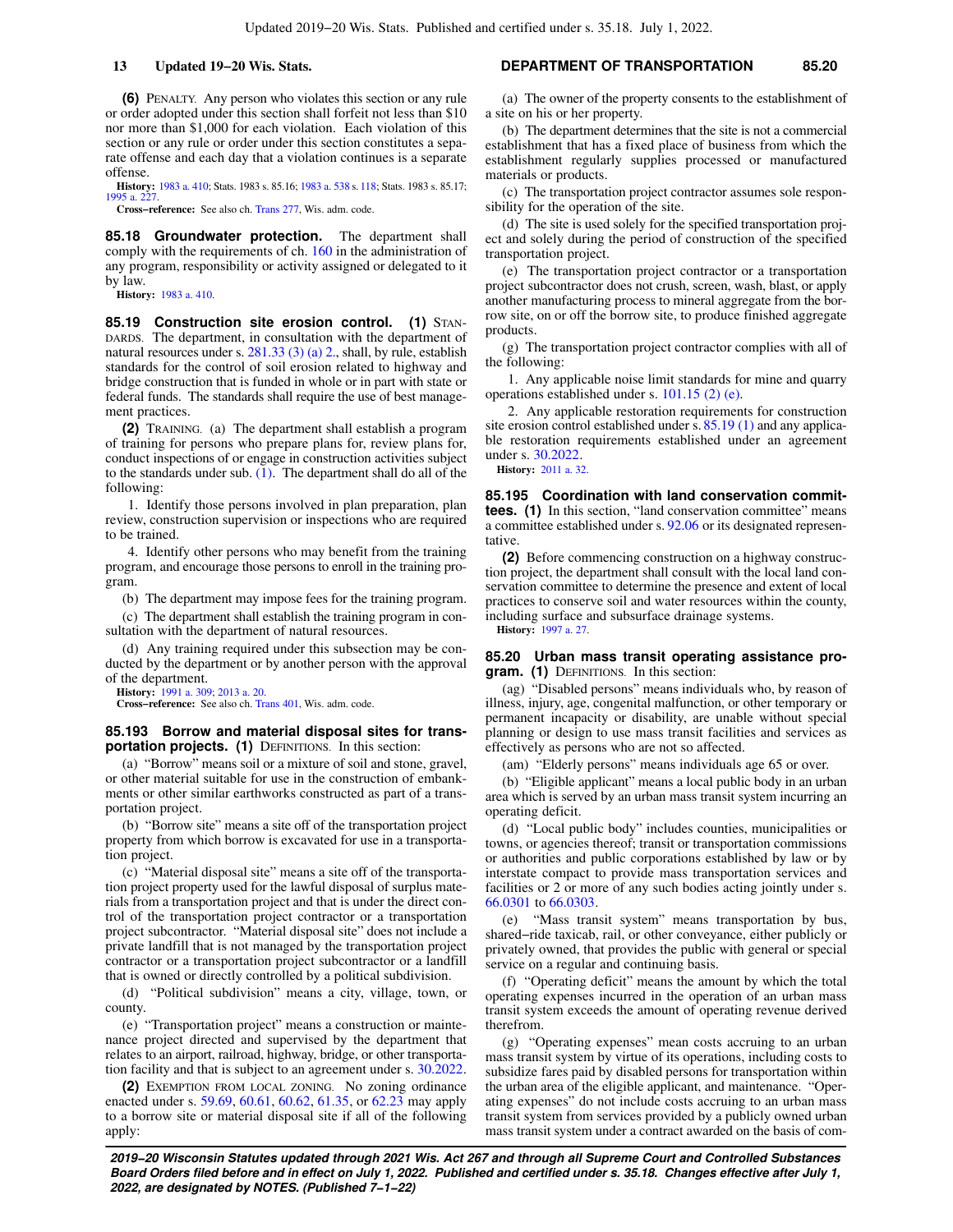# **85.20 DEPARTMENT OF TRANSPORTATION Updated 19−20 Wis. Stats. 14**

petitive bids unless the urban mass transit system's bid used the fully allocated cost methodology described in sub. [\(8\)](https://docs.legis.wisconsin.gov/document/statutes/85.20(8)). For a publicly owned system, operating expenses do not include profit, return on investment or depreciation as costs. If a local public body contracts for the services of a privately owned system on the basis of competitive bids, operating expenses may include as costs depreciation on the facilities and equipment that the privately owned system acquired without benefit of public financial assistance, profit and return on investment. If a local public body contracts for the services of a privately owned system on the basis of negotiated procurement, operating expenses may include as costs depreciation on the facilities and equipment that the privately owned system acquired without benefit of public financial assistance. In an urban area which is served exclusively by shared−ride taxicab systems, operating expenses may include costs to subsidize reasonable fares paid by all users for transportation within the urban area of the eligible applicant.

(h) "Operating revenues" mean income accruing to an urban mass transit system by virtue of its operations, but do not include income accruing from operations under a contract awarded on the basis of competitive bids to a publicly owned urban mass transit system that did not use the fully allocated cost methodology described in sub. [\(8\).](https://docs.legis.wisconsin.gov/document/statutes/85.20(8))

(hm) "Reasonable fare" means a charge for mass transit service which complies with rules of the department relating to the fairness of such charges for purposes of this section.

(j) "Revenue passenger trip" means a trip taken on an urban mass transit system by any passenger who pays a fare to use an urban mass transit system, or by any passenger for whom a fare has been paid by another under a contract or other arrangement with an urban mass transit system.

(k) "Urban area" means any area that includes a city or village having a population of 2,500 or more that is appropriate, in the judgment of the department, for an urban mass transit system or an area that includes 2 American Indian reservations and that is served by a mass transit system operated by a transit commission.

(L) "Urban mass transit system" means a mass transit system operating within an urban area.

**(2)** PURPOSE. The purpose of this section is to promote the general public good by preserving and improving existing urban mass transit systems in this state and encouraging their effective and efficient operation.

**(3)** ADMINISTRATION. The department shall administer the urban mass transit operating assistance program and shall have all the powers necessary and convenient to implement this section, including the following powers:

(a) To receive applications for aid under this section and to prescribe the form, nature and extent of information which shall be contained in applications.

(b) To make and execute contracts with any eligible applicant to ensure the continuance and improvement of quality urban mass transit service at reasonable fares. No such contract may be effective for a period of more than one year in length and no such contract may be enforced against the state unless the following conditions are met:

1. The eligible applicant pays the operating deficit of the urban mass transit systems involved in accordance with a schedule approved by the department;

2. The participating urban mass transit system provides reduced fare programs for elderly and disabled persons during nonpeak hours. Such reduced fares may not exceed one−half of the full adult cash fare applicable during peak hours of operation; and

3. The eligible applicant establishes and maintains accounting procedures and documentation requirements as prescribed or approved by the department.

4. The eligible applicant complies with any applicable provi-sions of ss. [59.58 \(2\) \(j\) 2.](https://docs.legis.wisconsin.gov/document/statutes/59.58(2)(j)2.), [\(k\) 2.](https://docs.legis.wisconsin.gov/document/statutes/59.58(2)(k)2.) and [\(L\)](https://docs.legis.wisconsin.gov/document/statutes/59.58(2)(L)) and [\(3\) \(h\) 2.](https://docs.legis.wisconsin.gov/document/statutes/59.58(3)(h)2.) and [\(j\)](https://docs.legis.wisconsin.gov/document/statutes/59.58(3)(j)) and [66.1021 \(10\) \(b\)](https://docs.legis.wisconsin.gov/document/statutes/66.1021(10)(b)), [\(11\) \(b\)](https://docs.legis.wisconsin.gov/document/statutes/66.1021(11)(b)) and [\(12\)](https://docs.legis.wisconsin.gov/document/statutes/66.1021(12)) with respect to limitation on service.

(c) Except as provided in par.  $(cm)$ , to audit the operating revenues and expenses of all urban mass transit systems participating in the program in accordance with generally accepted accounting principles and practices. Except as provided in par. [\(cm\),](https://docs.legis.wisconsin.gov/document/statutes/85.20(3)(cm)) the audits shall be the basis for computing the maximum share of state and federal aids each eligible applicant can apply against operating deficits for each state aid contract period.

(cm) To conduct an audit of a privately owned urban mass transit system with which a local public body contracts for services on the basis of competitive bids to determine that system's compliance with the terms of that contract for services. An audit under this paragraph shall be the basis for computing the maximum share of state and federal aids that an eligible applicant that contracts with a privately owned urban mass transit system on the basis of competitive bids may apply against operating deficits for each state aid contract period.

(cr) To conduct a management performance audit of all urban mass transit systems participating in the program at least once every 5 years.

(d) To apply for and receive federal grants for the department or as requested on behalf of eligible recipients.

**(3m)** USER−SIDE SUBSIDY PROGRAMS. (a) In this subsection, "user−side subsidy" means a voucher provided by an eligible applicant directly to a mass transit system user for use in full or partial payment of a mass transit system fare.

(b) After June 30, 1991, if an eligible applicant's urban mass transit system operates a user−side subsidy program, that system may include user contributions under the user−side subsidy program in its calculation of operating expenses for purposes of sub. [\(4m\).](https://docs.legis.wisconsin.gov/document/statutes/85.20(4m))

**(4m)** STATE AIDS. Payments of state aids appropriated for this program shall be in accordance with the terms and conditions of contracts executed between the department and eligible applicants. State aid payments shall be subject to the following limitations:

(a) The department shall pay annually to the eligible applicant described in subd. [6. cm.](https://docs.legis.wisconsin.gov/document/statutes/85.20(4m)(a)6.cm.) the amount of aid specified in subd. [6.](https://docs.legis.wisconsin.gov/document/statutes/85.20(4m)(a)6.cm.) [cm.](https://docs.legis.wisconsin.gov/document/statutes/85.20(4m)(a)6.cm.) The department shall pay annually to the eligible applicant described in subd. [6. d.](https://docs.legis.wisconsin.gov/document/statutes/85.20(4m)(a)6.d.) the amount of aid specified in subd. [6. d.](https://docs.legis.wisconsin.gov/document/statutes/85.20(4m)(a)6.d.) The department shall allocate an amount to each eligible applicant described in subd. [6. e.,](https://docs.legis.wisconsin.gov/document/statutes/85.20(4m)(a)6.e.) [7.](https://docs.legis.wisconsin.gov/document/statutes/85.20(4m)(a)7.), or [8.](https://docs.legis.wisconsin.gov/document/statutes/85.20(4m)(a)8.) to ensure that the sum of state and federal aids for the projected operating expenses of each eligible applicant's urban mass transit system is equal to a uniform percentage, established by the department, of the projected operating expenses of the mass transit system for the calendar year. The department shall make allocations as follows:

6. cm. From the appropriation under s. [20.395 \(1\) \(ht\)](https://docs.legis.wisconsin.gov/document/statutes/20.395(1)(ht)), the department shall pay \$65,477,800 for aid payable for calendar years 2020 and 2021, \$32,738,900 for calendar year 2022, and \$65,477,800 for calendar year 2023 and thereafter, to the eligible applicant that pays the local contribution required under par. [\(b\)](https://docs.legis.wisconsin.gov/document/statutes/85.20(4m)(b)1.) [1.](https://docs.legis.wisconsin.gov/document/statutes/85.20(4m)(b)1.) for an urban mass transit system that has annual operating expenses of \$80,000,000 or more. If the eligible applicant that receives aid under this subd. [6. cm.](https://docs.legis.wisconsin.gov/document/statutes/85.20(4m)(a)6.cm.) is served by more than one urban mass transit system, the eligible applicant may allocate the aid between the urban mass transit systems in any manner the eligible applicant considers desirable.

d. From the appropriation under s. [20.395 \(1\) \(hu\)](https://docs.legis.wisconsin.gov/document/statutes/20.395(1)(hu)), the department shall pay \$17,205,400 for aid payable for calendar years 2020 and 2021, \$8,602,700 for calendar year 2022, and \$17,205,400 for calendar year 2023 and thereafter, to the eligible applicant that pays the local contribution required under par. [\(b\)](https://docs.legis.wisconsin.gov/document/statutes/85.20(4m)(b)1.) [1.](https://docs.legis.wisconsin.gov/document/statutes/85.20(4m)(b)1.) for an urban mass transit system that has annual operating expenses in excess of  $$20,000,000$  but less than  $$80,000,000$ . If the eligible applicant that receives aid under this subd. [6. d.](https://docs.legis.wisconsin.gov/document/statutes/85.20(4m)(a)6.d.) is served by more than one urban mass transit system, the eligible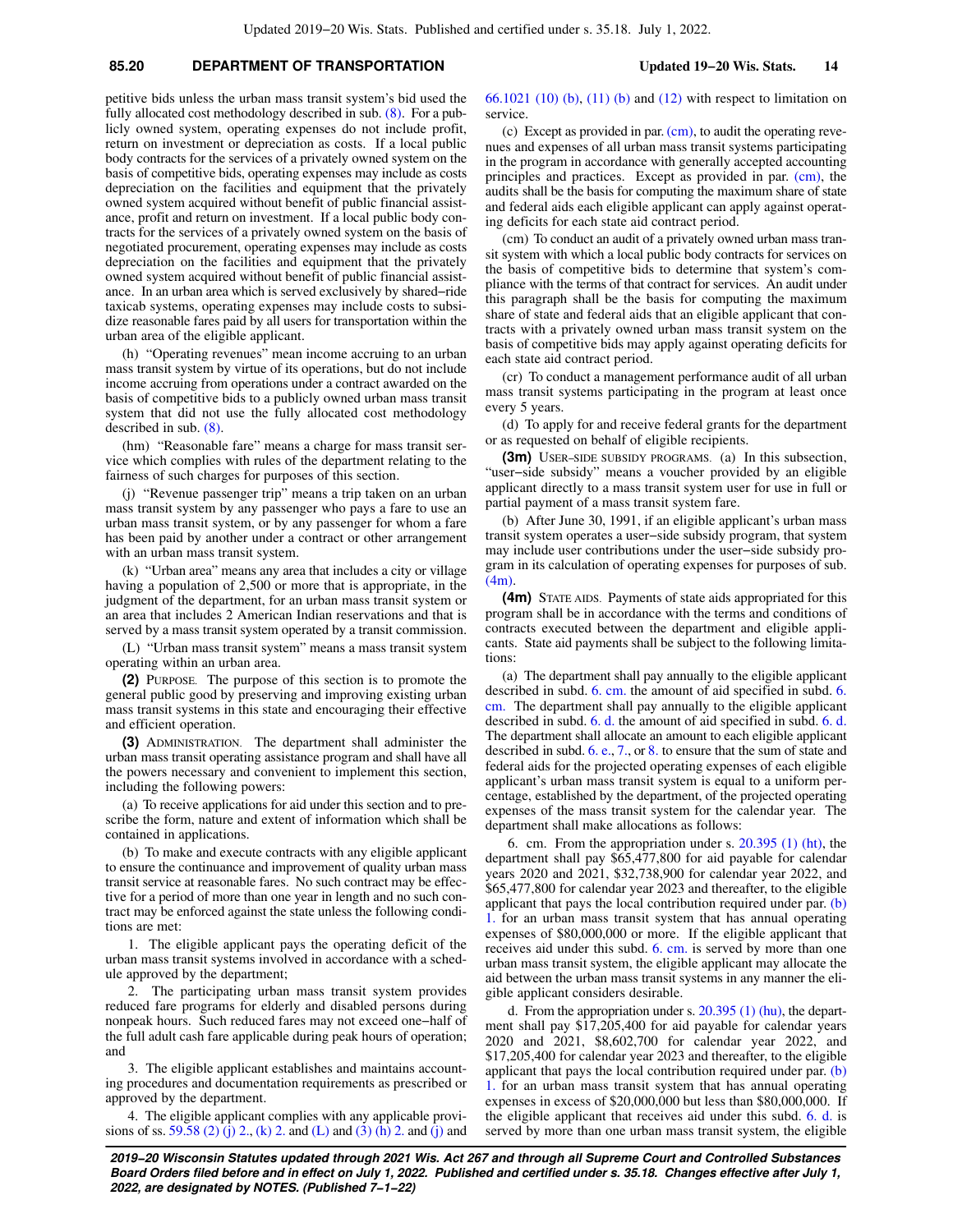applicant may allocate the aid between the urban mass transit systems in any manner the eligible applicant considers desirable.

e. From the appropriation under s. [20.395 \(1\) \(hw\),](https://docs.legis.wisconsin.gov/document/statutes/20.395(1)(hw)) the department may pay the uniform percentage for each eligible applicant for a commuter or light rail system that has been enumerated under s. [85.062 \(3\).](https://docs.legis.wisconsin.gov/document/statutes/85.062(3)) An eligible applicant may not receive aid under subd. [6. cm.](https://docs.legis.wisconsin.gov/document/statutes/85.20(4m)(a)6.cm.) or [d.,](https://docs.legis.wisconsin.gov/document/statutes/85.20(4m)(a)6.d.) [7.,](https://docs.legis.wisconsin.gov/document/statutes/85.20(4m)(a)7.) or [8.](https://docs.legis.wisconsin.gov/document/statutes/85.20(4m)(a)8.) for a commuter rail or light rail transit system.

7. a. From the appropriation under s. [20.395 \(1\) \(hr\),](https://docs.legis.wisconsin.gov/document/statutes/20.395(1)(hr)) beginning with aid payable for calendar year 2002 and for each calendar year thereafter, the uniform percentage for each eligible applicant served by an urban mass transit system operating within an urbanized area having a population as shown in the 2010 federal decennial census of at least 50,000 or receiving federal mass transit aid for such area, and not specified in subd. [6.](https://docs.legis.wisconsin.gov/document/statutes/85.20(4m)(a)6.)

b. For the purpose of making allocations under subd. [7. a.](https://docs.legis.wisconsin.gov/document/statutes/85.20(4m)(a)7.a.), the amounts for aids are \$24,486,700 in calendar years 2015 to 2019 and \$24,976,400 in calendar year 2020 and thereafter. These amounts, to the extent practicable, shall be used to determine the uniform percentage in the particular calendar year.

8. a. From the appropriation under s. [20.395 \(1\) \(hs\),](https://docs.legis.wisconsin.gov/document/statutes/20.395(1)(hs)) beginning with aid payable for calendar year 2002 and for each calendar year thereafter, the uniform percentage for each eligible applicant served by an urban mass transit system operating within an area having a population as shown in the 2010 federal decennial census of less than 50,000 or receiving federal mass transit aid for such area.

b. For the purpose of making allocations under subd. [8. a.](https://docs.legis.wisconsin.gov/document/statutes/85.20(4m)(a)8.a.), the amounts for aids are \$5,188,900 in calendar years 2015 to 2019 and \$5,292,700 in calendar year 2020 and thereafter. These amounts, to the extent practicable, shall be used to determine the uniform percentage in the particular calendar year.

(b) 1. Except as provided in subd. [2.](https://docs.legis.wisconsin.gov/document/statutes/85.20(4m)(b)2.), each eligible applicant shall provide a local contribution, exclusive of user fees, toward operating expenses in an amount equal to at least 20 percent of state aid allocations to that eligible applicant under this section.

2. Subdivision [1.](https://docs.legis.wisconsin.gov/document/statutes/85.20(4m)(b)1.) does not apply to an eligible applicant that is served exclusively by a shared−ride taxicab system.

(em) The sum of the state aid allocations made to each applicant under par. [\(a\)](https://docs.legis.wisconsin.gov/document/statutes/85.20(4m)(a)) may not exceed any of the following:

1. An amount equal to the same percentage of the audited operating expenses for the project year of the applicant's urban mass transit system that is specified for allocations to the applicant under par. (a)  $6.$  to  $8.$ 

2. The nonfederal share of the audited operating deficit for the project year of the applicant's urban mass transit system.

3. Five times the amount of an eligible applicant's required local contribution under par. [\(b\) 1.](https://docs.legis.wisconsin.gov/document/statutes/85.20(4m)(b)1.)

(er) Eligible applicants shall repay the department any overpayments in state aids under this section which are made because of differences between projected financial data and audited financial data or because of differences between projected financial data and contract compliance audits.

(f) If more than one local public body contributes assistance to the operation of an urban mass transit system, the state aids allocated under this section shall be distributed among the contributors in accordance with any cost−sharing agreement that is filed with the department. If no agreement is filed, the aids shall be distributed among the contributors in proportion to their contributions.

**(4r)** EXPANSION OF SERVICE. An eligible applicant shall notify the department if the eligible applicant anticipates receiving new or expanded services provided by an urban mass transit system in a manner that will increase operating expenses. The eligible applicant shall provide the notice during the calendar year preceding the calendar year in which the new or expanded services will first be provided. The notice shall include an estimate of the projected annual operating expenses of the new or expanded services.

### **15 Updated 19−20 Wis. Stats. DEPARTMENT OF TRANSPORTATION 85.20**

**(4s)** PAYMENT OF AIDS UNDER THE CONTRACT. The contracts executed between the department and eligible applicants under this section shall provide that the payment of the state aid allocation under sub. [\(4m\) \(a\)](https://docs.legis.wisconsin.gov/document/statutes/85.20(4m)(a)) for the last quarter of the state's fiscal year shall be provided from the following fiscal year's appropriation under s. [20.395 \(1\) \(hr\),](https://docs.legis.wisconsin.gov/document/statutes/20.395(1)(hr)) [\(hs\)](https://docs.legis.wisconsin.gov/document/statutes/20.395(1)(hs)), [\(ht\),](https://docs.legis.wisconsin.gov/document/statutes/20.395(1)(ht)) [\(hu\)](https://docs.legis.wisconsin.gov/document/statutes/20.395(1)(hu)), or [\(hw\).](https://docs.legis.wisconsin.gov/document/statutes/20.395(1)(hw))

**(5)** REGULATION. For such time as any urban mass transit system participates in this program, it shall be exempt from regulation under ch. [194.](https://docs.legis.wisconsin.gov/document/statutes/ch.%20194)

**(6)** PLANNING REQUIREMENTS. As a condition of eligibility to receive state aids, an applicant is required to do all of the following:

(a) Annually prepare and submit to the department a 4−year transit development program, in the form and manner prescribed by the department. The rules adopted to implement this paragraph and par. [\(b\)](https://docs.legis.wisconsin.gov/document/statutes/85.20(6)(b)) shall be compatible with applicable federal regulations.

(b) Establish multiyear service and performance goals and assess the effectiveness of its mass transit system in relation to those goals at intervals specified by the department by rule.

(c) Disclose to the department the amount of federal aid over which the eligible applicant has spending discretion and that the eligible applicant intends to apply towards operating expenses for a calendar year.

**(6m)** LOCAL SEGREGATED ACCOUNT REQUIRED. (a) Notwithstanding sub.  $(4m)$ , the department may not pay state aid under this section to an eligible applicant unless the eligible applicant does all of the following:

1. Establishes and administers a separate segregated account from which moneys may be used only for purposes related to a mass transit system.

2. Deposits in the account established under subd. [1.](https://docs.legis.wisconsin.gov/document/statutes/85.20(6m)(a)1.) all moneys received from this state and from the federal government for a mass transit system.

(b) If an eligible applicant does not meet the requirements under par. [\(a\)](https://docs.legis.wisconsin.gov/document/statutes/85.20(6m)(a)) at the time that aid should be paid under this section, the aid payment may be forfeited.

(c) Rules implementing this subsection may not require any eligible applicant to do any of the following:

1. Pay expenses related to law enforcement using moneys from an account established under this subsection.

2. Maintain separate checking accounts to implement this subsection, if the eligible applicant implements this subsection by segregating revenues and expenditures described in this subsection in the eligible applicant's bookkeeping system.

**(7)** COST−EFFICIENCY STANDARDS. (a) The department shall establish cost−efficiency standards for the urban mass transit system specified in sub.  $(4m)$  (a) 6. to [8.](https://docs.legis.wisconsin.gov/document/statutes/85.20(4m)(a)8.) The contracts executed between the department and eligible applicants under this section for any period beginning on or after January 1, 1997, shall provide that the department may do any of the following if costs are incurred by the eligible applicant's urban mass transit system which are inconsistent with the standards established under this subsection:

1. Exclude those costs from operating expenses for purposes of sub.  $(4m)$ .

2. Reduce the amount of state aid allocation under sub.  $(4m)$ [\(a\)](https://docs.legis.wisconsin.gov/document/statutes/85.20(4m)(a)).

(b) The department shall specify by rule the cost−efficiency standards under this subsection, including rules for the implementation of par.  $(a)$  1. and [2.](https://docs.legis.wisconsin.gov/document/statutes/85.20(7)(a)2.)

(c) Beginning with contracts for aid payable for calendar year 2000, the department may not enter into a contract for payment of state aids under sub.  $(4m)$  unless the rules promulgated under this subsection are in effect and unless the contract requires the urban mass transit system to comply with those rules as a condition of receiving aid under sub. [\(4m\).](https://docs.legis.wisconsin.gov/document/statutes/85.20(4m))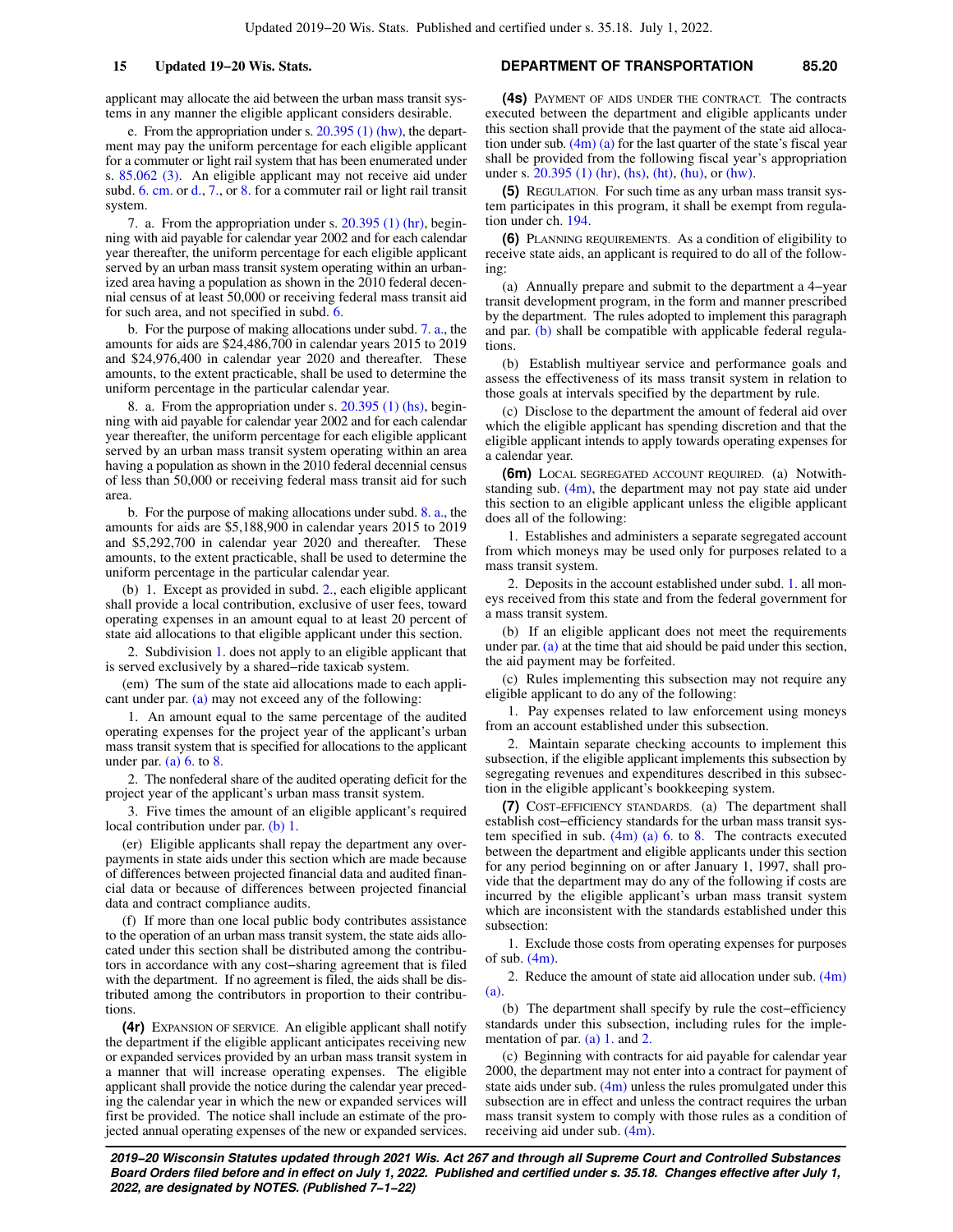## **85.20 DEPARTMENT OF TRANSPORTATION Updated 19−20 Wis. Stats. 16**

**(8)** FULLY ALLOCATED COST BIDDING. If a local public body solicits bids to contract for services, the bids of a publicly owned urban mass transit system shall use a fully allocated cost methodology established by the department by rule. The fully allocated cost methodology shall do all of the following:

(a) Be based on generally accepted accounting principles.

(b) Consider all shared costs and direct costs of the mass transit system that are related to and support the service being considered. A publicly owned urban mass transit system's costs include all subsidies provided to the system, including operating subsidies, capital grants and the use of public facilities.

(c) Assign each cost of a publicly owned urban mass transit system to one of the following categories:

1. Costs that depend on the number of vehicle hours operated, including operators' salaries and fringe benefits.

2. Costs that depend on the number of vehicle miles traveled, including fuel costs, maintenance costs and maintenance personnel salaries and fringe benefits.

3. Costs that depend on the maximum number of vehicles that are in service during the day, including administrative and capital costs.

**(9)** PROHIBITED EXPENDITURES. An eligible applicant may not use aids provided under this section for any purpose related to the operation of a rail fixed guideway transportation system, as defined in s.  $85.066$  (1), in a 1st class city.

**History:** [1973 c. 90,](https://docs.legis.wisconsin.gov/document/acts/1973/90) [333;](https://docs.legis.wisconsin.gov/document/acts/1973/333) [1975 c. 39](https://docs.legis.wisconsin.gov/document/acts/1975/39); [1977 c. 29;](https://docs.legis.wisconsin.gov/document/acts/1977/29) [1979 c. 34](https://docs.legis.wisconsin.gov/document/acts/1979/34) ss. [911p](https://docs.legis.wisconsin.gov/document/acts/1979/34,%20s.%20911p), [911r,](https://docs.legis.wisconsin.gov/document/acts/1979/34,%20s.%20911r) [2102](https://docs.legis.wisconsin.gov/document/acts/1979/34,%20s.%202102)<br>[\(52\) \(a\)](https://docs.legis.wisconsin.gov/document/acts/1979/34,%20s.%202102); [1979 c. 110](https://docs.legis.wisconsin.gov/document/acts/1979/110) s. [60 \(11\);](https://docs.legis.wisconsin.gov/document/acts/1979/110,%20s.%2060) [1981 c. 20](https://docs.legis.wisconsin.gov/document/acts/1981/20) ss. [1202](https://docs.legis.wisconsin.gov/document/acts/1981/20,%20s.%201202) to [1207](https://docs.legis.wisconsin.gov/document/acts/1981/20,%20s.%201207), [1232](https://docs.legis.wisconsin.gov/document/acts/1981/20,%20s.%201232) to [1233](https://docs.legis.wisconsin.gov/document/acts/1981/20,%20s.%201233); Stats. 1981<br>s. 85.20; [1983 a. 27;](https://docs.legis.wisconsin.gov/document/acts/1983/27) [1985 a. 29;](https://docs.legis.wisconsin.gov/document/acts/1985/29) [1987 a. 27,](https://docs.legis.wisconsin.gov/document/acts/1987/27) 399 [a. 16](https://docs.legis.wisconsin.gov/document/acts/1993/16), [279;](https://docs.legis.wisconsin.gov/document/acts/1993/279) [1995 a. 113](https://docs.legis.wisconsin.gov/document/acts/1995/113), [201](https://docs.legis.wisconsin.gov/document/acts/1995/201); [1997 a. 27;](https://docs.legis.wisconsin.gov/document/acts/1997/27) [1999 a. 9;](https://docs.legis.wisconsin.gov/document/acts/1999/9) [1999 a. 150](https://docs.legis.wisconsin.gov/document/acts/1999/150) ss. [626](https://docs.legis.wisconsin.gov/document/acts/1999/150,%20s.%20626), [672](https://docs.legis.wisconsin.gov/document/acts/1999/150,%20s.%20672); [2001](https://docs.legis.wisconsin.gov/document/acts/2001/4) [a. 4,](https://docs.legis.wisconsin.gov/document/acts/2001/4) [16](https://docs.legis.wisconsin.gov/document/acts/2001/16), [38;](https://docs.legis.wisconsin.gov/document/acts/2001/38) [2003 a. 33](https://docs.legis.wisconsin.gov/document/acts/2003/33); [2005 a. 25](https://docs.legis.wisconsin.gov/document/acts/2005/25); [2007 a. 20;](https://docs.legis.wisconsin.gov/document/acts/2007/20) [2009 a. 28;](https://docs.legis.wisconsin.gov/document/acts/2009/28) [2011 a. 32;](https://docs.legis.wisconsin.gov/document/acts/2011/32) [2013 a. 20](https://docs.legis.wisconsin.gov/document/acts/2013/20); [2017 a. 59](https://docs.legis.wisconsin.gov/document/acts/2017/59); [2019 a. 9;](https://docs.legis.wisconsin.gov/document/acts/2019/9) [2021 a. 58](https://docs.legis.wisconsin.gov/document/acts/2021/58).

**Cross−reference:** See also chs. [Trans 3,](https://docs.legis.wisconsin.gov/document/administrativecode/ch.%20Trans%203) [4,](https://docs.legis.wisconsin.gov/document/administrativecode/ch.%20Trans%204) [6,](https://docs.legis.wisconsin.gov/document/administrativecode/ch.%20Trans%206) and [8,](https://docs.legis.wisconsin.gov/document/administrativecode/ch.%20Trans%208) Wis. adm. code.

**85.205 Paratransit aids. (1)** DEFINITIONS. In this section: (a) "Eligible applicant" has the meaning given in s.  $85.20(1)$ [\(b\)](https://docs.legis.wisconsin.gov/document/statutes/85.20(1)(b)).

(b) "Paratransit service" means comparable transportation service required by the federal Americans with Disabilities Act for individuals with disabilities who are unable to use fixed route transportation services.

(c) "Urban mass transit system" has the meaning given in s. [85.20 \(1\) \(L\).](https://docs.legis.wisconsin.gov/document/statutes/85.20(1)(L))

**(2)** ADMINISTRATION. (a) From the appropriation under s. [20.395 \(1\) \(hq\),](https://docs.legis.wisconsin.gov/document/statutes/20.395(1)(hq)) the department shall provide aid payments to eligible applicants that receive state aid payments under s. [85.20](https://docs.legis.wisconsin.gov/document/statutes/85.20(4m)) [\(4m\)](https://docs.legis.wisconsin.gov/document/statutes/85.20(4m)) and that are served by an urban mass transit system that provides paratransit service to assist those eligible applicants in providing paratransit service.

(b) In awarding grants under par. [\(a\)](https://docs.legis.wisconsin.gov/document/statutes/85.205(2)(a)), the department shall do all of the following:

1. Maximize the level of paratransit service provided by urban mass transit systems serving eligible applicants.

2. Give priority to eligible applicants for maintaining paratransit service provided by urban mass transit systems on July 1, 2011.

**History:** [2011 a. 32.](https://docs.legis.wisconsin.gov/document/acts/2011/32)

**85.21 Specialized transportation assistance program for counties.** (1) PURPOSE. The purpose of this section is to promote the general public health and welfare by providing financial assistance to counties providing transportation services for seniors and individuals with disabilities, and to thereby improve and promote the maintenance of human dignity and self−sufficiency by affording the benefits of transportation services to those people who would not otherwise have an available or accessible method of transportation.

**(2)** DEFINITIONS. In this section:

(a) "Copayment" means the fee imposed on a person for the use of the specialized transportation service.

(b) "County proportionate share" means the amount allocated to a county under this section which is based on the total amount appropriated for purposes of this section during the current fiscal year multiplied by the ratio of the number of seniors and individuals with disabilities in the county to the total number of seniors and individuals with disabilities in this state and which provides for a minimum base amount for each county, as determined by the department.

(c) "Designated service area" means that area to be provided specialized transportation service for any fiscal year.

(e) "Eligible applicant" means any county or agency thereof.

(f) "Human service vehicle" has the meaning given in s. [340.01 \(23g\).](https://docs.legis.wisconsin.gov/document/statutes/340.01(23g))

(fg) "Individual with a disability" means any individual who, because of any temporary or permanent physical or mental condition or institutional residence is unable without special facilities or special planning or design to use available transportation facilities and services as effectively as individuals who are not so affected.

(ft) "Senior" means any individual age 65 or over.

(g) "Specialized transportation service" means a transportation system, either publicly or privately owned, which provides to seniors or individuals with disabilities general or special service on a regular and continuing basis in a designated service area.

**(3)** ADMINISTRATION. The department shall administer the specialized transportation service assistance program and shall have all the powers necessary and convenient to implement this section, including the following powers:

(a) To receive and review county plans for specialized transportation service assistance under this section and to prescribe the form, nature and extent of the information which shall be contained in the county plans. County plans may also include specialized transportation services to persons age 55 or over.

(b) To determine the county proportionate share in accordance with a generally accepted statistical methodology and practice.

(c) To make and execute contracts with counties to ensure the provision of specialized transportation service. Payments under such contracts to eligible applicants shall not exceed the county proportionate share, except as supplemented under par. [\(e\)](https://docs.legis.wisconsin.gov/document/statutes/85.21(3)(e)) or [\(f\).](https://docs.legis.wisconsin.gov/document/statutes/85.21(3)(f)) A contract under this section shall require the county to make a matching contribution of 20 percent of the contract amount and to furnish information determined necessary by the department for periodic program monitoring and year−end auditing and evaluation. A contract may permit a county to hold aids received under this section on or after July 2, 1983, in trust, according to rules promulgated by the department, for the purpose of providing services authorized under this section or of acquiring or maintaining equipment used for services authorized under this section or both. All aids held in trust, as well as any accumulated interest, not expended for the authorized purposes, shall be returned to the department for deposit in the transportation fund. Nothing in this paragraph entitles a county to any investment interest accumulated prior to the time the aid payment is actually received by the county.

(e) If any county fails to apply to the department for its entire county proportionate share by January 1 of any fiscal year, the department may distribute the remaining amount by supplemental application and supplemental contract with other counties.

(f) Notwithstanding the determination of county proportionate share under par.  $(b)$ , to make supplemental payments under contracts to eligible applicants under this section. The department shall make supplemental payments under this paragraph to ensure that payments to any eligible applicant for calendar year 1994 and for each calendar year thereafter are at least equal to payments made to the eligible applicant for calendar year 1992.

**(3m)** SERVICE PROHIBITIONS. (b) Notwithstanding ss. [111.321,](https://docs.legis.wisconsin.gov/document/statutes/111.321) [111.322](https://docs.legis.wisconsin.gov/document/statutes/111.322), and [111.335,](https://docs.legis.wisconsin.gov/document/statutes/111.335) and subject to par. [\(bm\)](https://docs.legis.wisconsin.gov/document/statutes/85.21(3m)(bm)), no specialized transportation service that is operated by a county or that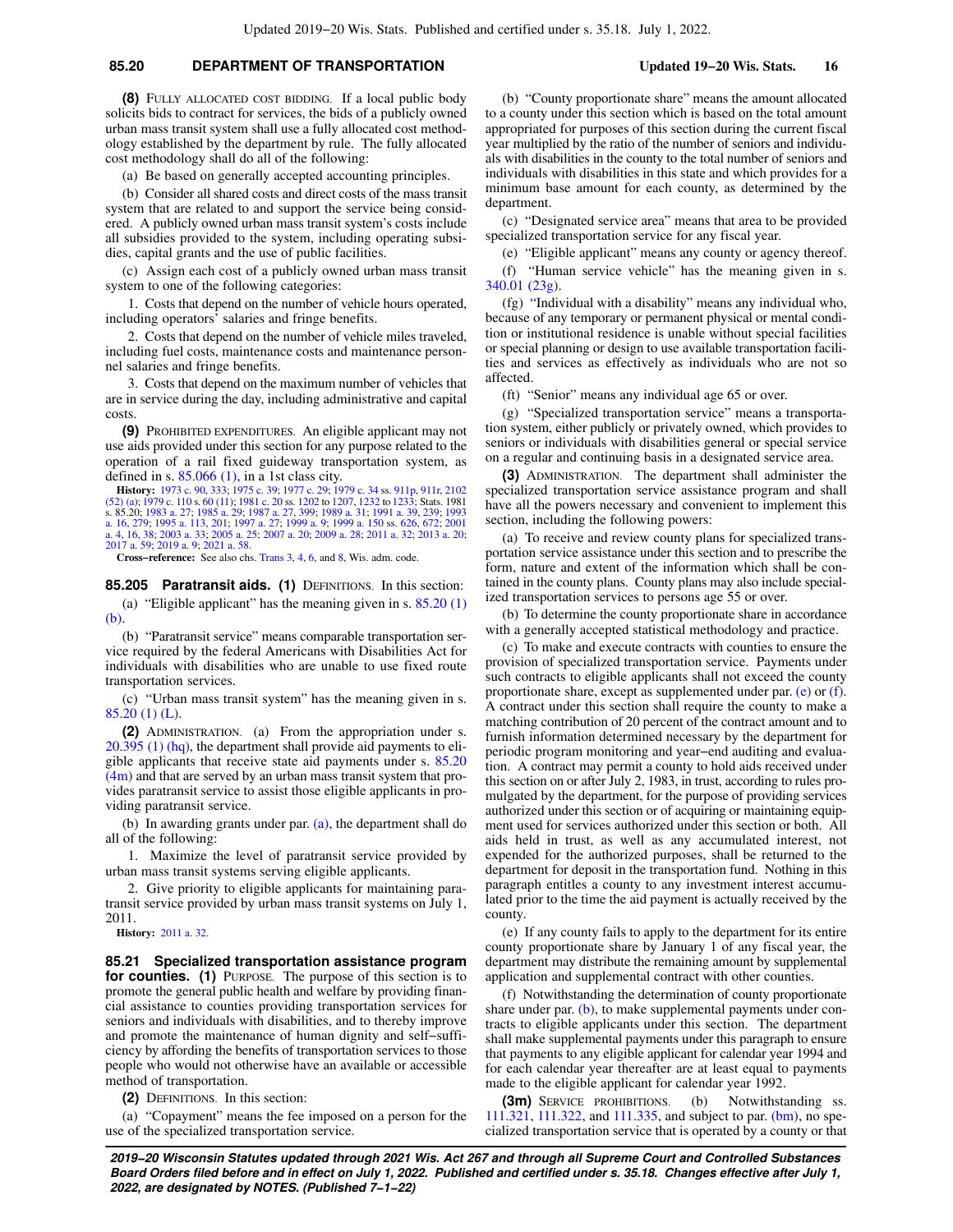contracts with a county for services under this section may do any of the following:

4. Employ as an operator of a human service vehicle any person who the specialized transportation service knows or should have known does not meet the requirements for a school bus endorsement specified under s. [343.12 \(7\)](https://docs.legis.wisconsin.gov/document/statutes/343.12(7)) and [\(8\)](https://docs.legis.wisconsin.gov/document/statutes/343.12(8)) and any rule established by the department under s. [343.12 \(7\)](https://docs.legis.wisconsin.gov/document/statutes/343.12(7)) and [\(8\).](https://docs.legis.wisconsin.gov/document/statutes/343.12(8))

5. Employ as an operator of a human service vehicle any person who the specialized transportation service knows or should have known does not possess a valid operator's license issued under ch. [343](https://docs.legis.wisconsin.gov/document/statutes/ch.%20343) or by another jurisdiction that authorizes the operation of any human service vehicle to be operated by that operator.

7. Employ as an operator of a human service vehicle any person for whom the specialized transportation service has not obtained an operating record as required under par. [\(dm\)](https://docs.legis.wisconsin.gov/document/statutes/85.21(3m)(dm)).

10. Employ as an operator of a human service vehicle any person who has not, within the previous 24 months, been fully trained in the proper use of all passenger restraint systems available in the human service vehicle operated by that operator.

(bm) Notwithstanding par. [\(b\) 4.](https://docs.legis.wisconsin.gov/document/statutes/85.21(3m)(b)4.) and [7.](https://docs.legis.wisconsin.gov/document/statutes/85.21(3m)(b)7.), a specialized transportation service that is operated by a county or that contracts with a county for services under this section may employ as an operator of a human service vehicle any person holding a valid school bus endorsement under s. [343.12](https://docs.legis.wisconsin.gov/document/statutes/343.12) that was issued or renewed within 4 years prior to employment.

(d) Notwithstanding ss. [111.321](https://docs.legis.wisconsin.gov/document/statutes/111.321), [111.322](https://docs.legis.wisconsin.gov/document/statutes/111.322), and [111.335](https://docs.legis.wisconsin.gov/document/statutes/111.335), prior to employing any person, other than a person holding a valid school bus endorsement under s. [343.12](https://docs.legis.wisconsin.gov/document/statutes/343.12) that was issued or renewed within 4 years prior to employment, as an operator, a specialized transportation service shall obtain from the records maintained by the department of justice, and the department of justice shall provide, a criminal history search of the person. Notwithstanding ss. [111.321](https://docs.legis.wisconsin.gov/document/statutes/111.321), [111.322,](https://docs.legis.wisconsin.gov/document/statutes/111.322) and [111.335,](https://docs.legis.wisconsin.gov/document/statutes/111.335) if the person who is the subject of the criminal history search is not a resident of this state, or if at any time within the 3 years preceding the date of the search that person has not been a resident of this state, the specialized transportation service shall make a good faith effort to obtain promptly from any state in which the person is a resident, or was a resident within the 3 years preceding the date of the search, information that is equivalent to a criminal history.

(dm) 1. Every specialized transportation service that is operated by a county or that contracts with a county for services under this section shall, prior to employing any person, other than a person holding a valid school bus endorsement under s. [343.12](https://docs.legis.wisconsin.gov/document/statutes/343.12) that was issued or renewed within the previous 4 years, as an operator of a human service vehicle, obtain the person's operating record from the department under s. [343.24](https://docs.legis.wisconsin.gov/document/statutes/343.24) or, if the operating record has already been obtained by another entity, from that entity if there are reasonable grounds to believe that the operating record obtained from that entity is accurate and was furnished by the department to that entity not more than 2 months previously.

2. No later than every 4 years, every specialized transportation service that is operated by a county or that contracts with a county for services under this section shall obtain, in the manner provided in subd. [1.,](https://docs.legis.wisconsin.gov/document/statutes/85.21(3m)(dm)1.) an updated operating record for any person employed as an operator of a human service vehicle by the specialized transportation service.

**(4)** COUNTY PLAN PROVISIONS; COPAYMENTS. (a) The county may establish the transportation of seniors and individuals with disabilities to medical, nutritional, and work−related activities as the priority for the specialized transportation services.

(b) Specialized transportation services may at the discretion of the county be open to the general public on a space−available basis.

(c) 1. The county shall either require a copayment by the user of the specialized transportation service or provide the user with an opportunity to make a voluntary contribution to the cost of the service.

### **17 Updated 19−20 Wis. Stats. DEPARTMENT OF TRANSPORTATION 85.22**

2. The county shall establish the amount of copayment if copayment is required and shall recommend an amount for a voluntary contribution if an opportunity to make a voluntary contribution is provided. The county shall establish the method by which the copayment or voluntary contribution is collected from the user.

3. The county shall collect and incorporate into the county plan data regarding the purposes and activities for which individuals use the specialized transportation services.

4. A county may exempt a user from payment under subd. [1.](https://docs.legis.wisconsin.gov/document/statutes/85.21(4)(c)1.) if an emergency exists, if the user does not have the economic resources to make a payment or if the user is not competent to make a payment.

(d) A county may not use aids provided under this section to support the regular route services of an urban mass transit system receiving state aids under s. [85.20](https://docs.legis.wisconsin.gov/document/statutes/85.20). A county may use aids provided under this section to support subsystems of urban mass transit systems that provide special services to seniors or individuals with disabilities.

**History:** [1981 c. 20](https://docs.legis.wisconsin.gov/document/acts/1981/20) ss. [1220m,](https://docs.legis.wisconsin.gov/document/acts/1981/20,%20s.%201220m) [1221](https://docs.legis.wisconsin.gov/document/acts/1981/20,%20s.%201221), [1221m,](https://docs.legis.wisconsin.gov/document/acts/1981/20,%20s.%201221m) [1233m,](https://docs.legis.wisconsin.gov/document/acts/1981/20,%20s.%201233m) [1234](https://docs.legis.wisconsin.gov/document/acts/1981/20,%20s.%201234); [1981 c. 93](https://docs.legis.wisconsin.gov/document/acts/1981/93); [1983 a.](https://docs.legis.wisconsin.gov/document/acts/1983/27) [27](https://docs.legis.wisconsin.gov/document/acts/1983/27), [189](https://docs.legis.wisconsin.gov/document/acts/1983/189); [1985 a. 29](https://docs.legis.wisconsin.gov/document/acts/1985/29); [1987 a. 27](https://docs.legis.wisconsin.gov/document/acts/1987/27); [1991 a. 239](https://docs.legis.wisconsin.gov/document/acts/1991/239); [1993 a. 16](https://docs.legis.wisconsin.gov/document/acts/1993/16); [2003 a. 297,](https://docs.legis.wisconsin.gov/document/acts/2003/297) [327;](https://docs.legis.wisconsin.gov/document/acts/2003/327) [2005 a.](https://docs.legis.wisconsin.gov/document/acts/2005/147) [147,](https://docs.legis.wisconsin.gov/document/acts/2005/147) [438;](https://docs.legis.wisconsin.gov/document/acts/2005/438) [2015 a. 55;](https://docs.legis.wisconsin.gov/document/acts/2015/55) [2021 a. 240](https://docs.legis.wisconsin.gov/document/acts/2021/240).

**Cross−reference:** See also ch. [Trans 1](https://docs.legis.wisconsin.gov/document/administrativecode/ch.%20Trans%201), Wis. adm. code.

**85.215 Tribal elderly transportation grant program.** The department shall award grants to federally recognized American Indian tribes or bands to assist in providing transportation services for elderly persons. Grants awarded under this section shall be paid from the appropriation under s. [20.395 \(1\) \(ck\)](https://docs.legis.wisconsin.gov/document/statutes/20.395(1)(ck)). The department shall prescribe the form, nature, and extent of the information that shall be contained in an application for a grant under this section. The department shall establish criteria for evaluating applications and for awarding grants under this section. **History:** [2009 a. 28](https://docs.legis.wisconsin.gov/document/acts/2009/28).

**85.22 Specialized transportation program. (1)** PUR-POSE. The purpose of this section is to promote the general public health and welfare by providing assistance to eligible applicants providing transportation services to seniors and individuals with disabilities.

**(2)** DEFINITIONS. In this section:

(am) "Eligible applicant" means any applicant that meets eligibility requirements for federal assistance under [49 USC 5310.](https://docs.legis.wisconsin.gov/document/usc/49%20USC%205310)

(bm) "Individual with a disability" means any individual who, because of any temporary or permanent physical or mental condition or institutional residence is unable without special facilities or special planning or design to use available transportation facilities and services as effectively as persons who are not so affected.

(c) "Local public body" has the meaning given in s. [85.20 \(1\)](https://docs.legis.wisconsin.gov/document/statutes/85.20(1)(d)) [\(d\),](https://docs.legis.wisconsin.gov/document/statutes/85.20(1)(d)) except as limited by rule of the department.

(d) "Senior" means any individual age 65 or older.

**(3)** ADMINISTRATION. The department shall administer the grant program and shall have all the powers necessary and convenient to implement this section, including the following powers:

(a) To receive and review applications for aid under this section and to prescribe the form, nature, and extent of information which shall be contained in applications. Each applicant shall indicate whether the transportation services it provides or proposes to provide conflict with any transportation services being assisted under s. [85.21.](https://docs.legis.wisconsin.gov/document/statutes/85.21)

(b) To establish criteria for evaluating all applications and for placing each application in a statewide priority ranking for distribution of available federal and state moneys.

(c) To make and execute agreements with eligible applicants to provide for the undertaking of transportation services to seniors or individuals with disabilities.

(d) To audit the records of all eligible applicants receiving aids under this section in accordance with generally accepted accounting principles and practices.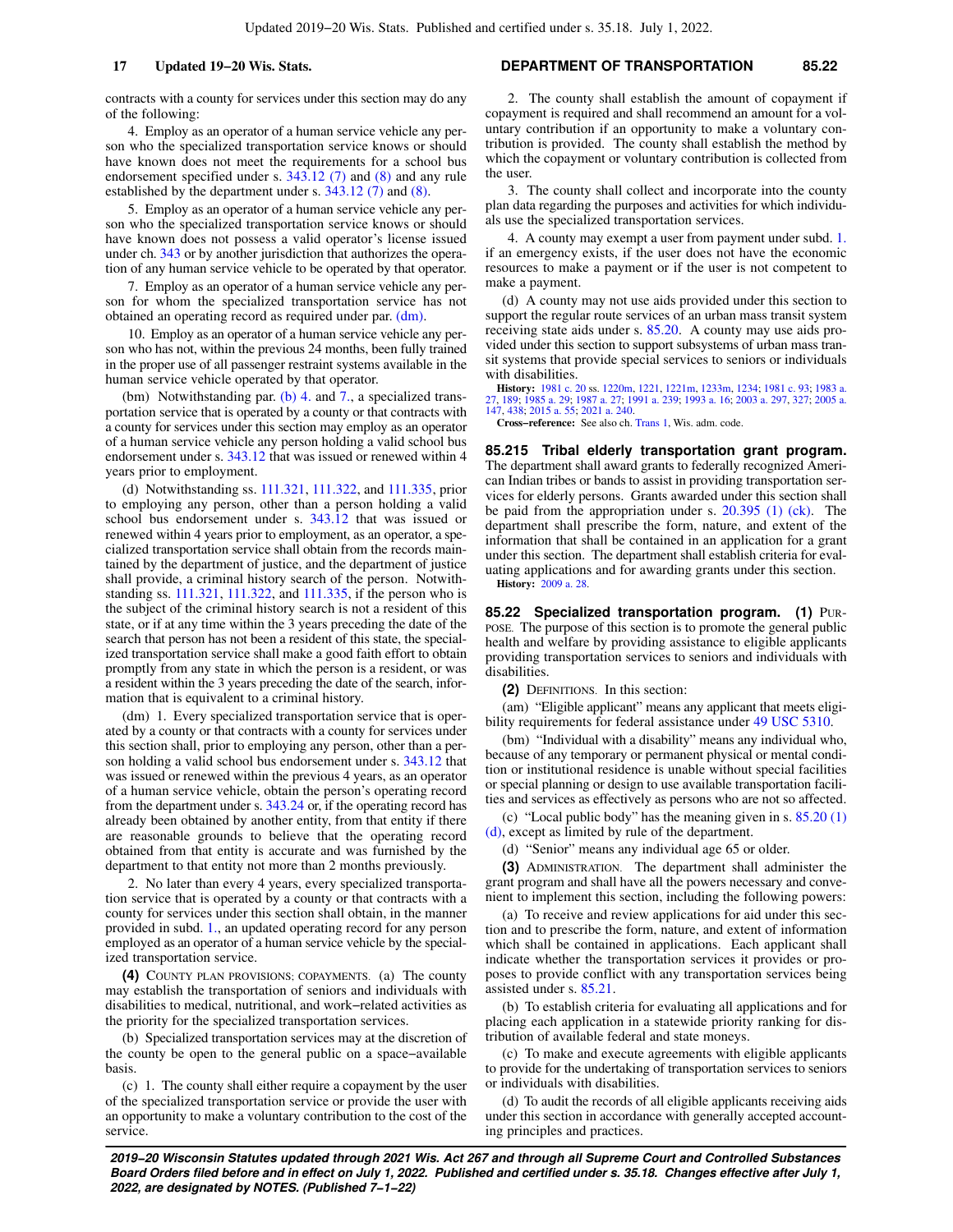### **85.22 DEPARTMENT OF TRANSPORTATION Updated 19−20 Wis. Stats. 18**

(e) To require eligible applicants receiving aids under this subsection to furnish information deemed necessary by the department.

(f) To apply for and receive federal grants on behalf of eligible recipients.

(g) To establish an application cycle for the program.

(h) To establish, by rule, standards for the coordination of transportation services to seniors and individuals with disabilities. These standards may require certification by a local public body that any application for aid under this section shall be consistent with the recommendations of a local coordinating committee on transportation that has membership which is, in the department's judgment, sufficient to provide for adequate coordination of services available in the applicable area.

**(4)** AMOUNT AND USE OF AID. Commencing with the highest ranked application and to the extent that state and federal moneys are available, the department shall offer to each eligible applicant an amount of aid such that the sum of federal and state aid received by an applicant does not exceed the funding limitations defined in [49 USC 5310](https://docs.legis.wisconsin.gov/document/usc/49%20USC%205310).

**History:** [1981 c. 20](https://docs.legis.wisconsin.gov/document/acts/1981/20) s. [1222;](https://docs.legis.wisconsin.gov/document/acts/1981/20,%20s.%201222) [1991 a. 239;](https://docs.legis.wisconsin.gov/document/acts/1991/239) [1993 a. 437](https://docs.legis.wisconsin.gov/document/acts/1993/437); [1999 a. 9;](https://docs.legis.wisconsin.gov/document/acts/1999/9) [2015 a. 55](https://docs.legis.wisconsin.gov/document/acts/2015/55). **Cross−reference:** See also ch. [Trans 2](https://docs.legis.wisconsin.gov/document/administrativecode/ch.%20Trans%202), Wis. adm. code.

**85.23 Rural public transportation assistance program.** The department may administer a program for the distribution of rural public transportation aids made available to the state under section 18 of the urban mass transportation act of 1964, as amended, or under any similar federal act.

**History:** [1981 c. 20](https://docs.legis.wisconsin.gov/document/acts/1981/20) s. [1223.](https://docs.legis.wisconsin.gov/document/acts/1981/20,%20s.%201223)

**Cross−reference:** See also ch. [Trans 6](https://docs.legis.wisconsin.gov/document/administrativecode/ch.%20Trans%206), Wis. adm. code.

**85.24 Transportation employment and mobility program.** (1) PURPOSE. The purpose of this section is to promote the conservation of energy, reduce traffic congestion, improve air quality, enhance the efficient use of existing transportation systems, and enhance the success of welfare−to−work programs by providing efficient and effective transportation services that link low−income workers with jobs, training centers, and child care facilities, by planning and promoting demand management and ride−sharing programs, and by providing technical and financial assistance to public and private organizations for job access and employment transportation assistance programs and for the development and implementation of demand management and ride− sharing programs.

**(2)** DEFINITIONS. In this section:

(a) "Demand management" means policies and programs designed to reduce the number of automobile trips, especially during peak hours of traffic congestion, including policies and programs designed to do any of the following:

1. Promote the reduction of unnecessary single−occupancy automobile trips.

2. Promote alternatives to automobile travel, such as biking and walking.

3. Encourage the use of high−occupancy modes of travel, such as ride sharing and all forms of public transportation.

4. Increase the convenience of alternatives to single−occupancy automobile trips, such as appropriate land−use planning and preferential parking privileges for car and van pools.

(ag) "Job access and employment transportation assistance" means policies and programs that are directed at resolving the transportation needs of low−income workers and recipients of public assistance with respect to transportation to−and−from jobs, including welfare−to−work programs, and activities related to their employment.

(b) "Ride sharing" means the use of a single motor vehicle by 2 or more persons for the purpose of commuting to and from their places of employment or attendance at postsecondary institutions, and includes commuting by means of a car pool or a van pool.

(br) "Transportation employment and mobility" means policies and programs that encompass demand management, ride

sharing, and job access and employment transportation assistance.

**(3)** ADMINISTRATION. (a) The department of transportation shall be the lead state agency in demand management and ride− sharing activities and shall collaborate with the department of workforce development in job access and employment transportation assistance programs. The department of transportation shall have all powers necessary to develop and implement a state transportation employment and mobility program that includes the coordination of demand management, ride−sharing, and job access and employment transportation assistance activities in this state; the promotion and marketing of demand management, ride− sharing, and job access and employment transportation assistance activities; the dissemination of technical information; the provision of technical and financial assistance to public and private organizations for the planning, development, and implementation of demand management, ride−sharing, and job access and employment transportation assistance programs; and the development and distribution of computer and manual ride−matching systems.

(b) The department may apply for and receive federal grants on its own behalf or as requested on behalf of other private and public organizations.

(c) The department may administer a program for the distribution of any federal funds for ride sharing, demand management, and job access and employment transportation assistance that are made available to the state.

(d) The department may award grants from the appropriation under s. [20.395 \(1\) \(bs\)](https://docs.legis.wisconsin.gov/document/statutes/20.395(1)(bs)) to public and private organizations for the development and implementation of demand management, ride− sharing, and job access and employment transportation assistance programs. As a condition of obtaining a grant under this paragraph, a public or private organization may be required to provide matching funds at any percentage. For demand management and ride−sharing purposes, the department shall give priority in the awarding of grants to those programs that provide the greatest reduction in automobile trips, especially during peak hours of traffic congestion. The department shall have all powers necessary and convenient to implement this paragraph, including the following powers:

1. To promulgate, by rule, procedures and criteria for the review and award of grants under this paragraph.

2. To receive and review applications for grants and to prescribe the form, nature and extent of the information which shall be contained in applications.

3. To audit and inspect the records of grant recipients.

4. To require reports from grant recipients as needed.

**(4)** CONFIDENTIALITY OF INFORMATION. (a) Except as provided in par. [\(b\),](https://docs.legis.wisconsin.gov/document/statutes/85.24(4)(b)) a record containing any of the following information collected under this section relating to any applicant for ride−sharing services shall be kept confidential and may not be inspected or copied under s. [19.35 \(1\)](https://docs.legis.wisconsin.gov/document/statutes/19.35(1)):

1. Residential address and phone number.

2. The time of beginning and ending work.

3. Current mode of commuting between home and workplace.

4. Type of ride−sharing service information requested.

(b) Paragraph [\(a\)](https://docs.legis.wisconsin.gov/document/statutes/85.24(4)(a)) does not prohibit the disclosure of the information to the extent necessary to administer the ride−sharing program nor, if requested under s. [49.22 \(2m\),](https://docs.legis.wisconsin.gov/document/statutes/49.22(2m)) does it prohibit disclosure of the name or address of a person or of his or her employer to the department of children and families or a county child support agency under s. [59.53 \(5\).](https://docs.legis.wisconsin.gov/document/statutes/59.53(5))

(c) Any person who willfully discloses or who, under false pretenses, willfully requests or obtains information in violation of par. [\(a\)](https://docs.legis.wisconsin.gov/document/statutes/85.24(4)(a)) may be required to forfeit not more than \$500 for each violation. This paragraph does not apply to information disclosed, requested or obtained to the extent necessary to administer the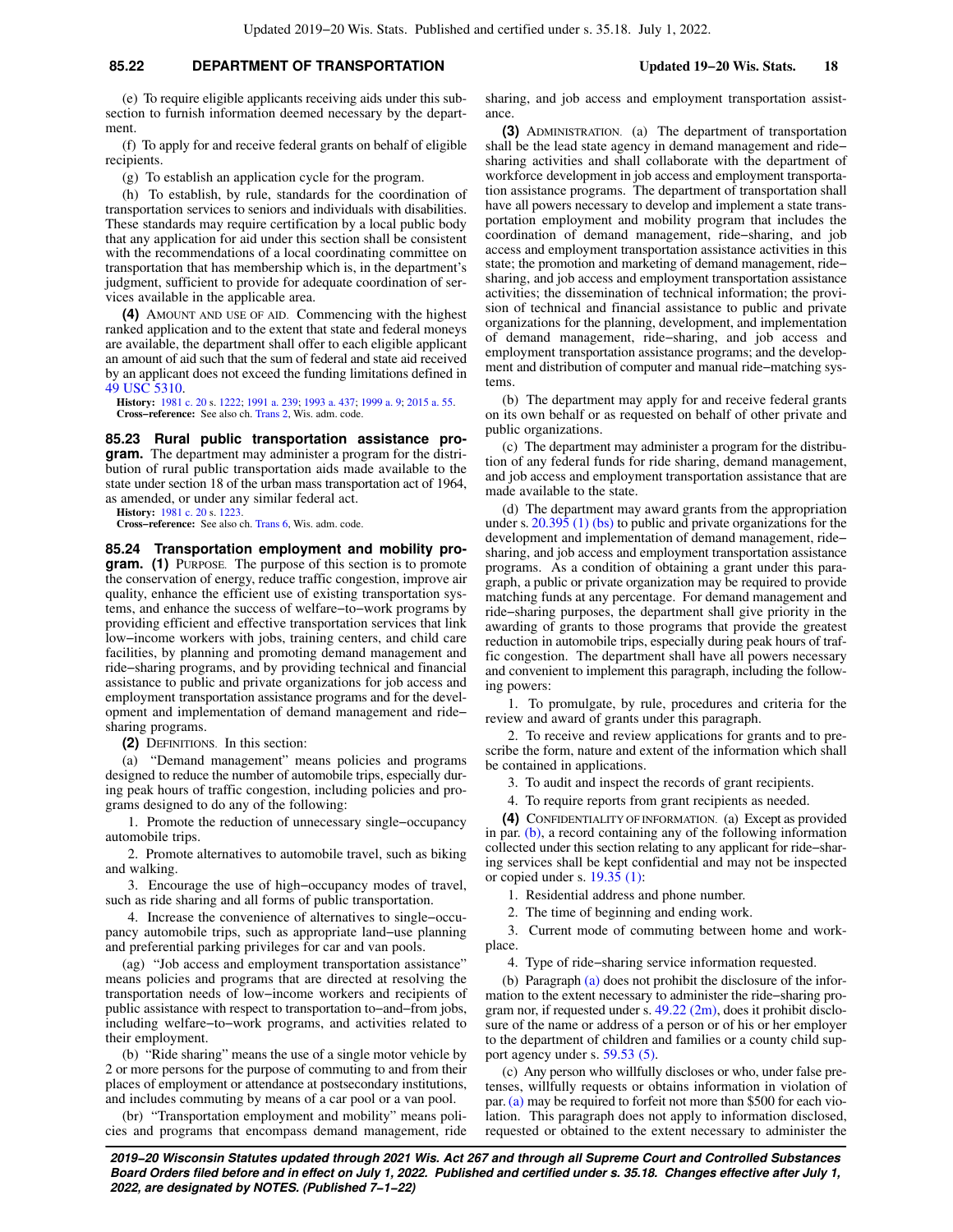ride−sharing program or, if requested under s. [49.22 \(2m\)](https://docs.legis.wisconsin.gov/document/statutes/49.22(2m)), to the department of children and families or a county child support agency under s. [59.53 \(5\).](https://docs.legis.wisconsin.gov/document/statutes/59.53(5))

**History:** [1981 c. 20](https://docs.legis.wisconsin.gov/document/acts/1981/20); [1991 a. 39](https://docs.legis.wisconsin.gov/document/acts/1991/39); [1995 a. 423;](https://docs.legis.wisconsin.gov/document/acts/1995/423) [1997 a. 191](https://docs.legis.wisconsin.gov/document/acts/1997/191); [2001 a. 16](https://docs.legis.wisconsin.gov/document/acts/2001/16); [2007 a. 20](https://docs.legis.wisconsin.gov/document/acts/2007/20). **Cross−reference:** See also ch. [Trans 5](https://docs.legis.wisconsin.gov/document/administrativecode/ch.%20Trans%205), Wis. adm. code.

**85.245 Congestion mitigation and air quality improvement program. (1)** The department may administer a program for the distribution of federal funds for congestion mitigation and air quality improvement projects made available to the state under [23 USC 149](https://docs.legis.wisconsin.gov/document/usc/23%20USC%20149). The cost of any project shall be funded from the appropriations under s.  $20.395$  (2) (kv) and [\(kx\)](https://docs.legis.wisconsin.gov/document/statutes/20.395(2)(kx)).

**(2)** The department shall pay to the department of natural resources \$624,000 in fiscal year 1993−94 and \$552,000 in fiscal year 1994−95 from the appropriation under s. [20.395 \(2\) \(kx\)](https://docs.legis.wisconsin.gov/document/statutes/20.395(2)(kx)) for air quality improvement related to mobile sources of air contaminants.

**History:** [1993 a. 16.](https://docs.legis.wisconsin.gov/document/acts/1993/16)

**85.25 Disadvantaged business mobilization assistance program.** (1) FINDINGS AND PURPOSE. The legislature finds that the lack of working capital is a major barrier to the participation of certain businesses in construction contracts with the department. This problem is most acute for newer, less experienced businesses, and, in particular, for disadvantaged businesses, many of which lack the assets necessary to obtain financing under normal business lending standards. The disadvantaged business mobilization assistance program is created to assist disadvantaged businesses in obtaining working capital in order to participate in construction contracts with the department and to increase the representation of disadvantaged businesses among contractors performing on construction projects for the department.

**(2)** DEFINITIONS. In this section:

(a) "Business development organization" means the Wisconsin Housing and Economic Development Authority under s. [234.02](https://docs.legis.wisconsin.gov/document/statutes/234.02) or any private organization that prepares business and loan plans for and provides other financial, management, and technical assistance to disadvantaged businesses.

(b) "Deficiency" means the unpaid principal amount of a defaulted mobilization loan guaranteed under sub. [\(4\)](https://docs.legis.wisconsin.gov/document/statutes/85.25(4)). "Deficiency" does not include any interest, any origination fees or other charges relating to the guaranteed loan or any expenses incurred by the lender in enforcing the security interest taken in the capital equipment or other asset resulting from the proceeds of the guaranteed loan.

(c) "Disadvantaged business" means any of the following:

1m. A sole proprietorship, partnership, limited liability company, joint venture or corporation that fulfills all of the following requirements:

a. It is at least 51 percent owned, controlled and actively managed by a disadvantaged individual, as defined in s. [84.076 \(1\) \(a\).](https://docs.legis.wisconsin.gov/document/statutes/84.076(1)(a))

b. It is currently performing a useful business function as defined in s. [16.287 \(1\) \(h\)](https://docs.legis.wisconsin.gov/document/statutes/16.287(1)(h)).

2m. A disabled veteran−owned business, as defined in s. [84.075 \(1c\) \(a\).](https://docs.legis.wisconsin.gov/document/statutes/84.075(1c)(a))

(d) "Guaranteed loan" means a mobilization loan which is guaranteed by a business development organization under a grant under sub. [\(3\)](https://docs.legis.wisconsin.gov/document/statutes/85.25(3)).

(e) "Mobilization loan" means a short−term loan, as specified by the department by rule, to a disadvantaged business to provide working capital in order to finance the purchase of capital equipment, insurance or any other service or consumable good necessary to enable the disadvantaged business to participate in transportation−related construction contracts with the department.

(f) "Participating lender" means a bank, credit union, savings bank, savings and loan association or other person who makes mobilization loans.

### **19 Updated 19−20 Wis. Stats. DEPARTMENT OF TRANSPORTATION 85.26**

**(3)** ADMINISTRATION. The department shall administer the disadvantaged business mobilization assistance program. Subject to sub. [\(4\),](https://docs.legis.wisconsin.gov/document/statutes/85.25(4)) the department may make grants for the purpose specified in sub. [\(1\)](https://docs.legis.wisconsin.gov/document/statutes/85.25(1)) to a business development organization in order to provide funding for the guarantee by the business development organization of a mobilization loan made by a participating lender to a disadvantaged business certified by the department.

**(4)** RULE MAKING. The department shall promulgate rules to implement the disadvantaged business mobilization assistance program. The rules shall specify all of the following:

(a) Conditions for eligibility of a business development organization for a grant under sub. [\(3\).](https://docs.legis.wisconsin.gov/document/statutes/85.25(3))

(b) Conditions for eligibility of a disadvantaged business for a guaranteed loan. The conditions may include requirements relating to certification of a disadvantaged business by the department.

(c) Conditions for the guarantee of a mobilization loan by a business development organization applying for a grant under sub. [\(3\)](https://docs.legis.wisconsin.gov/document/statutes/85.25(3)). The conditions shall include requirements relating to the term of a mobilization loan. The conditions may include a requirement for execution of a guarantee agreement between the business development organization and the participating lender and review of such an agreement by the department. The conditions may specify a percentage of principal of any mobilization loan which must be guaranteed by a business development organization applying for a grant under sub. [\(3\)](https://docs.legis.wisconsin.gov/document/statutes/85.25(3)). The conditions may include requirements relating to the rate of a mobilization loan. The conditions may include requirements relating to defaulted mobilization loans and deficiencies.

(d) Conditions relating to the total principal amounts of all mobilization loans which may be guaranteed by business development organizations at one time, not to exceed \$1,500,000.

(e) Conditions under which a business development organization may not guarantee additional mobilization loans. The conditions shall include a prohibition on the guarantee of additional mobilization loans by a business development organization if the amount of the grant to the business development organization not yet expended under the disadvantaged business mobilization assistance program is equal to or less than \$100,000.

(f) Conditions under which a grant made under sub. [\(3\)](https://docs.legis.wisconsin.gov/document/statutes/85.25(3)) to a business development organization may be required to be repaid.

**(5)** MORAL OBLIGATION. Recognizing its moral obligation to do so, the legislature expresses its expectation and aspiration that, if ever called upon to do so, it shall make an appropriation from the transportation fund to meet all demands for funds relating to defaulted mobilization loans and deficiencies under this section.

**History:** [1987 a. 399;](https://docs.legis.wisconsin.gov/document/acts/1987/399) [1989 a. 31](https://docs.legis.wisconsin.gov/document/acts/1989/31); [1991 a. 221](https://docs.legis.wisconsin.gov/document/acts/1991/221); [1993 a. 112](https://docs.legis.wisconsin.gov/document/acts/1993/112); [2001 a. 104](https://docs.legis.wisconsin.gov/document/acts/2001/104); [2009 a.](https://docs.legis.wisconsin.gov/document/acts/2009/299) [299;](https://docs.legis.wisconsin.gov/document/acts/2009/299) [2011 a. 32](https://docs.legis.wisconsin.gov/document/acts/2011/32).

**Cross−reference:** See also ch. [Trans 404](https://docs.legis.wisconsin.gov/document/administrativecode/ch.%20Trans%20404), Wis. adm. code.

**85.26 Intercity bus assistance program. (1) DEFINI-**TIONS. In this section:

(a) "Intercity bus service" means regularly scheduled bus service for the general public that operates with limited stops over fixed routes connecting 2 or more urban areas not in close proximity, that has the capacity for transporting baggage carried by passengers, and that makes meaningful connections with scheduled intercity bus service to more distant points if service to more distant points is available.

(b) "Net operating loss" means the portion of the reasonable costs of operating an intercity bus service route that cannot reasonably be financed from revenues derived from the route.

(c) "Political subdivision" means a city, village, town, or county.

**(2)** ADMINISTRATION. (a) The department shall develop and administer an intercity bus assistance program to increase the availability of intercity bus service in this state. Under this program, the department may do any of the following: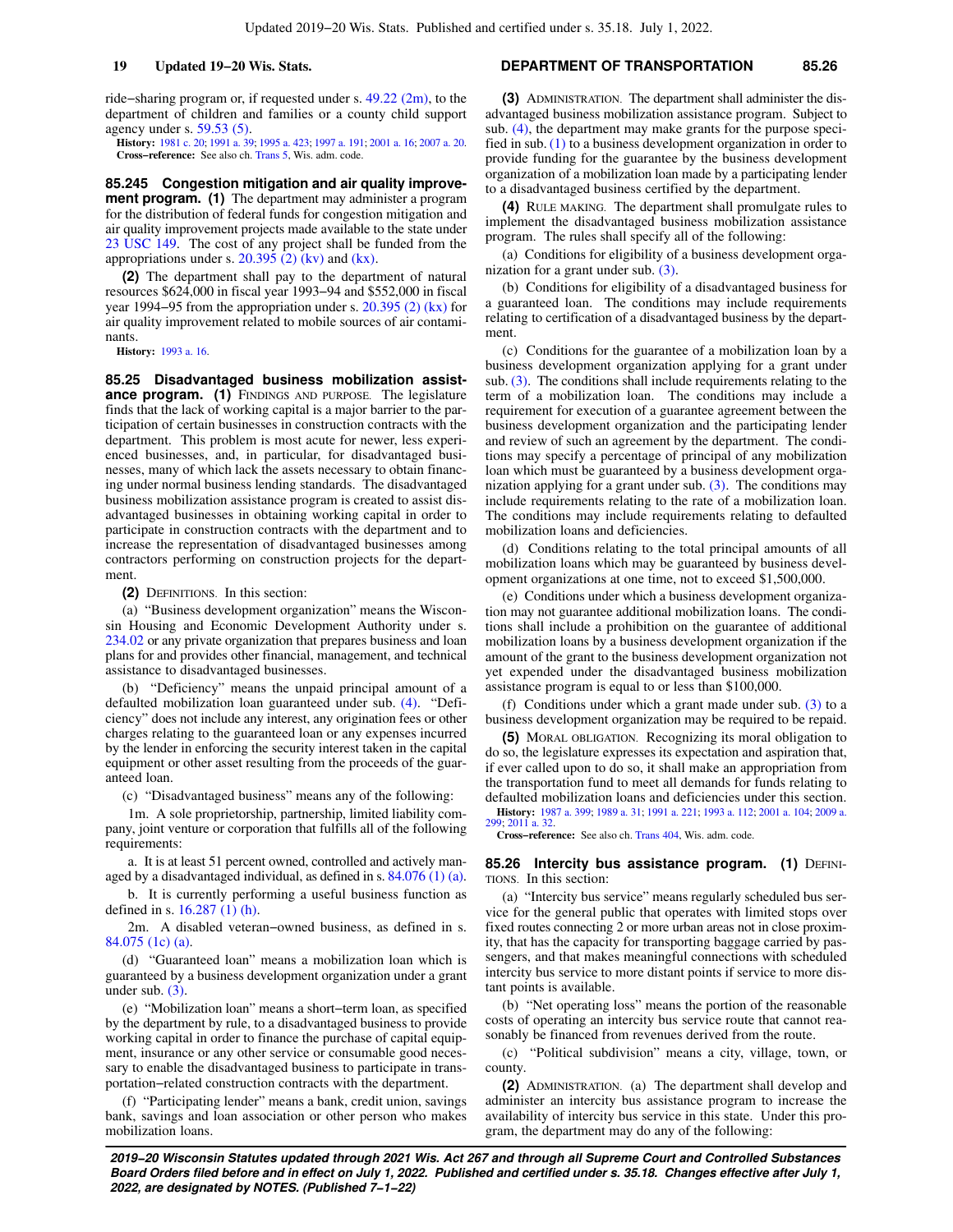# **85.26 DEPARTMENT OF TRANSPORTATION Updated 19−20 Wis. Stats. 20**

1. Contract with private providers of intercity bus service to support intercity bus service routes of the provider.

2. Make grants to political subdivisions to support intercity bus service routes having an origin or destination in the political subdivision.

(b) All expenditures under the program shall be made from the appropriations under s.  $20.395$  (1) (bq), [\(bv\),](https://docs.legis.wisconsin.gov/document/statutes/20.395(1)(bv)) and [\(bx\).](https://docs.legis.wisconsin.gov/document/statutes/20.395(1)(bx)) The department may not enter into any contract under par. [\(a\) 1.,](https://docs.legis.wisconsin.gov/document/statutes/85.26(2)(a)1.) or award any grant under par. [\(a\) 2.,](https://docs.legis.wisconsin.gov/document/statutes/85.26(2)(a)2.) that provides funds to support any intercity bus service route in an amount exceeding the lesser of the following:

1. Fifty percent of the net operating loss of the intercity bus service route.

2. The portion of the net operating loss of the intercity bus service route for which federal funds are not available.

(c) 1. The department shall prescribe the form, nature, and extent of the information which shall be contained in an application for a grant under par. [\(a\) 2.](https://docs.legis.wisconsin.gov/document/statutes/85.26(2)(a)2.)

2. The department shall establish criteria for evaluating applications for grants under par. [\(a\) 2.](https://docs.legis.wisconsin.gov/document/statutes/85.26(2)(a)2.)

**History:** [2009 a. 28.](https://docs.legis.wisconsin.gov/document/acts/2009/28)

**85.28 Driver license reinstatement training program.** The department shall administer a driver license reinstatement training program. From the appropriation under s.  $20.395(5)(cq)$ , the department may contract with public or private entities for programs that provide persons whose driver's license has been revoked or suspended under the laws of this state with training and assistance in meeting the requirements of ch. [343](https://docs.legis.wisconsin.gov/document/statutes/ch.%20343) for license reinstatement.

**History:** [1993 a. 16.](https://docs.legis.wisconsin.gov/document/acts/1993/16)

**85.30 Motorcycle, moped and motor bicycle safety program.** The department shall develop and administer a motorcycle, moped and motor bicycle safety program. The program shall include operational skills training, safety education and public awareness and such other elements as the department deems desirable. The safety education program for motorcycles shall include instruction as to the proper eye protection to be worn during hours of darkness. The department may make grants under this program for establishment of courses which further the aims of this program. The department shall adopt rules to implement this section.

**History:** [1981 c. 20;](https://docs.legis.wisconsin.gov/document/acts/1981/20) [1983 a. 243,](https://docs.legis.wisconsin.gov/document/acts/1983/243) [534,](https://docs.legis.wisconsin.gov/document/acts/1983/534) [538;](https://docs.legis.wisconsin.gov/document/acts/1983/538) [1985 a. 65,](https://docs.legis.wisconsin.gov/document/acts/1985/65) [135;](https://docs.legis.wisconsin.gov/document/acts/1985/135) [2019 a. 50](https://docs.legis.wisconsin.gov/document/acts/2019/50).

**85.31 Information for tax bills.** By October 1, the department shall provide to the department of revenue the information about the aids paid under s. [86.30](https://docs.legis.wisconsin.gov/document/statutes/86.30) to each municipality and county that will enable the department of revenue to furnish to taxation districts the information required under s. [73.03 \(31\)](https://docs.legis.wisconsin.gov/document/statutes/73.03(31)).

**History:** [1985 a. 12.](https://docs.legis.wisconsin.gov/document/acts/1985/12)

**85.32 Statewide trauma care system transfer.** Beginning July 1, 2000, and annually thereafter, the secretary shall transfer \$80,000 from the appropriation under s. [20.395 \(5\) \(dq\)](https://docs.legis.wisconsin.gov/document/statutes/20.395(5)(dq)) to the appropriation under s.  $20.435$  (1) (kx) for the purposes of the statewide trauma care system under s. [256.25](https://docs.legis.wisconsin.gov/document/statutes/256.25).

**History:** [1999 a. 9](https://docs.legis.wisconsin.gov/document/acts/1999/9); [2007 a. 130.](https://docs.legis.wisconsin.gov/document/acts/2007/130)

**85.35 Motor carrier projects program.** The department may administer a program for the study of motor carrier operations and may participate in projects, including pilot projects in cooperation with other jurisdictions, for the evaluation of programs affecting motor carriers. **History:** [1987 a. 27.](https://docs.legis.wisconsin.gov/document/acts/1987/27)

85.51 State traffic patrol services. (1) SPECIAL EVENTS FEE. The department may charge an event sponsor, as defined by rule, a fee, in an amount calculated under a uniform method established by rule, for security and traffic enforcement services provided by the state traffic patrol at any public event for which an admission fee is charged for spectators. The department may not impose a fee for such services except as provided in this section.

**(2)** SECURITY AND TRAFFIC ENFORCEMENT SERVICES FEE. The department may charge any person a fee, in an amount calculated under a uniform method established by rule, for security and traffic enforcement services provided by the state traffic patrol during that person's installation, inspection, removal, relocation, or repair of a utility facility, as defined in s. [30.40 \(19\),](https://docs.legis.wisconsin.gov/document/statutes/30.40(19)) located on a highway, as defined in s. [340.01 \(22\)](https://docs.legis.wisconsin.gov/document/statutes/340.01(22)), if that person requests such services in writing.

**(3)** USE OF FEES. All moneys received under this section shall be deposited in the general fund and credited to the appropriation account under s. [20.395 \(5\) \(dg\)](https://docs.legis.wisconsin.gov/document/statutes/20.395(5)(dg)).

**History:** [1997 a. 27](https://docs.legis.wisconsin.gov/document/acts/1997/27); [2001 a. 16](https://docs.legis.wisconsin.gov/document/acts/2001/16). **Cross−reference:** See also ch. [Trans 320](https://docs.legis.wisconsin.gov/document/administrativecode/ch.%20Trans%20320), Wis. adm. code.

**85.52 Transportation infrastructure loan program. (1)** DEFINITIONS. In this section:

(ac) "Capital project" has the meaning given in [49 USC 5302.](https://docs.legis.wisconsin.gov/document/usc/49%20USC%205302)

(ag) "Eligible applicant" means a county, city, village, town or combination thereof, Amtrak, as defined in s. [85.061 \(1\),](https://docs.legis.wisconsin.gov/document/statutes/85.061(1)) a railroad, as defined in s. [85.01 \(5\)](https://docs.legis.wisconsin.gov/document/statutes/85.01(5)), a private nonprofit organization that is an eligible applicant under s.  $85.22$  (2) (am), or a transit commission created under s. [59.58 \(2\)](https://docs.legis.wisconsin.gov/document/statutes/59.58(2)) or [66.1021](https://docs.legis.wisconsin.gov/document/statutes/66.1021).

(am) "Fund" means the transportation infrastructure loan fund established under s. [25.405](https://docs.legis.wisconsin.gov/document/statutes/25.405).

(bm) "Other assistance" has the meaning given in P.L. [104−59,](https://docs.legis.wisconsin.gov/document/publiclaw/104-59) section 350 (L) (3).

(c) "Revenue obligation" has the meaning given in s. [18.52 \(5\).](https://docs.legis.wisconsin.gov/document/statutes/18.52(5))

**(2)** ACCEPTANCE OF FEDERAL CAPITALIZATION GRANTS. The department may enter into an agreement with the U.S. department of transportation to receive a capitalization grant under P.L. [104−59](https://docs.legis.wisconsin.gov/document/publiclaw/104-59), section 350. The agreement may contain any provision required by P.L. [104−59](https://docs.legis.wisconsin.gov/document/publiclaw/104-59), section 350, and any regulation, guideline or policy adopted under that section.

**(3)** ADMINISTRATION. (a) The department shall administer a transportation infrastructure loan program to make loans, and to provide other assistance, to eligible applicants for highway projects or transit capital projects. The department of transportation may not make a loan or provide other assistance under the program unless the secretary of administration approves of the loan or other assistance and determines that the amounts in the fund, together with anticipated receipts, will be sufficient to fully pay principal and interest costs incurred on the revenue obligations issued under sub. [\(5\).](https://docs.legis.wisconsin.gov/document/statutes/85.52(5)) Loans or other assistance under the program for highway projects shall be credited to the highway account. Loans or other assistance under the program for transit capital projects shall be credited to the transit account.

(bm) Any loan made under the program shall comply with P.L. [104−59](https://docs.legis.wisconsin.gov/document/publiclaw/104-59), section 350, and any regulation, guideline or policy adopted under that section. The department may not provide other assistance under the program to an eligible applicant unless such assistance complies with P.L. [104−59,](https://docs.legis.wisconsin.gov/document/publiclaw/104-59) section 350, and any regulation, guideline or policy adopted under that section.

(cm) The joint committee on finance may transfer moneys, at the request of the department, in amounts not to exceed the amounts necessary to meet the requirements under P.L. [104−59,](https://docs.legis.wisconsin.gov/document/publiclaw/104-59) section 350, from the transportation fund to the transportation infrastructure loan fund. The department shall submit to the joint committee on finance for its review and approval proposed reductions among the transportation fund appropriations to the department equal to the amount transferred under this paragraph. The joint committee on finance may approve, disapprove or modify the proposed reductions. Upon approval of the proposed reductions, as may be modified by the committee, an amount equivalent to each approved reduction is lapsed from the appropriation account for each reduced appropriation to the transportation fund.

**(4)** RULES. (a) The department of transportation and the department of administration shall promulgate rules necessary to implement the transportation infrastructure loan program. The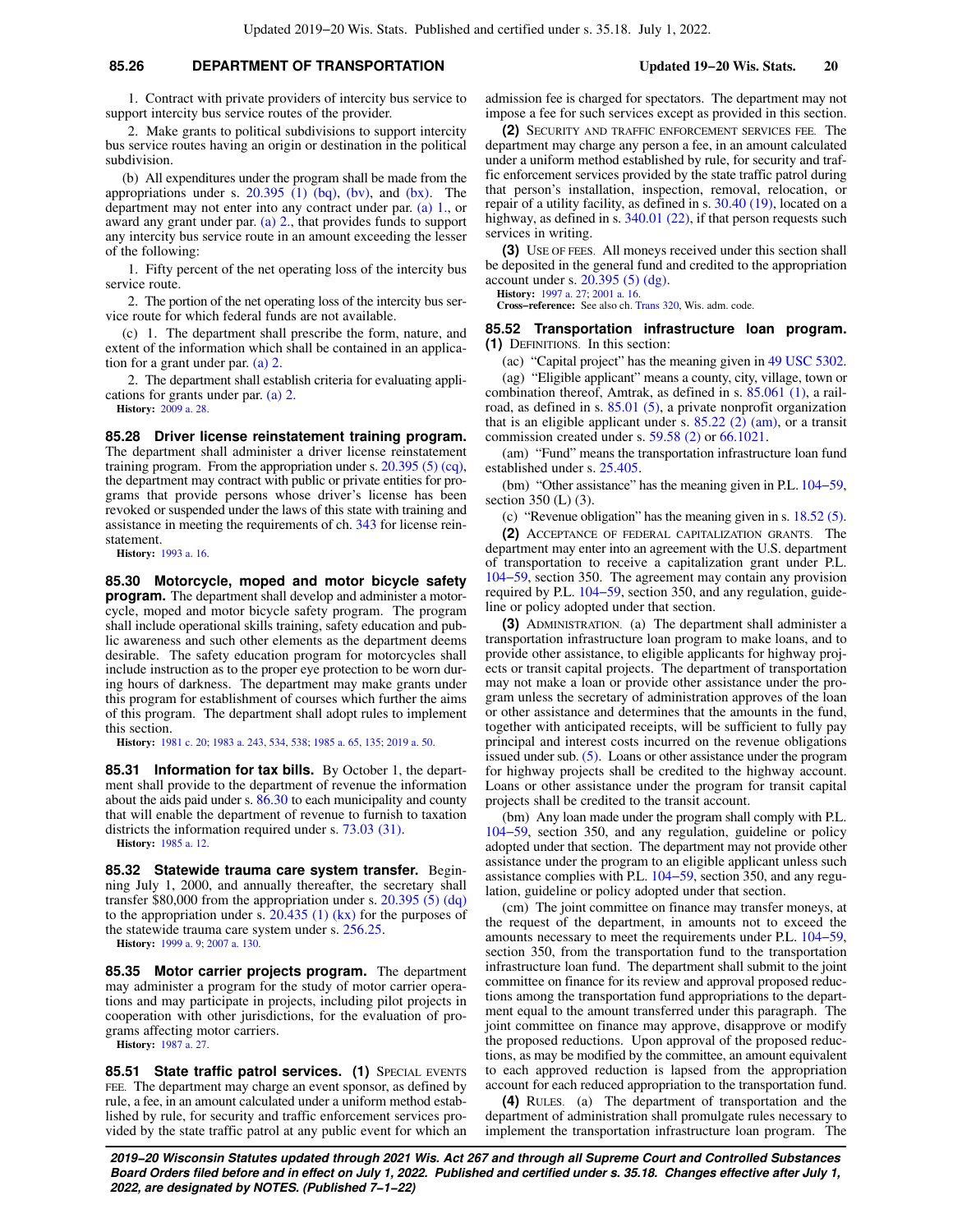rules shall specify the terms and conditions of loans or other assistance provided under the program and shall establish criteria for determining which eligible applicants and which projects are eligible to receive loans or other assistance under the program. The criteria shall include all of the following:

1. The impact of funding a project under the program on accelerating the completion of a major highway project under s. [84.013.](https://docs.legis.wisconsin.gov/document/statutes/84.013)

2. The statewide and local economic impact of the projects.

3. The level of commitment by the eligible applicant to the project.

4. The type and quality of intermodal transportation facilities affected by the project.

(b) The department of transportation and the department of administration may charge and collect fees, established jointly by rules, from eligible applicants to recover the costs of administering the program.

**(4m)** INVESTMENT MANAGEMENT. The department of administration may:

(a) 1. Subject to par.  $(b)$ , direct the investment board under s. [25.17 \(2\) \(e\)](https://docs.legis.wisconsin.gov/document/statutes/25.17(2)(e)) to make any investment of the fund, or in the collection of the principal and interest of all moneys loaned or invested from such fund.

2. Subject to par.  $(b)$ , purchase or acquire, commit on a standby basis to purchase or acquire, sell, discount, assign, negotiate, or otherwise dispose of, or pledge, hypothecate or otherwise create a security interest in, loans as the department of administration may determine, or portions or portfolios of participations in loans, made or purchased under this section. The disposition may be at the price and under the terms that the department of administration determines to be reasonable and may be at public or private sale.

(b) The department of administration shall take an action under par. [\(a\)](https://docs.legis.wisconsin.gov/document/statutes/85.52(4m)(a)) only if all of the following conditions occur:

1. The action provides a financial benefit to the transportation infrastructure fund.

2. The action does not contradict or weaken the purposes of the transportation infrastructure loan fund.

3. The building commission approves the action before the department of administration acts.

**(5)** REVENUE OBLIGATIONS. (a) The transportation infrastructure loan program is a revenue−producing enterprise or program as defined in s. [18.52 \(6\).](https://docs.legis.wisconsin.gov/document/statutes/18.52(6))

(b) Deposits, appropriations or transfers to the fund for the purposes specified in s.  $20.395(2)$  (pq) may be funded with the proceeds of revenue obligations issued subject to and in accordance with subch. [II of ch. 18.](https://docs.legis.wisconsin.gov/document/statutes/subch.%20II%20of%20ch.%2018) Revenue obligations issued under this section shall not exceed \$100 in principal amount, excluding obligations issued to refund outstanding revenue obligations.

(c) The department of administration may, under s. [18.561](https://docs.legis.wisconsin.gov/document/statutes/18.561) or [18.562,](https://docs.legis.wisconsin.gov/document/statutes/18.562) deposit in a separate and distinct fund in the state treasury or in an account maintained by a trustee outside the state treasury, any portion of the revenues derived under s. [25.405 \(2\).](https://docs.legis.wisconsin.gov/document/statutes/25.405(2)) The revenues deposited with a trustee outside the state treasury are the trustee's revenues in accordance with the agreement between this state and the trustee or in accordance with the resolution pledging the revenues to the repayment of revenue obligations issued under this subsection.

(d) The building commission may pledge any portion of revenues received or to be received in the fund established in par. [\(c\)](https://docs.legis.wisconsin.gov/document/statutes/85.52(5)(c)) or the transportation infrastructure loan fund to secure revenue obligations issued under this subsection.

(e) The department of administration has all other powers necessary and convenient to distribute the pledged revenues and to distribute the proceeds of the revenue obligations in accordance with subch. [II of ch. 18.](https://docs.legis.wisconsin.gov/document/statutes/subch.%20II%20of%20ch.%2018)

(f) The department of administration may enter into agreements with the federal government, political subdivisions of this

### **21 Updated 19−20 Wis. Stats. DEPARTMENT OF TRANSPORTATION 85.605**

state, individuals or private entities to insure or in any other manner provide additional security for the revenue obligations issued under this subsection.

(g) Revenue obligations may be contracted by the building commission when it reasonably appears to the building commission that all obligations incurred under this subsection can be fully paid on a timely basis from moneys received or anticipated to be received by the fund.

(h) Unless otherwise expressly provided in resolutions authorizing the issuance of revenue obligations or in other agreements with the holders of revenue obligations, each issue of revenue obligations under this subsection shall be on a parity with every other revenue obligation issued under this subsection and in accordance with subch. [II of ch. 18](https://docs.legis.wisconsin.gov/document/statutes/subch.%20II%20of%20ch.%2018).

**(6)** REPORTING. (a) The department shall publish on the department's Internet site the application and a description of the application process for applying for a loan or other assistance under this section.

(b) For each applicant receiving a loan or other assistance under sub. [\(3\),](https://docs.legis.wisconsin.gov/document/statutes/85.52(3)) the department shall publish on the department's Internet site all of the following information:

1. The nature of the project.

2. The type of financing that is requested.

3. The terms of financing that are approved, including principal and interest payments, the length of the agreement, and any other conditions or information the department determines is relevant.

4. An indication of whether the project is outstanding or closed.

(c) The department shall publish on the department's Internet site information regarding interest earned from investments made under sub. [\(4m\).](https://docs.legis.wisconsin.gov/document/statutes/85.52(4m))

(d) The department shall report each new agreement for a loan or other assistance under sub.  $(3)$  to the legislature at the time that the award is made.

**History:** [1997 a. 27](https://docs.legis.wisconsin.gov/document/acts/1997/27), [237](https://docs.legis.wisconsin.gov/document/acts/1997/237); [1999 a. 9;](https://docs.legis.wisconsin.gov/document/acts/1999/9) [1999 a. 150](https://docs.legis.wisconsin.gov/document/acts/1999/150) s. [672;](https://docs.legis.wisconsin.gov/document/acts/1999/150,%20s.%20672) [2021 a. 170.](https://docs.legis.wisconsin.gov/document/acts/2021/170)

**Cross−reference:** See also ch. [Trans 512](https://docs.legis.wisconsin.gov/document/administrativecode/ch.%20Trans%20512), Wis. adm. code.

**85.55 Safe−ride grant program.** The department may award grants to any county or municipality or to any nonprofit corporation, as defined in s.  $66.0129(6)$  (b), to cover the costs of transporting persons suspected of having a prohibited alcohol concentration, as defined in s. [340.01 \(46m\)](https://docs.legis.wisconsin.gov/document/statutes/340.01(46m)), from any premises licensed under ch. [125](https://docs.legis.wisconsin.gov/document/statutes/ch.%20125) to sell alcohol beverages to their places of residence or to cover the costs of advertising the availability of a service provided by the county, municipality, or nonprofit corporation transporting persons suspected of having a prohibited alco-hol concentration, as defined in s. [340.01 \(46m\)](https://docs.legis.wisconsin.gov/document/statutes/340.01(46m)), from any premises licensed under ch. [125](https://docs.legis.wisconsin.gov/document/statutes/ch.%20125) to sell alcohol beverages to their places of residence. The amount of a grant under this section may not exceed 80 percent of the costs necessary to provide the service. The liability of a provider of a safe−ride program to persons transported under the program is limited to the amounts required for an automobile liability policy under s. [344.15 \(1\).](https://docs.legis.wisconsin.gov/document/statutes/344.15(1)) Grants awarded under this section shall be paid from the appropriation under s. [20.395 \(5\) \(ek\).](https://docs.legis.wisconsin.gov/document/statutes/20.395(5)(ek))

**History:** [1999 a. 109;](https://docs.legis.wisconsin.gov/document/acts/1999/109) [2003 a. 33;](https://docs.legis.wisconsin.gov/document/acts/2003/33) [2009 a. 263](https://docs.legis.wisconsin.gov/document/acts/2009/263); [2017 a. 125](https://docs.legis.wisconsin.gov/document/acts/2017/125).

#### **85.605 Professional football stadium maintenance and operating costs. (1)** In this section:

(am) "District board" has the meaning given in s. [229.821 \(5\).](https://docs.legis.wisconsin.gov/document/statutes/229.821(5))

(b) "Football stadium" has the meaning given in s. [229.821 \(6\).](https://docs.legis.wisconsin.gov/document/statutes/229.821(6))

(c) "Football stadium facilities" has the meaning given in s. [229.821 \(7\)](https://docs.legis.wisconsin.gov/document/statutes/229.821(7)).

(d) "Professional football team" means a professional football team described in s. [229.823.](https://docs.legis.wisconsin.gov/document/statutes/229.823)

**(2)** From the appropriation under s. [20.395 \(1\) \(ig\),](https://docs.legis.wisconsin.gov/document/statutes/20.395(1)(ig)) the department annually shall deposit payments into the fund established under s. [229.8257](https://docs.legis.wisconsin.gov/document/statutes/229.8257) by each local professional football stadium district created under subch. [IV of ch. 229.](https://docs.legis.wisconsin.gov/document/statutes/subch.%20IV%20of%20ch.%20229) The amount of any